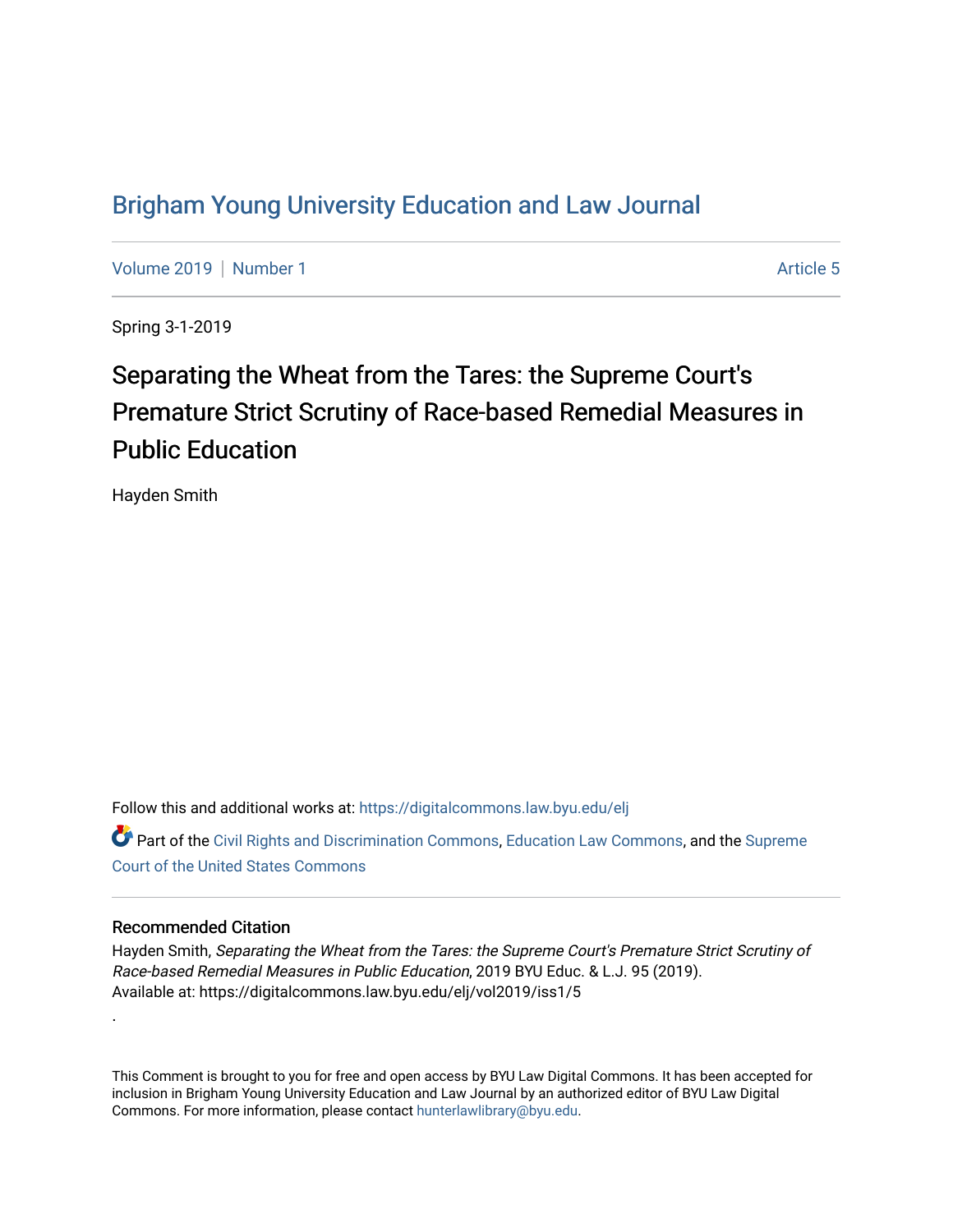## SEPARATING THE WHEAT FROM THE TARES: THE SUPREME COURT'S PREMATURE STRICT SCRUTINY OF RACE-BASED REMEDIAL MEASURES IN PUBLIC EDUCATION

#### I. INTRODUCTION

As I frequented the ironically named Martin Luther King, Jr. Boulevard through the eastern portion of Lubbock, Texas, during my time living in the area from 2010-2012, I found this major thoroughfare to be a physical separator of Lubbock's Black residents from the rest of the city. [1](#page-1-0) This street became a tangible marker of the continued housing patterns caused by decades of legalized segregation among Lubbock's residents. I also found the city's Latino residents to be heavily segregated from many of the Black and White residents (who were concentrated in the nicer southwestern part of Lubbock), and remarked that there could be such a sharp tri-racial division in any American town decades after the Civil Rights movement in the 1960s and 1970s[.2](#page-1-1)

In this article, I provide some historical context to Lubbock's de facto segregation patterns and use Lubbock's history as a microcosm to illustrate the failure of the desegregation movement in the United States during the 1970s and 1980s to create a long-term desegregation in public schools. I then seek to demonstrate that it is socially damaging when American jurists ascribe to the myth of post-racialism.

<span id="page-1-0"></span><sup>1.</sup> See LLOYD POTTER, OFFICE OF THE STATE DEMOGRAPHER, TEXAS AND LUBBOCK: DEMOGRAPHIC CHARACTERISTICS AND TRENDS (2011), http://txsdc.utsa.edu/ Resources/Presentations/OSD/2011/2011\_12\_13\_Lubbock\_Chamber\_of\_Commerce.pdf.

<span id="page-1-1"></span><sup>2.</sup> Race and Ethnicity in Lubbock, Texas, STATISTICAL ATLAS (Sept. 12, 2018), https://statisticalatlas.com/place/Texas/Lubbock/Race-and-Ethnicity; Potter, supra note 1.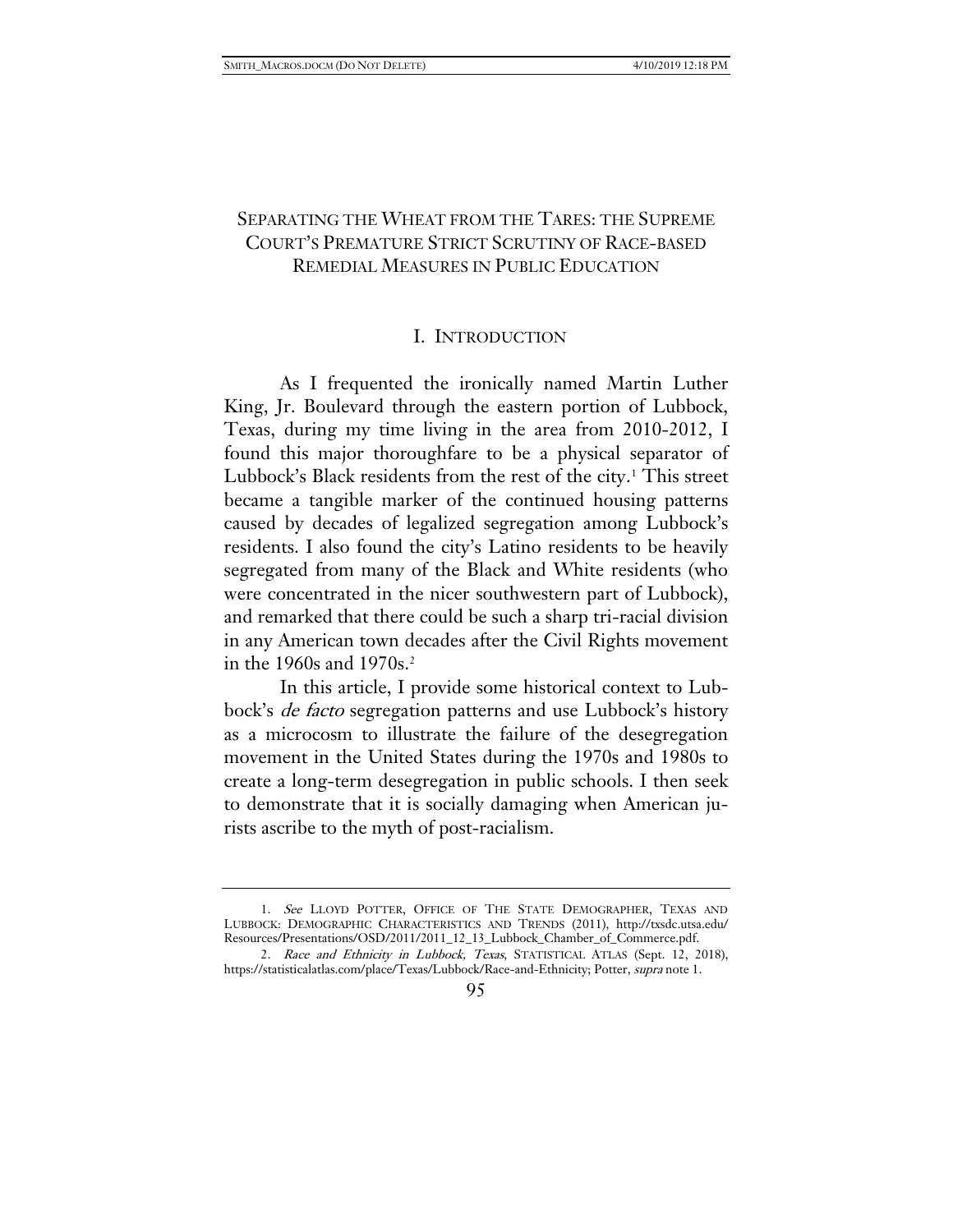This article is not intended as a comprehensive evaluation of the history of racism in the United States, affirmative action, or other remedial measures. Rather, I briefly discuss the complex relationship between race and the law in public education, and why American jurisprudence should continue to allow race-based remedial measures.

In this paper, I attempt to do the following: (I) briefly describe the history of *de jure* segregation in Lubbock schools, as an illustrative example of the complexities of race in the U.S. education system; (II) describe why the concept of "postracialism" society is a harmful myth that distracts American jurists from allowing race-based remedial measures to counter continued damage both from past *de jure* segregation and continued *de facto* segregation; (III) describe the need for continued use of race-based remedial measures to establish "true" integration and diversity in the American public education system.<sup>[3](#page-2-0)</sup>

## II.LUBBOCK TEXAS: A CASE STUDY FOR THE NATION

There is significant damage done to a city's school system when cities take on a post-racial mindset while racism remains an significant issue in the community. This occurs when cities in the U.S. seek to focus on the future "after" racism, without actually eliminating, both "root and branch," the legal, political, and social effects of centuries of racist laws.<sup>[4](#page-2-1)</sup> Jurists have a duty as guardians of the Constitution, with a duty to

<sup>3.</sup> See "true" integration and diversity defined infra, Section III.

<span id="page-2-1"></span><span id="page-2-0"></span><sup>4.</sup> Green v. County School Board, 391 U.S. 430, 438 (1968) ("We bear in mind that the court has not merely the power but the duty to render a decree which will so far as possible eliminate the discriminatory effects of the past as well as bar like discrimination in the future."); see also MARGUERITE L. SPENCER, ET AL, THE BENEFITS OF RACIAL AND ECONOMIC INTEGRATION IN OUR EDUCATION SYSTEM: WHY THIS MATTERS FOR OUR DEMOCRACY, 6-11 (Kirwan Inst. for the Study of Race and Ethnicity: Ohio State Univ. 2009) (discussing the damage caused by de facto racial and socioeconomic segregation).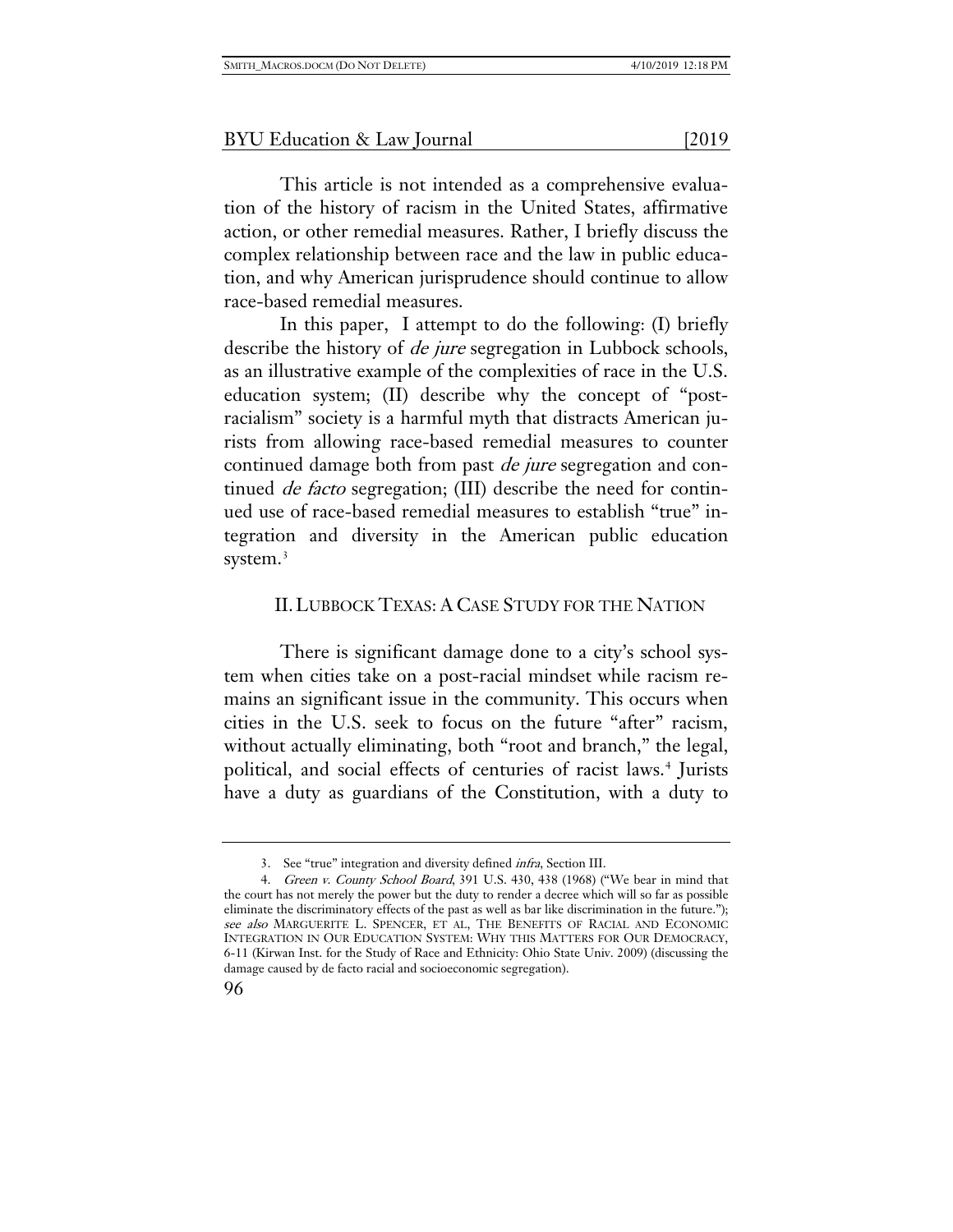protect society from both overtly racist laws as well as law which undermine racial and ethnic minority groups through indirect disparate impact.

The situation of Lubbock, Texas provides an illustrative case study for the damage done when cities make such a premature jump to post-racialist mindset before actually eliminating the effects of racism.

## A. Residential Segregation and Education in Lubbock

In 2006, the Lubbock City Council discovered that City Ordinance 225, which imposed race-based housing segregation, was still technically part of the city's code.<sup>[5](#page-3-0)</sup> Ordinance 225 was passed by the city council in 1923, and imposed a fine up to \$200 (the equivalent of \$2,917.44 in 2018) for any Black resident of Lubbock who tried to live anywhere outside of the southeastern quadrant of Lubbock.<sup>[6](#page-3-1)</sup> The 1923 city council's reasoning for Ordinance 225 was laid out in no uncertain terms. The ordinance stated that the "residence [of Blacks] is dangerous to the health and pollutes the earth and atmosphere."[7](#page-3-2) The city council's blatantly racist reasoning is a mere snapshot of the social, political, and legal rhetoric that was written into city and state law throughout the United States during the Jim Crow era, which included the segregation of such plac-es as parks, cemeteries, theaters, and restaurants.<sup>[8](#page-3-3)</sup> While Ordi-

<span id="page-3-0"></span><sup>5.</sup> City Council Repeals Segregation Ordinance, KCBD NEWS CHANNEL 11 LUBBOCK, April 26, 2006, http://www.kcbd.com/story/4823976/city-council-repealssegregation-ordinance; Council to Get Rid of 83-Year-Old Ordinance Defining Segregation, KCBD NEWS CHANNEL 11 LUBBOCK, April 25, 2006, http://www.kcbd.com/story/4818279/ council-to-get-rid-of-83-year-old-ordinance-defining-segregation/.

<span id="page-3-1"></span><sup>6.</sup> Calculate the value of \$200 in 1923, DOLLAR TIMES, https://www.dollartimes.com/ inflation/inflation.php?amount=200&year=1923 (last visited April 19, 2018); Council to Get Rid of 83-Year-Old Ordinance, supra note 5.

<sup>7.</sup> Council to Get Rid of 83-Year-Old Ordinance, supra note 5.

<span id="page-3-3"></span><span id="page-3-2"></span><sup>8.</sup> Melvin I. Urofsky, *Jim Crow Law*, ENCYCLOPEDIA BRITANNICA (August 20, 2018), [/https://www.britannica.com/event/Jim-Crow-law.](https://www.britannica.com/event/Jim-Crow-law)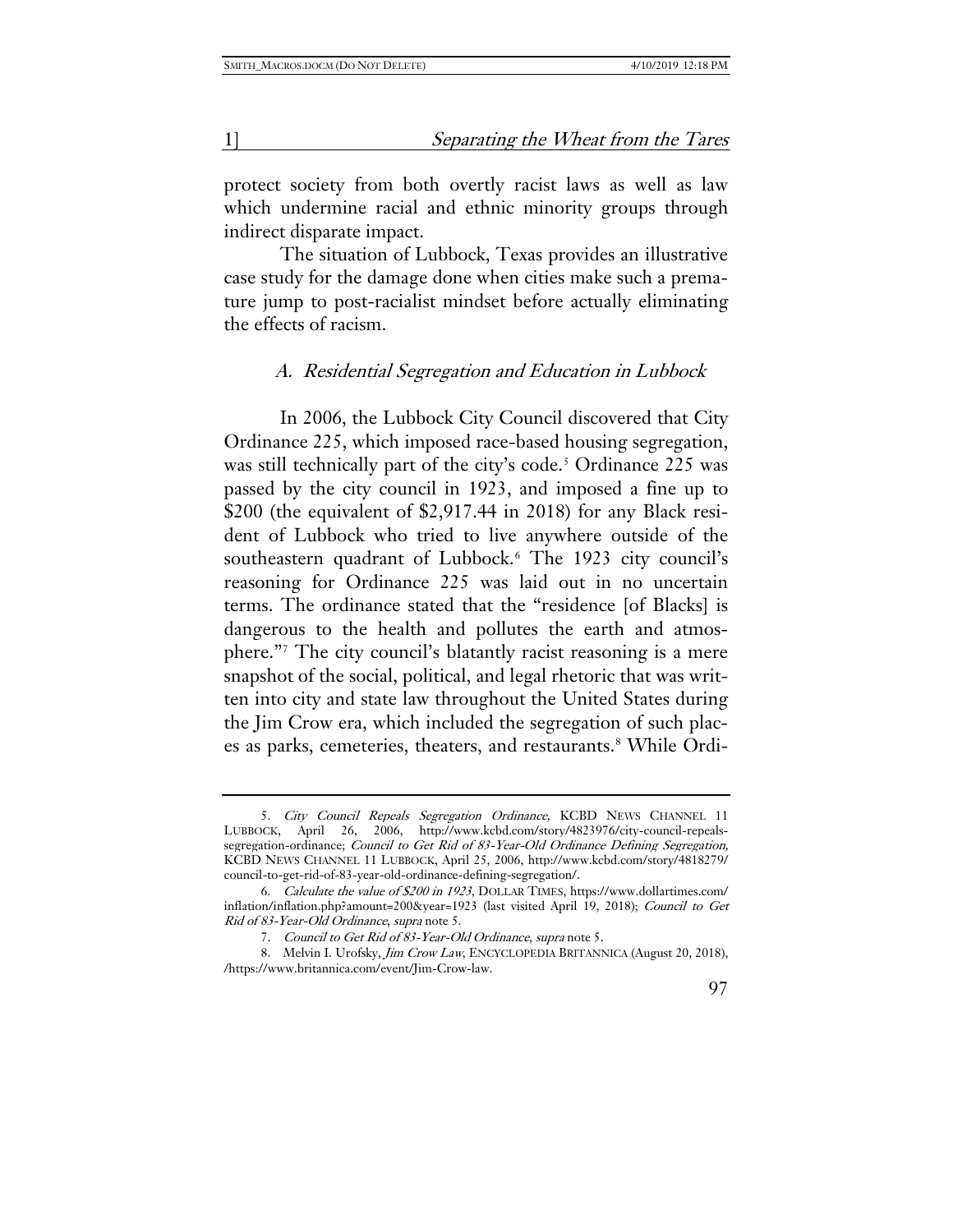nance 225 had not been enforced for decades, the presence of the ordinance in the archives of the city's code as recently as 2006 indicates that Lubbock had not carefully sought to rid itself of even overt, albeit unenforced, racism in its communi-ties.<sup>[9](#page-4-0)</sup> As one legal scholar stated: "Post-racialism does not challenge this indifference, this sense that we are not responsible for or capable of remedying racial injustice. It rather reassures us there is no injustice there to be remedied. Surely such expiation can only delay racial justice."[10](#page-4-1) Thus, despite the recognition of continued racial inequities and racial segregation by scholars and informed leaders in the country, leaders in Lubbock and too many leaders throughout the nation seem to continue to ignore and perhaps in some instances even perpetuate the myth of post-racialism.<sup>[11](#page-4-2)</sup>

Perhaps even more concerning than the presence of an unenforced racist law in Lubbock is the euphemistic rhetoric surrounding the discovery of Ordinance 225. The author of the article reporting the discovery of Ordinance 225 states that "[y]ou can find signs of unity and integration across Lubbock today. However, a part of Lubbock's past many would like to forget is resurfacing. . . . [t]he nation has made great strides in the civil rights movement since 1923."[12](#page-4-3) This language spurs the question: why are leaders in Lubbock, and throughout the nation, seeking to forget the racist past? Should not this awful, but true, part of the nation's history be remembered to avoid

<span id="page-4-0"></span><sup>9.</sup> See e.g., Patrick McGrain, The Myth of Post-racial America, WHYY (February 24, 2018), [https://whyy.org/articles/myth-post-racial-america/;](https://whyy.org/articles/myth-post-racial-america/) Michael C. Dawson & Lawrence D. Bobo, One Year Later and the Myth of a Post-Racial Society, 6 DU BOIS REVIEW: SOCIAL SCIENCE RESEARCH ON RACE, no. 2, 247–249 (2009), https://dash.harvard.edu/handle/1/ 10347165; Ian F. Haney López, Is the "Post" in Post-Racial the "Blind" in Colorblind?, 32 CARDOZO L. REV. 807, 830-31 (2011).

<sup>10.</sup> López, supra note 9, at 831.

<span id="page-4-3"></span><span id="page-4-2"></span><span id="page-4-1"></span><sup>11.</sup> See e.g., McGrain, supra note 9; Dawson & Bobo, supra note 9; López, supra note 9, at 830-31.

<sup>11.</sup> López, *supra* note 9, at 831.

<sup>12.</sup> Council to Get Rid of 83-Year-Old Ordinance, supra note 5 (emphasis added).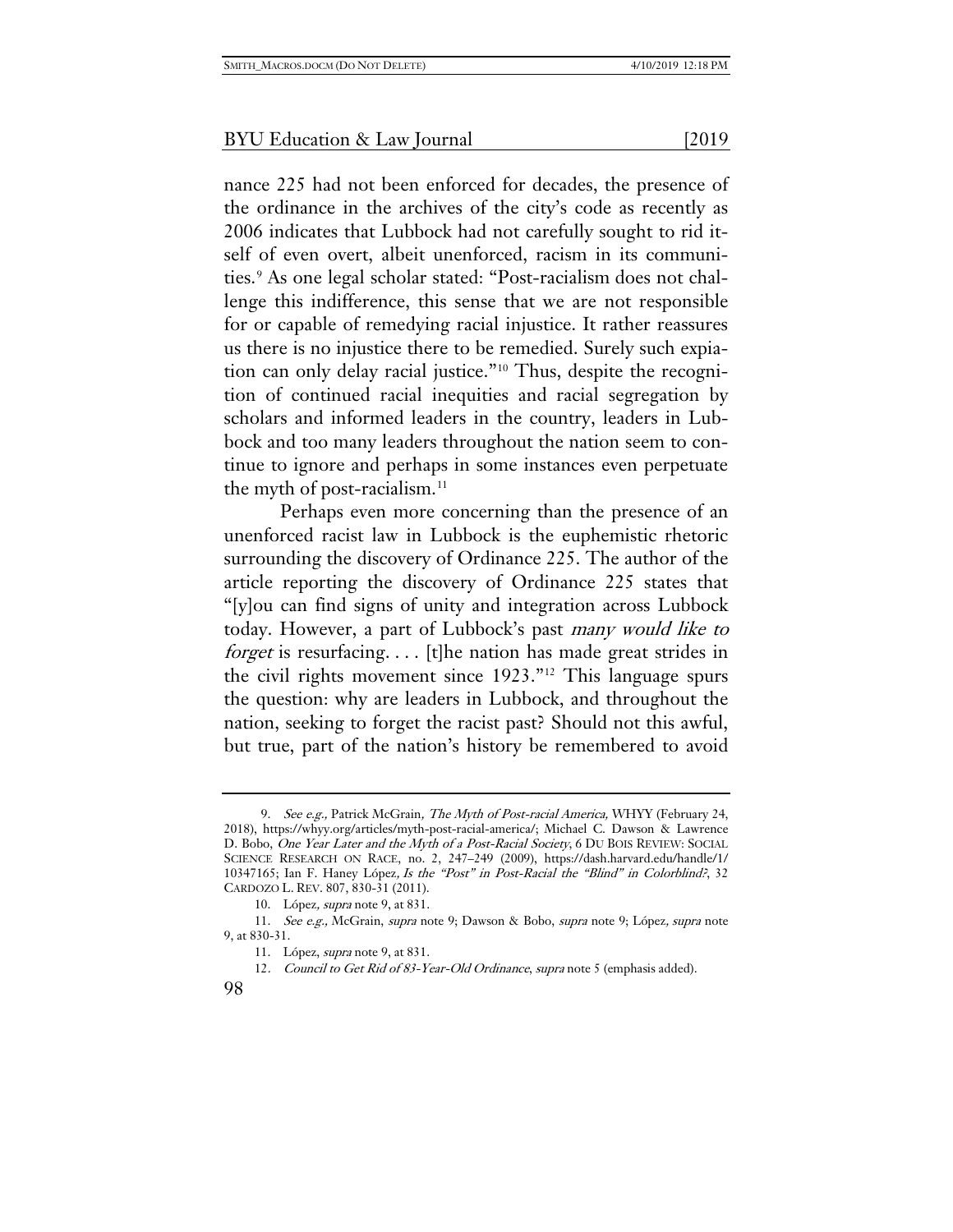ever allowing legally sanctioned prejudice to exist in the United States again? Should not, then, the nation's racist history serve as a motivator to remove de facto racism and bigotry? The illusion of moving beyond racism is not only unhelpful but is actually harmful in the sense that it leads the American public to falsely believe that there is not more work that needs to be done in establishing racial equality.<sup>[13](#page-5-0)</sup>

The article titled "Council To Get Rid of 83-Year-Old Ordinance Defining Segregation" provides the common rhetoric of post-racialists—that Lubbock has progressed since the civil rights movement—by citing the fact that the city has a major road named after civil rights leader Martin Luther King Jr. What the author fails to mention is that Lubbock's MLK Boulevard ironically follows the very border that was used to segregate Lubbock's Black residents for so many years.<sup>[14](#page-5-1)</sup> The article betrays the author's ignorance, which they share with many other post-racialists, that may lead a reader to conclude that the mere fact of a city memorializing a civil rights leader on a street sign or a school equates to the city (and impliedly the entire nation where streets and landmarks throughout it at named after civil rights leaders) making "great strides" in combating racism and repairing the damage done by legally institutionalized racism.[15](#page-5-2)

This ignorance extends to government leaders, as was apparent in a local Lubbock news article, where the author provided a quotation from two members of the 2006 Lubbock City Council. One councilmember stated that "[t]here are a lot of things *in our past* that none of us are proud of and we hope those get rectified and things get better as we move along as a

<span id="page-5-2"></span><span id="page-5-1"></span><span id="page-5-0"></span><sup>13.</sup> See e.g., McGrain, supra note 9; Dawson & Bobo, supra note 9; López, supra note 9, at 830-31.

<sup>14.</sup> Council to Get Rid of 83-Year-Old Ordinance, supra note 5.

<sup>15</sup>. Id.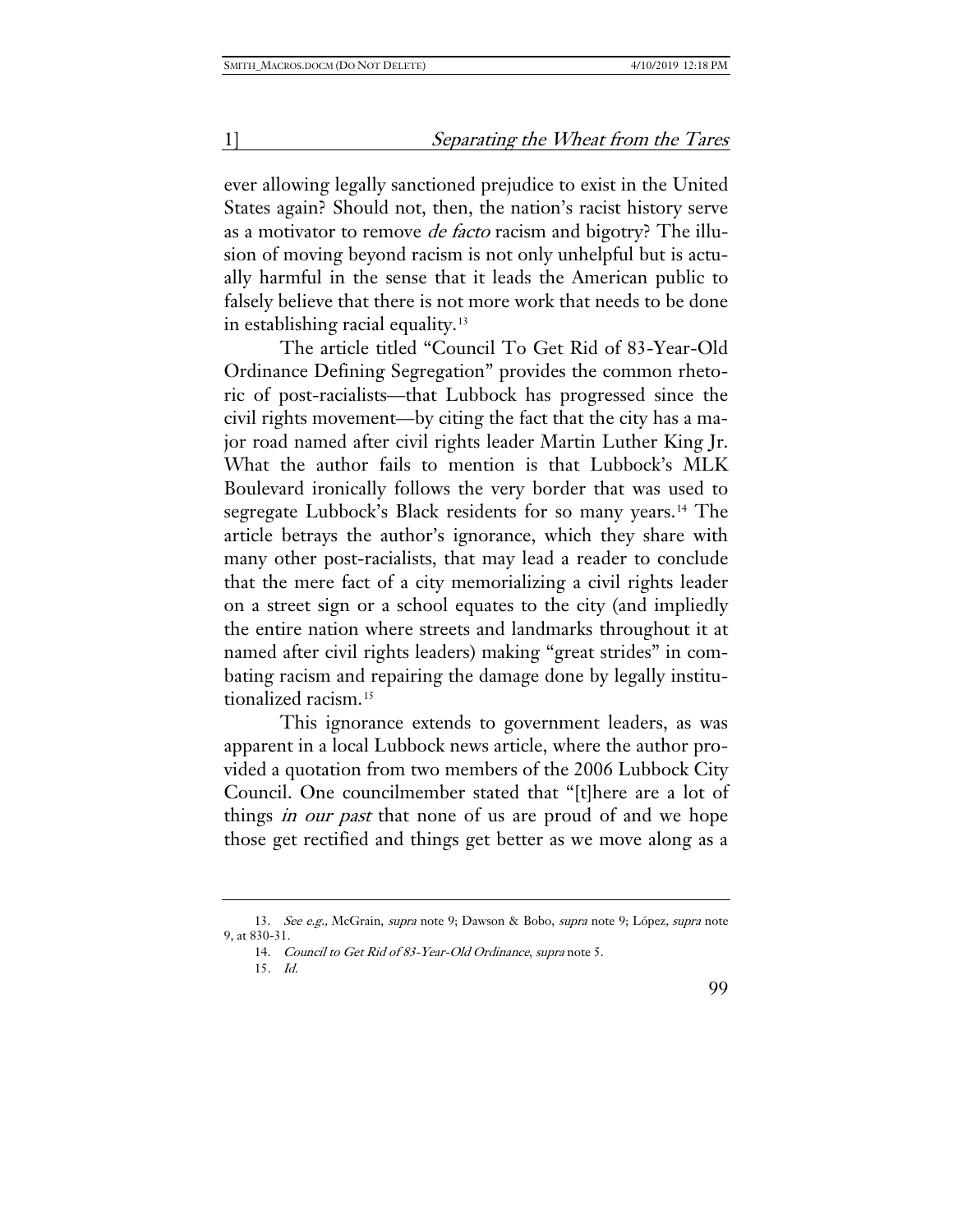country, as a state, and also as a city."[16](#page-6-0) Another councilmember stated that "[w]e don't need anything like [Ordinance 225] on the books of Lubbock where people can go back and research and say this that and the other. We need to move forward, not stay back where we were in 1923."[17](#page-6-1) While it is true that government leaders cannot merely refer to the past to improve the laws of the future, leaders should not ignore U.S. history in making legal and policy determinations. The nation's history contains vital context that government leaders must heed if they are to avoid the mistakes of past generations and make the right decisions moving forward.

While it is troubling, in and of itself, that it took close to a century for the Lubbock City Council to specifically remove Ordinance 225 from its record books, it is symbolic of an even larger issue: many political leaders and the electorate of the United States appear to ascribe to the claim that the U.S. is now in a "post-racial" period, without addressing the continued consequences of past centuries of de jure segregation and current *de facto* racism. One sociology and critical race theory scholar has explained the dichotomy between post-racial rhetoric used in public discourse (especially in the wake of President Obama's election and reelection as the first "Black" president) and the continued consequences of racism:

> Society appears to be experiencing confusion about the continued existence of racism. This confusion stems from the existence of clear inequalities in social outcomes, on one hand, and the election of an African American to the White House, on the other. Obama's own rhetoric has blinded Americans to the realities of continuing

<sup>16.</sup> Id.

<span id="page-6-1"></span><span id="page-6-0"></span><sup>17.</sup> Id.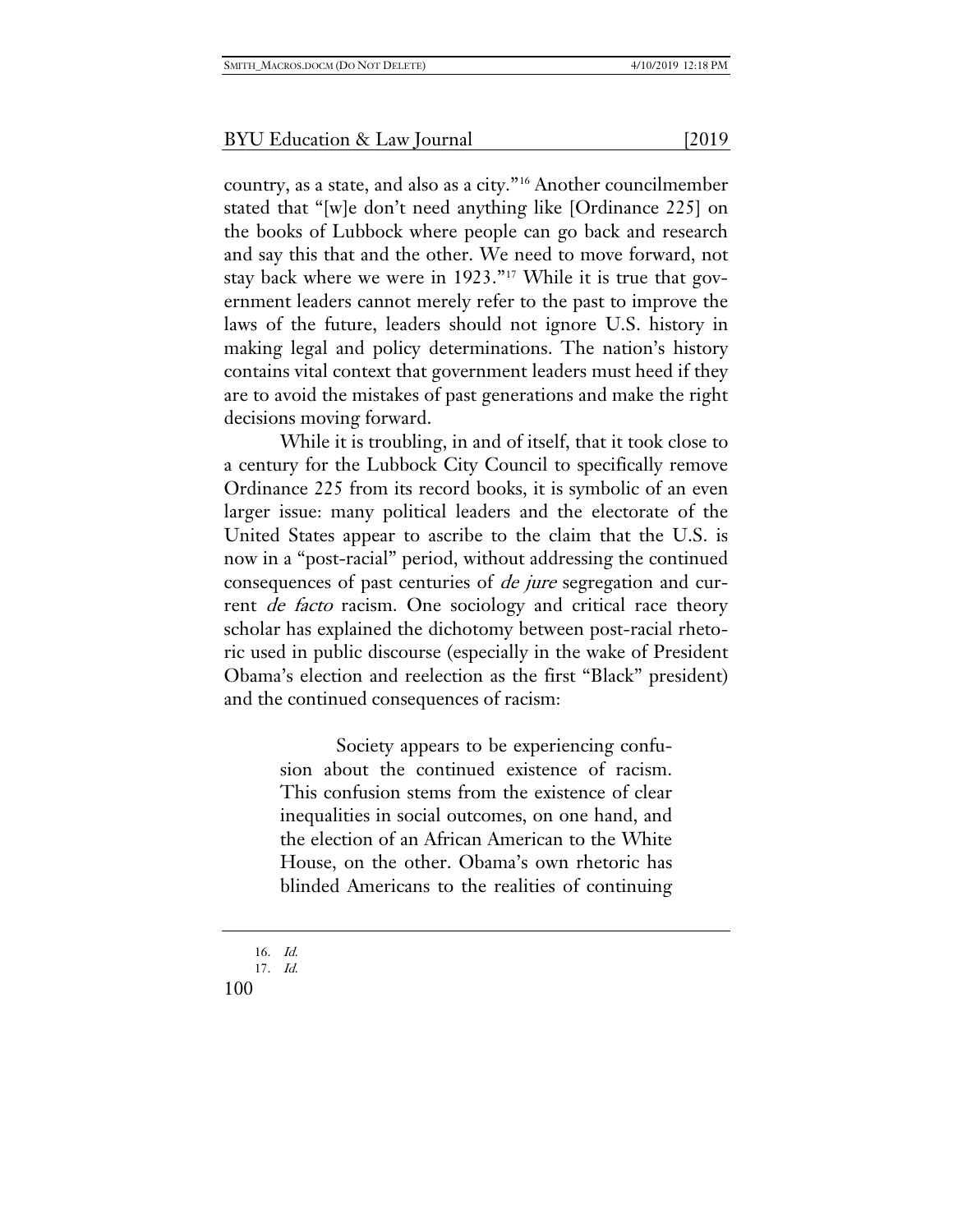racial inequities. Using a CRT narrative, we can juxtapose Obama's rhetoric with reality and conclude that we are not, in fact, in a post-racial period.

As our research demonstrates, Americans are confronted with two sides of a dichotomy: the promise of a post-racial narrative as well as the permanence of racism. Our participants revealed the emotional power contained in the post-racial narrative: Americans want to believe we are in a post-racial period, even to the exclusion of evidence of the contrary. On a larger scale, believing that we have entered a post-racial period may result in a lack of attention to the very real products of continued, systemic racism in society. These products include inequities in educational outcomes, incarceration rates, employment patterns, health care, housing availability and quality, and racial profiling.[18](#page-7-0)

Consequently, political leaders in the United States and many of their constituents, continue to keep themselves ignorant of the ongoing consequences of past *de jure* racism and current de facto racism. The history and current situation of de jure and *de facto* segregation in Lubbock serves as a case study to provide essential insight into the ongoing damage inflicted on society by racism and segregation.

The harmful consequences of Lubbock's history of legalized residential segregation is perhaps most apparent in the effect it has had on the city's public-school system. Between 1950 and 1977, as the population of Lubbock (especially within

<span id="page-7-0"></span><sup>18.</sup> Bettina L. Love & Brandelyn Tosolt, Reality or Rhetoric? Barack Obama and Post-Racial America, 17 JEAN AIT BELKHIR, RACE, GENDER & CLASS J., no. 3/4, 19, 33 (2010).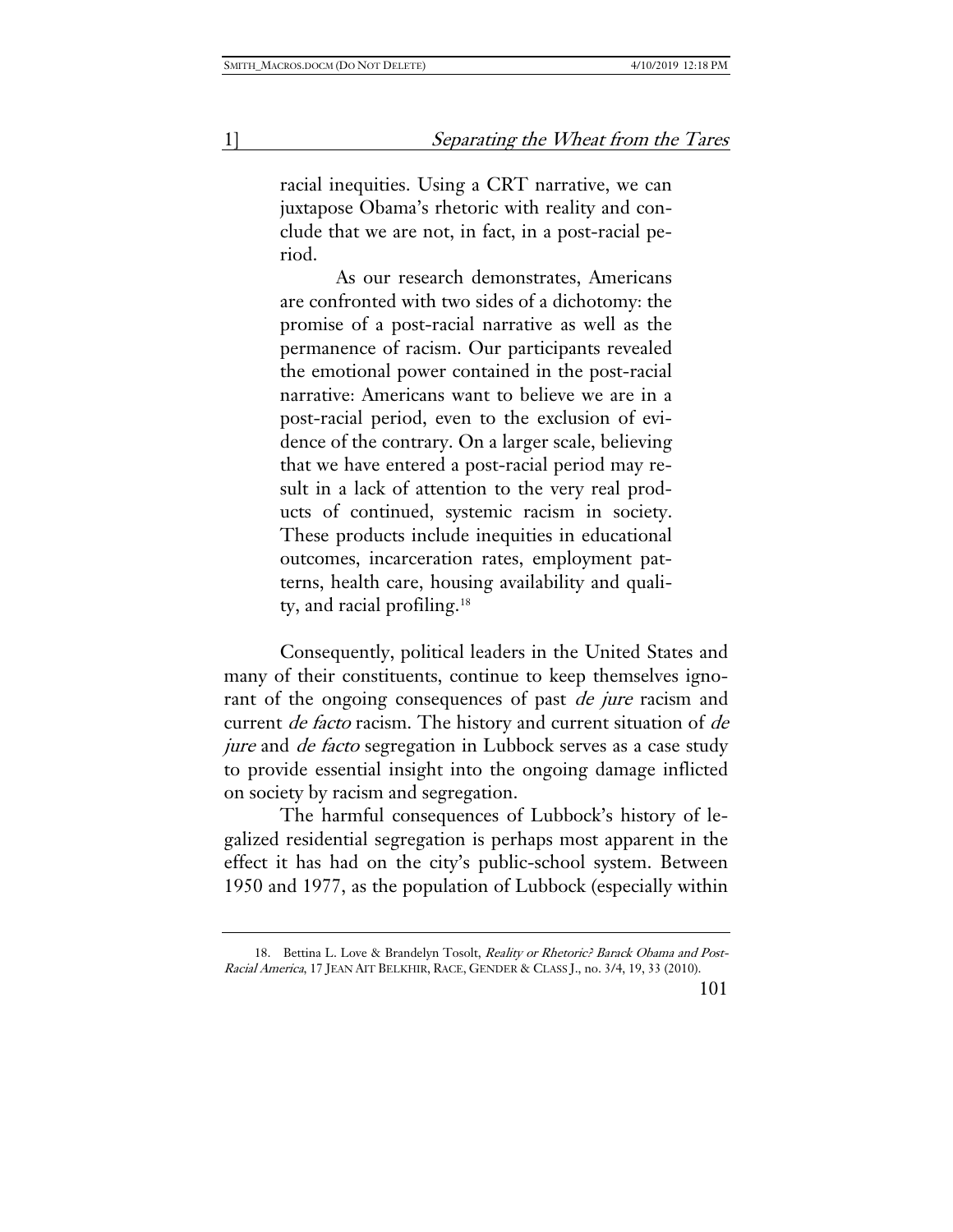the White community) significantly increased, the population also became increasingly more divided along racial lines.<sup>[19](#page-8-0)</sup> White flight resulted in a large movement of Whites from the northeast and north-central portion of Lubbock to the south-western part of town.<sup>[20](#page-8-1)</sup> Many Black and Latino residents then filled the homes vacated by White tenants—creating extreme de facto residential segregation.<sup>[21](#page-8-2)</sup> Lubbock maintained a complicated set of rules for transferring students, in order to dis-courage integration.<sup>[22](#page-8-3)</sup> One of the primary deterrents that was imposed by these rules was the requirement that students desiring to attend integrated schools pay the cost of transportation.[23](#page-8-4) By 1969, the Lubbock Independent School District (LISD) was still significantly segregated, which led the Department of Health, Education, and Welfare (HEW) to require that the school district submit a workable desegregation plan.<sup>[24](#page-8-5)</sup> In order to fulfill this requirement, the LISD held open-community meetings to discuss integration strategies. On August 19, 1970, the United States Department of Justice (DOJ) Civil Rights Division filed a suit against the LISD in the U.S. District Court for the Northern District of Texas, alleging that the LISD had maintained a segregated school system in violation of the Four-teenth Amendment, and ordered the LISD to desegregate.<sup>[25](#page-8-6)</sup> Unfortunately, there were road blocks to integration as tensions quickly arose between some of the students and between

some of their parents in the newly integrated schools. Tragically, within a few months of integration, a White student shot

<sup>19.</sup> United States v. Texas Ed. Agency, 600 F.2d 518, 520-21 (5th Cir. 1979).

<sup>20.</sup> Id.

<sup>21.</sup> Id.

<span id="page-8-6"></span><span id="page-8-5"></span><span id="page-8-4"></span><span id="page-8-3"></span><span id="page-8-2"></span><span id="page-8-1"></span><span id="page-8-0"></span><sup>22.</sup> BEHNKEN, FIGHTING THEIR OWN BATTLES: MEXICAN AMERICANS, BLACKS, AND THE STRUGGLE FOR CIVIL RIGHTS IN TEXAS, 146-47 (2011).

<sup>23.</sup> See id. at 147.

<sup>24.</sup> Id.

<sup>25.</sup> United States v. Texas Ed. Agency, 600 F.2d 518, 520 (5th Cir. 1979).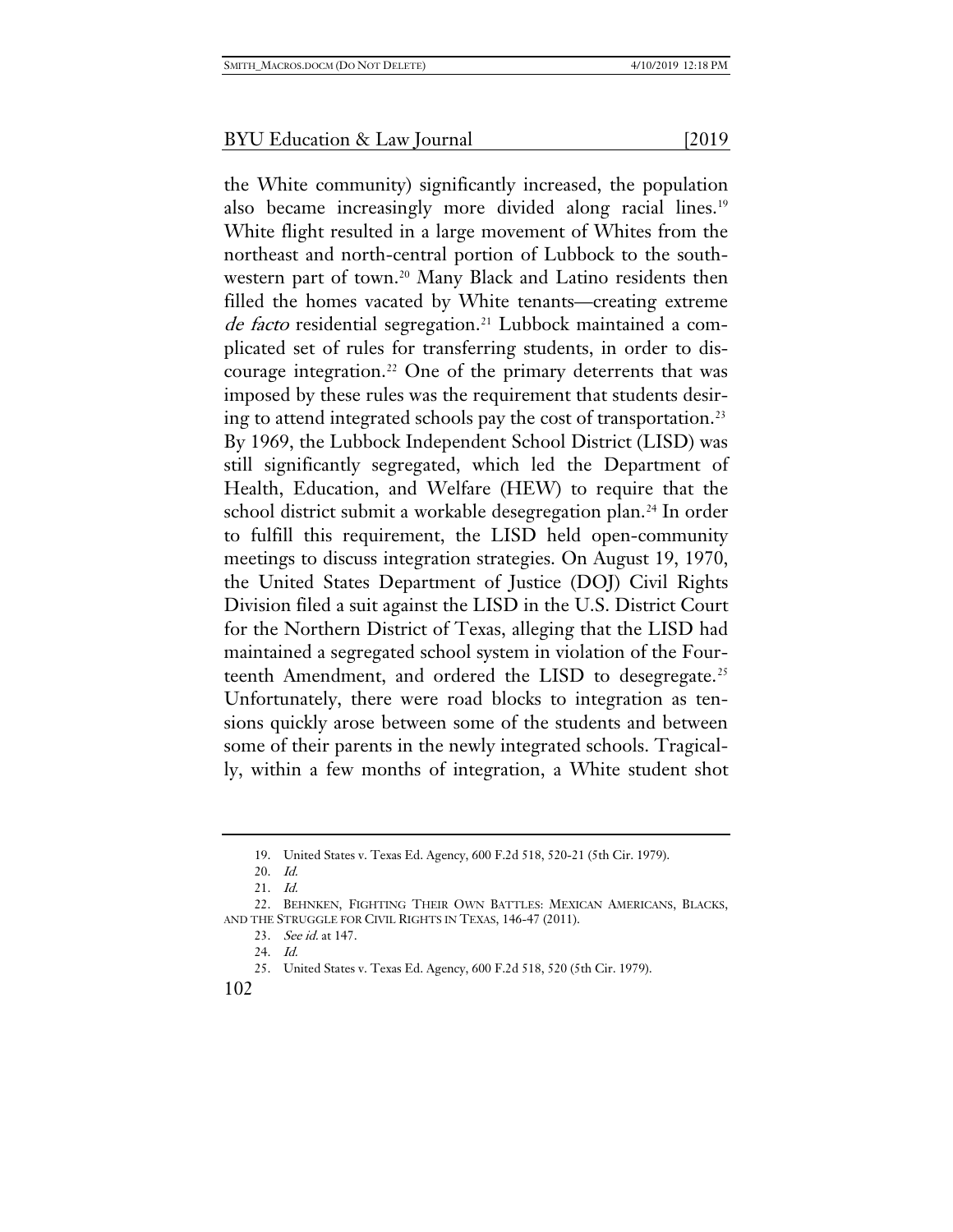and killed a Black student in class.<sup>[26](#page-9-0)</sup> This event created a riot in which students and parents engaged in physical altercations in schools and shots were fired culminating in a "mass exodus" of both White and Latino students from the integrated schools.<sup>[27](#page-9-1)</sup> Thus, after only a short period of integration, the LISD and Lubbock as a whole "resegregated as quickly as it had integrated."[28](#page-9-2)

Despite the failure of the LISD to comply with courtordered desegregation, no further legal action was taken until the spring of 1977 when the LISD applied to the district court for permission to build new schools in the district.<sup>[29](#page-9-3)</sup> At that time, Lubbock's student population was 59.4% White, 27.3% Mexican-American, and 12.6% Black.<sup>[30](#page-9-4)</sup> Despite a majority White population, the minority students in Lubbock were confined to schools with large minority populations and with high poverty rates.<sup>[31](#page-9-5)</sup> The "Black schools" were segregated on every level of primary and secondary education in Dunbar High School, Struggs Junior High School, and Iles and Wheatley El-ementary Schools.<sup>[32](#page-9-6)</sup> Meanwhile, the Guadalupe Schoolpreviously termed the "Mexican School"—had retained the ma-jority of Latino students.<sup>[33](#page-9-7)</sup> "The [district] court found that the minority status of the Guadalupe Elementary School and of the all-Black schools built on or near the site of the old Dunbar Schools (Dunbar High School, Struggs Junior High School, and Iles and Wheatley Elementary Schools) was the result of School Board action."[34](#page-9-8) Furthermore, "[i]t found that even after

<span id="page-9-0"></span><sup>26.</sup> BEHNKEN, supra note 22, at 212-13 n.26.

<sup>27.</sup> BEHNKEN, *supra* note 22, at 213.

<span id="page-9-3"></span><span id="page-9-2"></span><span id="page-9-1"></span><sup>28.</sup> Id.

<sup>29.</sup> United States v. Texas Ed. Agency, 600 F.2d 518, 520 (5th Cir. 1979).

<span id="page-9-5"></span><span id="page-9-4"></span><sup>30.</sup> Id. at 521.

<sup>31.</sup> Id. at 520-21.

<span id="page-9-6"></span><sup>32.</sup> Id. at 521.

<span id="page-9-8"></span><span id="page-9-7"></span><sup>33.</sup> Id.

<sup>34.</sup> Id.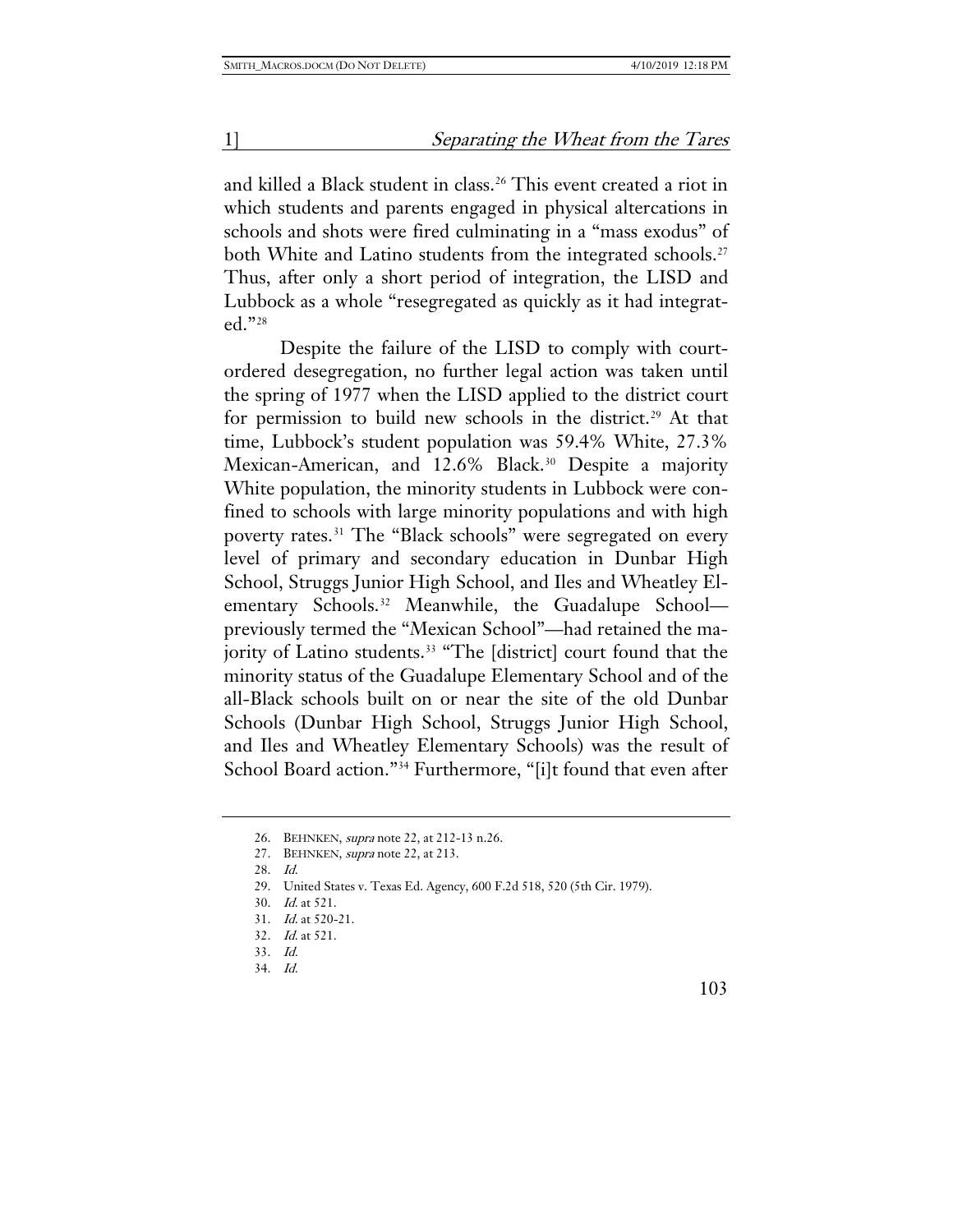De jure segregation ended, the School Board gerrymandered the attendance zones for these schools to retain their minority population."[35](#page-10-0)

In order to determine the extent of existing segregation in the LISD, the district court held an evidentiary hearing.<sup>[36](#page-10-1)</sup> After the hearing, the district court found that only nine of the LISD's twenty-two "minority schools" were caused by the LISD's policies.<sup>[37](#page-10-2)</sup> Thus, the district court entered an order requiring the LISD to desegregate the nine specified schools and allowed the LISD to build new schools subject to the district courts approval of the LISD's desegregation plan for the nine specified minority schools.<sup>[38](#page-10-3)</sup> The DOJ appealed the district court's ruling to the U.S. Fifth Circuit Court of Appeals based on two primary arguments: (1) "the district court erred in holding that the racial composition of the minority schools not included in the desegregation order was not the product of School Board action," and (2) "the desegregation plan adopted by the district court unfairly burden[ed] minority students."<sup>[39](#page-10-4)</sup>

Upon appeal, the Fifth Circuit took issue with two as-pects of the lower court's orders.<sup>[40](#page-10-5)</sup> The first point of disagreement was the fact that the district court only required nine of the twenty-two schools to be desegregated, while it considered the remaining segregation to be the result of "racially neutral neighborhood school assignment plans."[41](#page-10-6) The district court had incorrectly assumed that because the school boundaries were based on the proximity of the students' homes to the schools, this was a "racially neutral" assignment.<sup>[42](#page-10-7)</sup> The Fifth

<span id="page-10-7"></span><span id="page-10-6"></span><span id="page-10-5"></span><span id="page-10-4"></span><span id="page-10-3"></span><span id="page-10-2"></span><span id="page-10-1"></span><span id="page-10-0"></span>35. Id. 36. Id. at 520. 37. Id. 38. Id. 39. Id. 40. Id. 41. Id. at 525. 42. Id.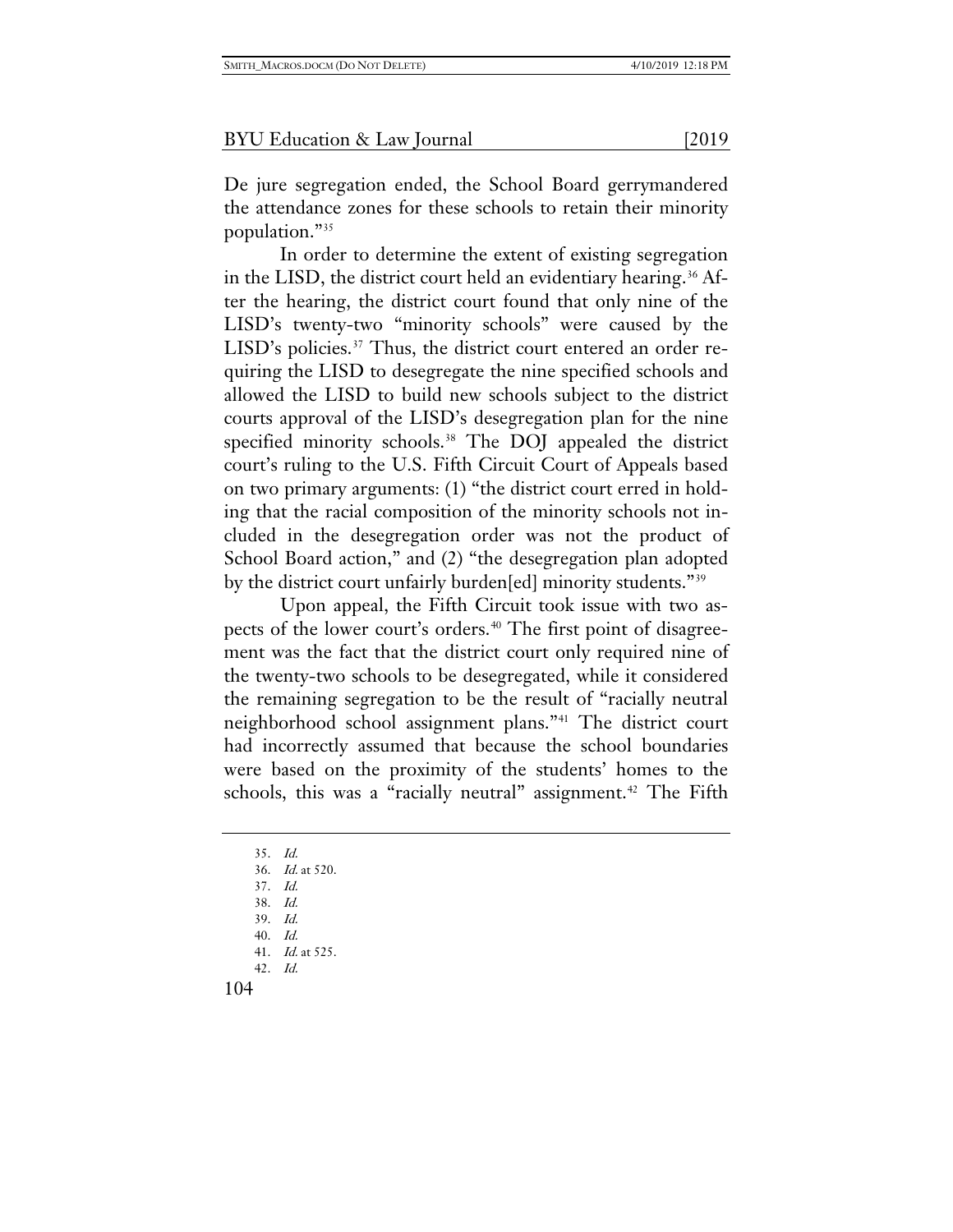Circuit relied upon the important precedent of Swann v. Charlotte-Mecklenburg Board of Education (1970), during which the U.S. Supreme Court had heard a similar argument, to which it responded:

> All things being equal, with no history of discrimination, it might well be desirable to assign pupils to schools nearest their homes. But all things are not equal in a system that has been deliberately constructed and maintained to enforce racial segregation.

> . . . "Racially neutral" assignment plans proposed by school authorities to a district court may be inadequate; such plans may fail to counteract the continuing effects of past school segregation resulting from discriminatory location of school sites or distortion of school size in order to achieve or maintain an artificial racial separation. When school authorities present a district court with a "loaded game board," affirmative action in the form of remedial altering of attendance zones is proper to achieve truly nondiscriminatory assignments. In short, an assignment plan is not ac-ceptable simply because it appears to be neutral.<sup>[43](#page-11-0)</sup>

Thus, the Fifth Circuit acknowledged that because residential segregation was an issue for Lubbock, school boundaries based on housing patterns would only work to continue the pattern of school segregation.<sup>[44](#page-11-1)</sup> The court provided the following reasoning:

<span id="page-11-0"></span><sup>43.</sup> Swann v. Charlotte-Mecklenburg Bd. of Ed., 402 U.S. 1, 28 (U.S. 1971).

<span id="page-11-1"></span><sup>44.</sup> Texas Ed. Agency, 600 F.2d at 521.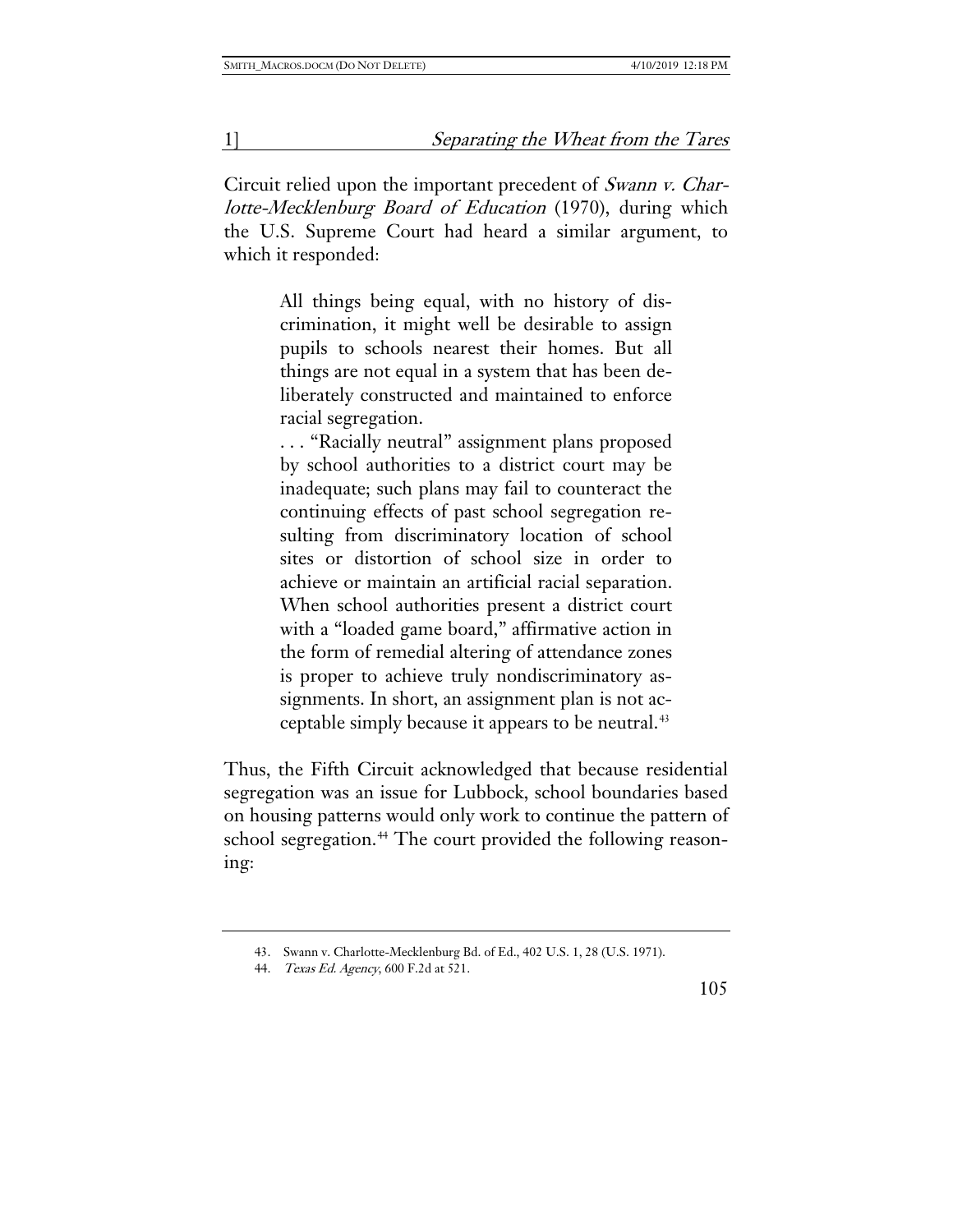To treat a school located in an urban area as an isolated unit free from the effects of acts taken with regard to other schools in the district is unrealistic and contrary to the policy underlying the progeny of Brown that the effects of intentional segregation be eliminated "root and branch.<sup>[45](#page-12-0)</sup>

The second aspect of the district court's order that the Fifth Circuit found problematic was that it unjustly placed the burden of proof upon the plaintiffs to prove that segregation actually existed.[46](#page-12-1) In making this decision, the appellate court relied upon the precedent set by *Keyes v. Denver* (1973),<sup>[47](#page-12-2)</sup> which had shifted the burden of proof from the plaintiffs to the Denver School District to show that discriminatory policies did not exist.<sup>[48](#page-12-3)</sup> With the essential precedent of *Keyes*, the LISD was not only guilty of *de jure* segregation but was also found guilty of a number of more subversive de facto segregation methods that led to further segregation:<sup>[49](#page-12-4)</sup>

> The gerrymander of attendance zones and the building of schools of certain sizes at certain locations, against the historic backdrop of a De jure system of segregation of long standing, can have the effect of designating certain schools as minority schools and of marking the areas of the city in which those schools are located as minority areas.

> Intentional school segregation in the past may have been a factor in creating a natural environ-

<span id="page-12-0"></span><sup>45.</sup> Id. at 525.

<span id="page-12-2"></span><span id="page-12-1"></span><sup>46.</sup> Id. at 521.

<sup>47.</sup> Keyes v. Sch. Dist. No. 1, Denver, Colo., 413 U.S. 189 (1973).

<span id="page-12-3"></span><sup>48.</sup> Texas Ed. Agency, 600 F.2d at 521.

<span id="page-12-4"></span><sup>49.</sup> Id. at 524-25.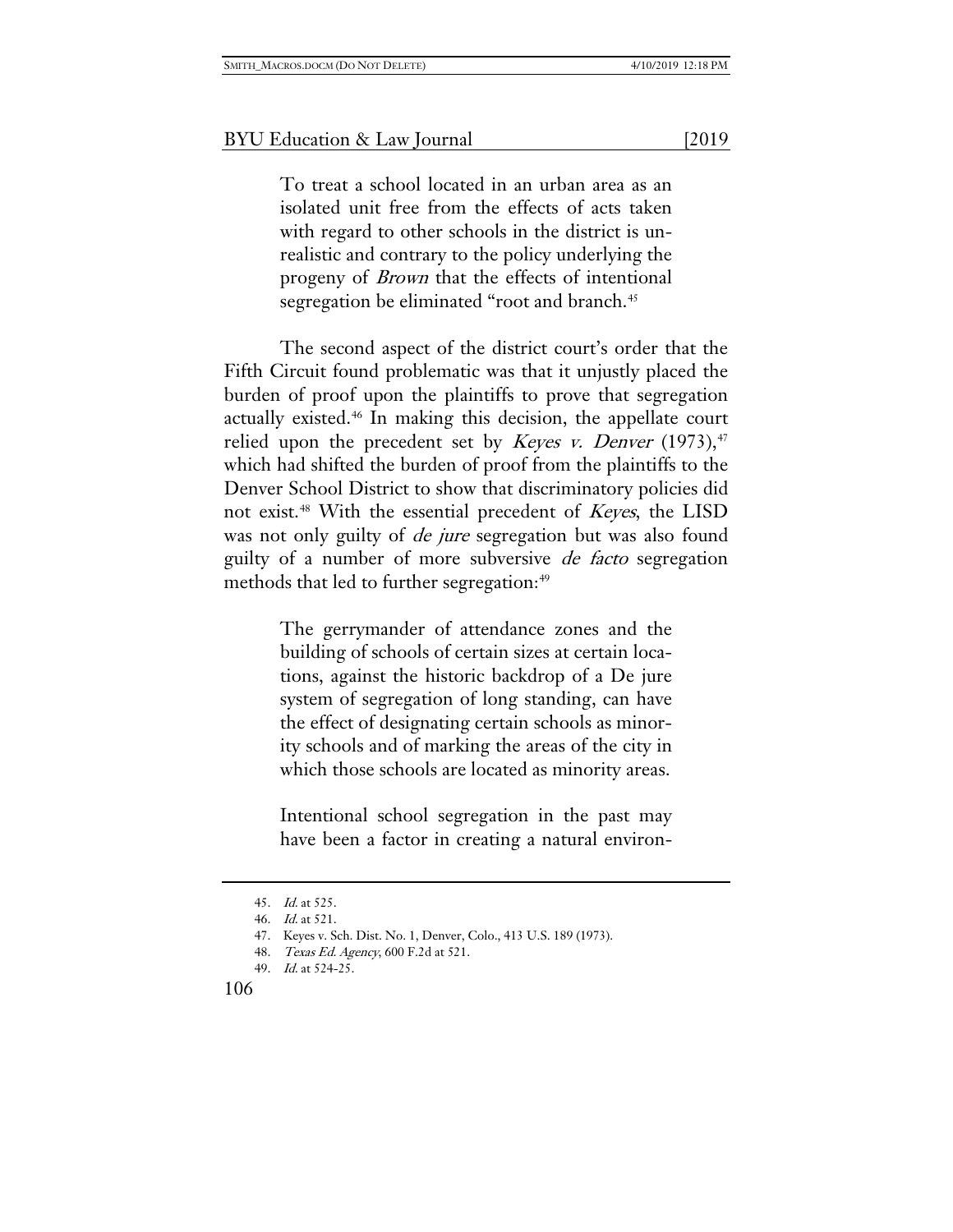ment for growth of further segregation. Thus, if the respondent School Board cannot disprove segregative intent, it can rebut the prima facie case only by showing that its past segregative acts did not create or contribute to the current segregated condition of the core city schools.

We could hold that any segregative effect caused by an intentionally segregative act violates the Constitution.<sup>[50](#page-13-0)</sup>

Thus, it became clear that the LISD had gerrymandered attendance zones across geographic boundaries, which had resulted in racially segregated schools due to the *de facto* residential segregation that existed throughout Lubbock.<sup>51</sup> These actions by the school district exacerbated segregation to the point that by 1978, of the 50 total schools in the district, 12 schools had minority (Black and Latino) populations exceeding 70%, while 19 had White populations greater than  $70\%$ .<sup>[52](#page-13-2)</sup> Complicating the school segregation dynamic in the LISD is that Black and Latino students were not only desegregated from White students, but also from one another, thus further exacerbating the tri-racial divide that was occurring on the ground in Lubbock.[53](#page-13-3) Desegregation, then, became a complex matter of integrating all three groups of students into the same schools. Astoundingly, twenty years after the Brown decision, more than 60% of Lubbock's schools maintained this extensive tri-racial segregation.<sup>[54](#page-13-4)</sup>

107

<sup>50.</sup> Id. at 527.

<span id="page-13-2"></span><span id="page-13-1"></span><span id="page-13-0"></span><sup>51</sup>. Id. at 521.

<sup>52.</sup> Id.

<span id="page-13-3"></span><sup>53.</sup> Id.

<span id="page-13-4"></span><sup>54.</sup> Id. at 527.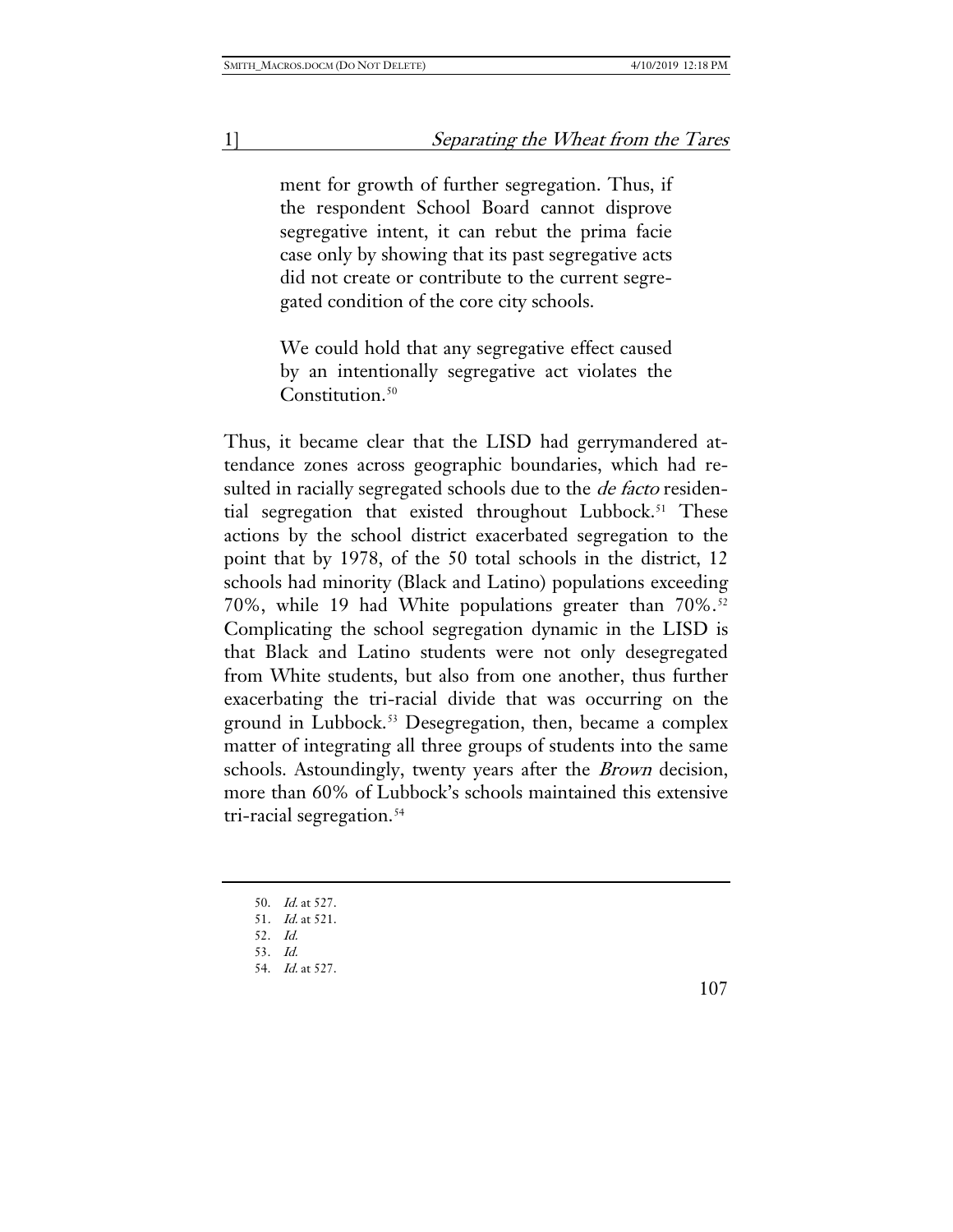The Fifth Circuit also identified several other indirect causes of segregation by the LISD, including: the use of optional attendance zones for White students to attend schools outside of their area, the manipulation of bus routes to make integration more difficult, and the adjustment of school capacities to allow more White students to concentrate in certain schools while confining Black and Latino students into other schools.<sup>[55](#page-14-0)</sup> Ultimately, the Fifth Circuit found the district court's "conclusory statement that no [constitutional] violation had occurred at the minority schools unaffected by the order, the district court made no specific findings on the effects on the schools and on Lubbock's housing patterns of the intentional segregative acts it found the School Board had committed."[56](#page-14-1) Thus, the case was remanded to the district for further findings of fact to determine "how much 'incremental segregative effect' the School Board's intentional discriminatory acts had on the residential distribution of the Lubbock school population" as "compared to what [the residential distribution] would have been in the ab-sence of such intentional segregative acts.<sup>[57](#page-14-2)</sup> The Fifth Circuit stated held that upon remand, any "segregative effect caused by an intentionally segregative act" would be held to violate the Constitution.<sup>[58](#page-14-3)</sup>

Despite the judicial intervention in the LISD in the 1970's, the LISD has continued to suffer from the effects of de facto residential segregation. This continued de facto segregation is highlighted in the next section.

<sup>55.</sup> Id. at 529.

<span id="page-14-2"></span><span id="page-14-1"></span><span id="page-14-0"></span><sup>56.</sup> Id. at 527.

<sup>57.</sup> Id. at 527-28.

<span id="page-14-3"></span><sup>58.</sup> Id. at 527.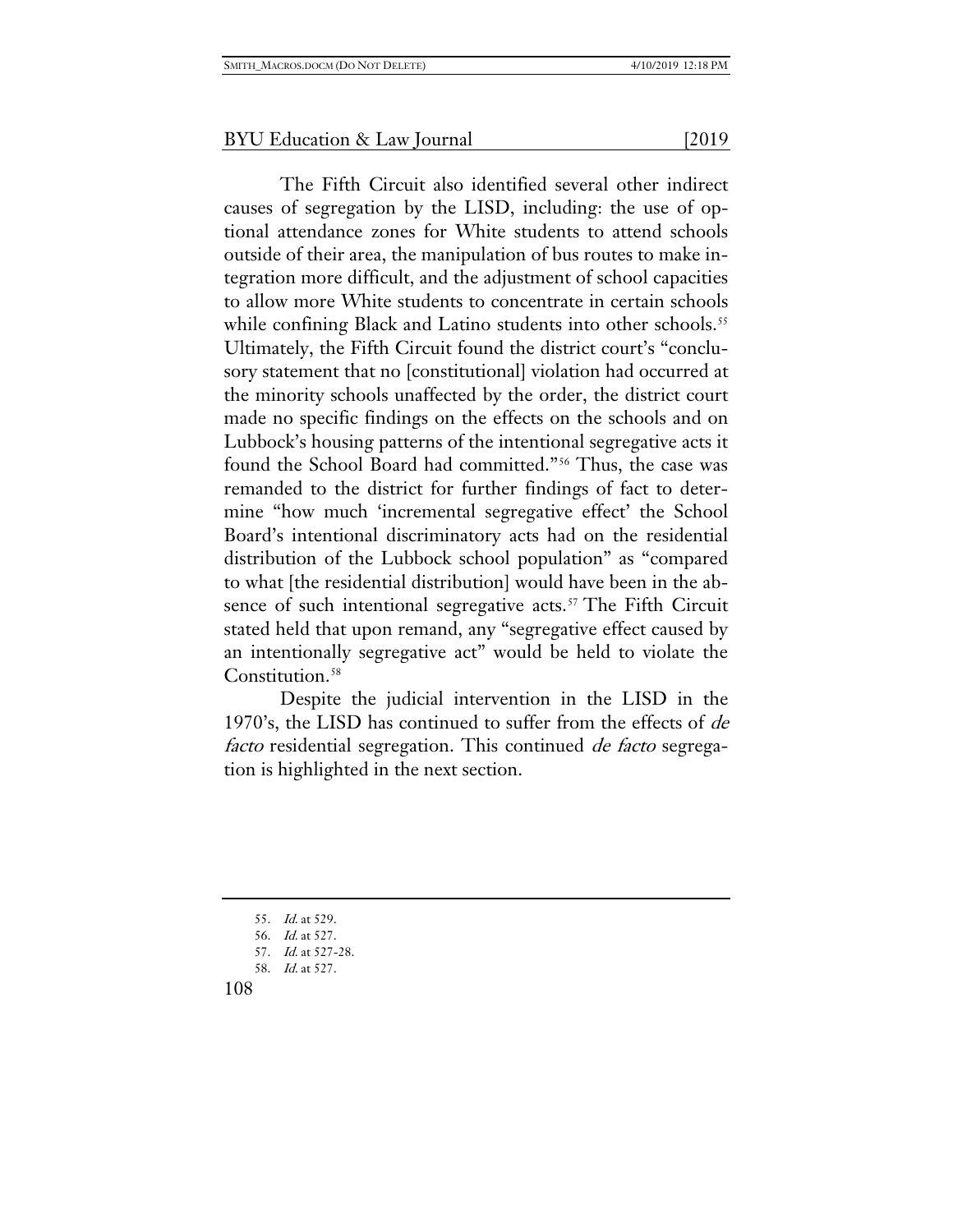#### B. Students in Lubbock Today

The following table (Table 1) shows the demographic and socioeconomic makeup of (1) the Lubbock Independent School District's (LISD) as a whole, (2) Lubbock High Schools, and (3) Lubbock Middle Schools. The bolded percentages show disproportionate rates of non-White and White students and subsequent rates of economically disadvantaged and at-risk students.

| Entity                                   | "African<br>American"<br>Population | "Hispanic"<br>Population | "White"<br>Population | "Economically<br>Disadvantaged"<br>Students | "At-risk"<br>Students <sup>59</sup> |  |  |
|------------------------------------------|-------------------------------------|--------------------------|-----------------------|---------------------------------------------|-------------------------------------|--|--|
| $\mathrm{LISD}^{60}$                     | 13.5%                               | 59.2%                    | 23.2%                 | 66.8%                                       | 45.8%                               |  |  |
| Lubbock High Schools                     |                                     |                          |                       |                                             |                                     |  |  |
| Coronado<br>High<br>School <sup>61</sup> | 12%                                 | 51.1%                    | 32.9%                 | 46.9%                                       | 41.9%                               |  |  |
| Estacado<br>High <sup>62</sup><br>School | 48.5%                               | 47.3%                    | 2.5%                  | 89.7 %                                      | 65.5%                               |  |  |
| Lubbock<br>High<br>School <sup>63</sup>  | 5.6%                                | 61.8%                    | 24.8%                 | 44%                                         | 33.8%                               |  |  |

#### Table 1: Demographic Makeup of LISD

59. About the Data, THE TEXAS TRIBUNE, [https://schools.texastribune.org/about/#at](https://schools.texastribune.org/about/#at-risk)[risk](https://schools.texastribune.org/about/#at-risk) (last visited February 23, 2019) (providing the Texas Education Agency's definition of "atrisk" students).

<span id="page-15-1"></span><span id="page-15-0"></span>60. Lubbock ISD, THE TEXAS TRIBUNE, [https://schools.texastribune.org/districts/](https://schools.texastribune.org/districts/lubbock-isd/) [lubbock-isd/](https://schools.texastribune.org/districts/lubbock-isd/) (last visited February 23, 2019).

<span id="page-15-2"></span>61. Coronado High School, THE TEXAS TRIBUNE, https://schools.texastribune.org/ districts/lubbock-isd/coronado-high-school/ (last visited February 23, 2019).

<span id="page-15-3"></span>62. Estacado High School, THE TEXAS TRIBUNE, [https://schools.texastribune.org](https://schools.texastribune.org/districts/lubbock-isd/estacado-high-school/) [/districts/lubbock-isd/estacado-high-school/](https://schools.texastribune.org/districts/lubbock-isd/estacado-high-school/) (last visited February 23, 2019).

<span id="page-15-4"></span>63. Lubbock High School, THE TEXAS TRIBUNE, https://schools.texastribune.org /districts/lubbock-isd/lubbock-high-school/ (last visited February 23, 2019).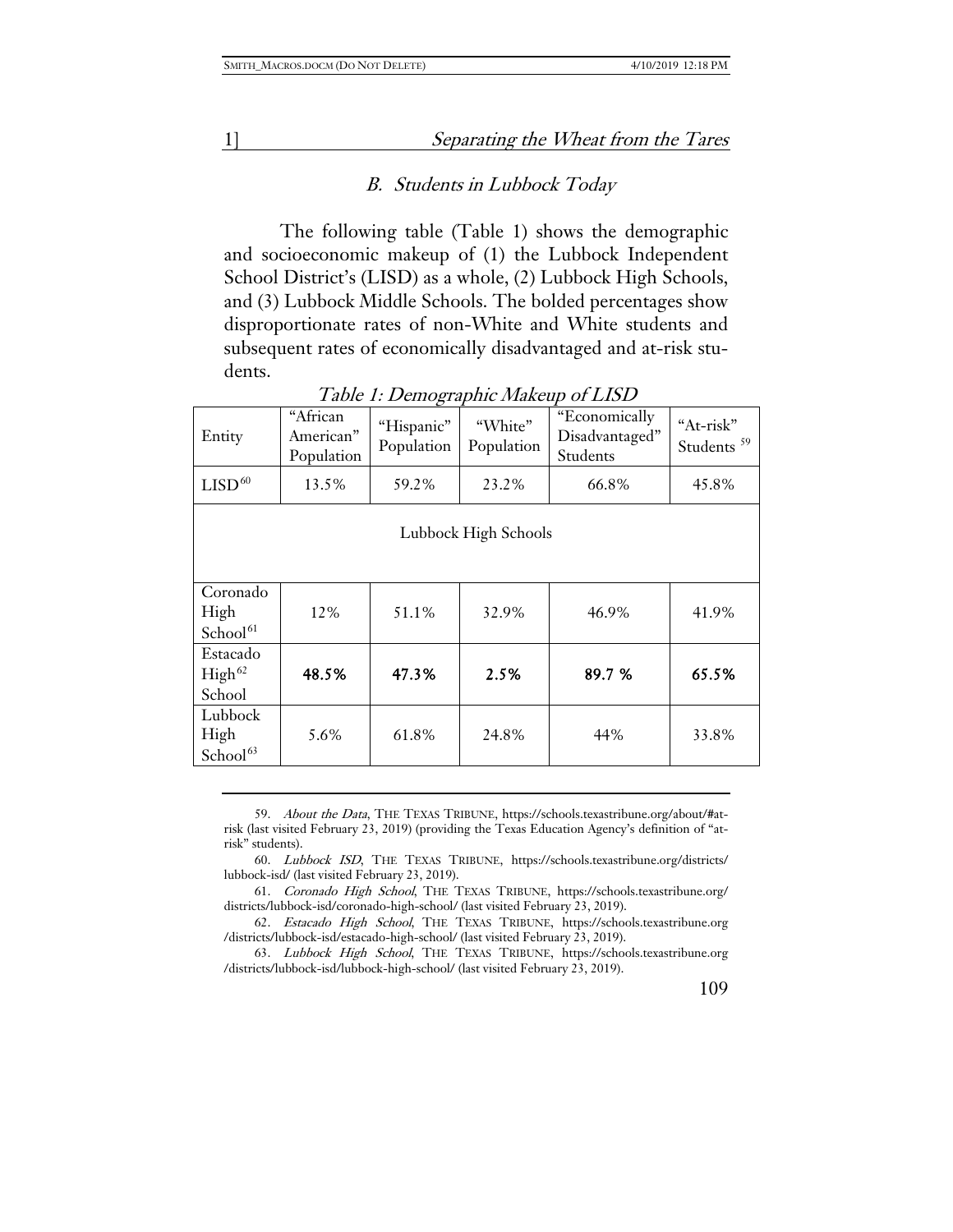| Monterey<br>High<br>School <sup>64</sup>    | 11.8% | 58.6% | 26.4% | 54.1% | 46.3% |  |  |  |
|---------------------------------------------|-------|-------|-------|-------|-------|--|--|--|
| Lubbock Middle Schools                      |       |       |       |       |       |  |  |  |
| Atkins<br>Middle<br>School <sup>65</sup>    | 13.7% | 74.4% | 10.1% | 81.6% | 62.5% |  |  |  |
| Cavazos<br>Middle<br>School <sup>66</sup>   | 4.5%  | 91.6% | 2.6%  | 92%   | 63.5% |  |  |  |
| Dunbar<br>Middle<br>School <sup>67</sup>    | 53.4% | 43.3% | 1.7%  | 89.3% | 78.6% |  |  |  |
| Evans<br>Middle<br>School <sup>68</sup>     | 10.5% | 47.5% | 38.2% | 45.6% | 35.8% |  |  |  |
| Irons<br>Middle<br>School <sup>69</sup>     | 6.6%  | 38.7% | 49.8% | 39.7% | 34.4% |  |  |  |
| Mackenzie<br>Middle<br>School <sup>70</sup> | 14.3% | 60.6% | 21.4% | 68.2% | 50.8% |  |  |  |

<span id="page-16-0"></span>64. Monterey High School, THE TEXAS TRIBUNE, [https://schools.texastribune.org/](https://schools.texastribune.org/districts/lubbock-isd/monterey-high-school/) [districts/lubbock-isd/monterey-high-school/](https://schools.texastribune.org/districts/lubbock-isd/monterey-high-school/) (last visited February 23, 2019).

<span id="page-16-1"></span>65. Atkins Middle School, THE TEXAS TRIBUNE, [https://schools.texastribune.org](https://schools.texastribune.org/districts/lubbock-isd/atkins-middle-school/) [/districts/lubbock-isd/atkins-middle-school/](https://schools.texastribune.org/districts/lubbock-isd/atkins-middle-school/) (last visited February 23, 2019).

<span id="page-16-2"></span>66. Cavazos Middle School, THE TEXAS TRIBUNE, [https://schools.texastribune.org/](https://schools.texastribune.org/districts/lubbock-isd/cavazos-middle-school/) [districts/lubbock-isd/cavazos-middle-school/](https://schools.texastribune.org/districts/lubbock-isd/cavazos-middle-school/) (last visited February 23, 2019).

<span id="page-16-3"></span>67. Dunbar Middle School, THE TEXAS TRIBUNE, [https://schools.texastribune.org/](https://schools.texastribune.org/districts/lubbock-isd/dunbar-middle-school/) [districts/lubbock-isd/dunbar-middle-school/](https://schools.texastribune.org/districts/lubbock-isd/dunbar-middle-school/) (last visited February 23, 2019). (Dunbar is somewhat of an anomaly as it was established as a historical "Black" high school, initially started to help black students attend college during the time of *de jure* racial discriminatory laws).

<span id="page-16-4"></span>68. Evans Middle School, THE TEXAS TRIBUNE, [https://schools.texastribune.org](https://schools.texastribune.org/districts/lubbock-isd/evans-middle-school/) [/districts/lubbock-isd/evans-middle-school/](https://schools.texastribune.org/districts/lubbock-isd/evans-middle-school/) (last visited February 23, 2019).

<span id="page-16-5"></span>69. Irons Middle School, THE TEXAS TRIBUNE, [https://schools.texastribune.org](https://schools.texastribune.org/districts/lubbock-isd/irons-middle-school/) [/districts/lubbock-isd/irons-middle-school/](https://schools.texastribune.org/districts/lubbock-isd/irons-middle-school/) (last visited February 23, 2019).

<span id="page-16-6"></span>70. Mackenzie Middle School, THE TEXAS TRIBUNE, https://schools.texastribune.org/ districts/lubbock-isd/mackenzie-middle-school/ (last visited February 23, 2019).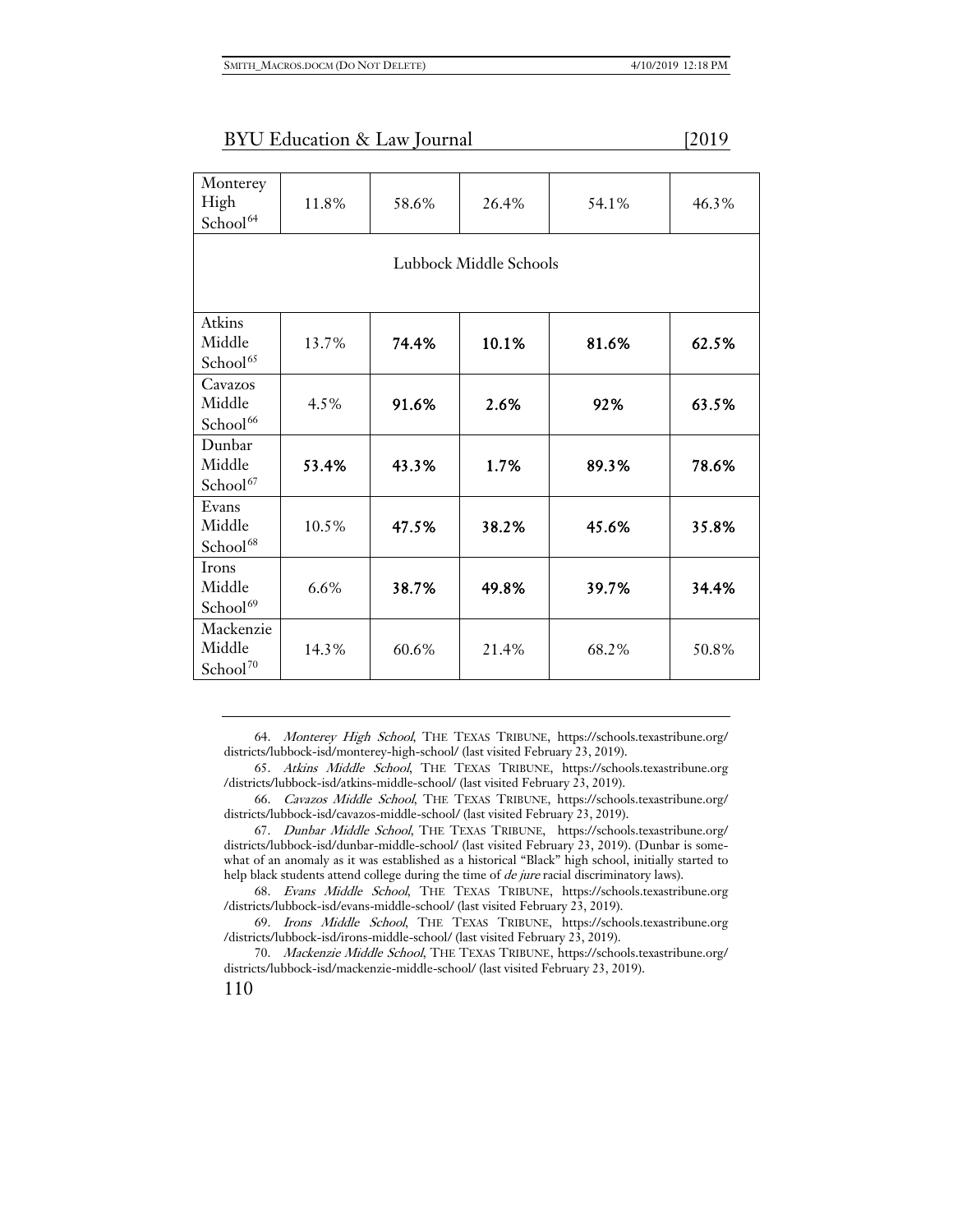| Smylie<br>Wilson<br>Middle<br>School <sup>71</sup> | 15%   | 68.6% | 14.2% | 89.5% | 58.6% |
|----------------------------------------------------|-------|-------|-------|-------|-------|
| Slaton<br>Middle<br>School <sup>72</sup>           | 13.3% | 78.3% | 6%    | 90.1% | 70.6% |

Table 1 lists all of the LISD's high schools and middle schools, and the percentages of "African American," "Hispanic (or Latino)," and "White" students by school as compared to the LISD as a whole, and the percentage of "Economically Disadvantaged" and "At-risk" students in each school as compared to the LISD as a whole. The LISD has 13.5% African American/Black students, 59.2% Hispanic/Latino students, and 23.2% White/Caucasian students, with 66.8% of the students as economically disadvantaged and 45.8% of the its students considered "at risk."[73](#page-17-2) While most of Lubbock's high schools have fairly proportionate demographics compared to the LISD as a whole, Estacado High School has disproportionately higher rates of non-White students (48.5% African American students and 47.3% Hispanic students) compared to White students (2.5% White students). Furthermore, Estacado High School's rate of economically disadvantaged students is 89.7% and its rate of at-risk students is 65.5% (which are nearly double the rates of students in the same categories in Lubbock High School). The effect of *de facto* segregation becomes even more apparent when comparing Lubbock's middles schools, which

<span id="page-17-0"></span><sup>71.</sup> Slaton Middle School, THE TEXAS TRIBUNE, [https://schools.texastribune.org](https://schools.texastribune.org/districts/lubbock-isd/slaton-middle-school/) [/districts/lubbock-isd/slaton-middle-school/](https://schools.texastribune.org/districts/lubbock-isd/slaton-middle-school/) (last visited February 23, 2019).

<span id="page-17-1"></span><sup>72.</sup> Smylie Wilson Middle School, THE TEXAS TRIBUNE, https://schools.texastribune.org/districts/lubbock-isd/smylie-wilson-middle-school/ (last visited February 23, 2019).

<span id="page-17-2"></span><sup>73.</sup> About the Data, THE TEXAS TRIBUNE, [https://schools.texastribune.org/about/#at](https://schools.texastribune.org/about/#at-risk)[risk](https://schools.texastribune.org/about/#at-risk) (last visited February 23, 2019) (providing the Texas Education Agency's definition of "atrisk" students).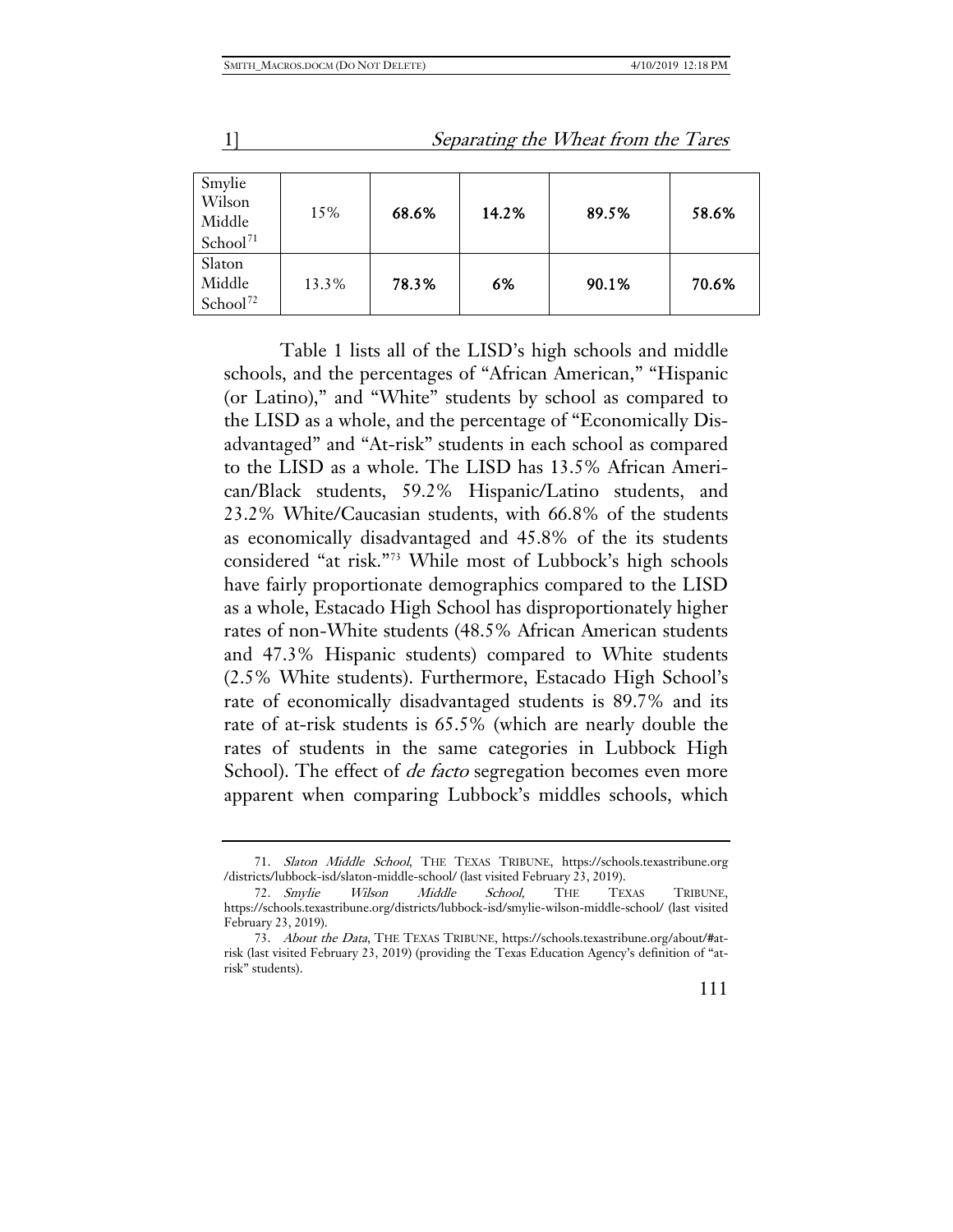are located in smaller areas of the city. All of Lubbock's middle schools (with the exception of Mackenzie Middle School) have disproportionate numbers of non-White and White students, and, subsequently, higher rates of economically disadvantaged and at-risk students. Therefore, higher rates of de facto segregation between White and non-White students directly correlate with higher rates of "economically disadvantaged" and "atrisk" students.[74](#page-18-0)

The damage done by racial segregation is further demonstrated by lower high school graduation rates and lower bachelor's degree attainment among racial and ethnic minority students in Lubbock. The high school graduation rate is 9.31% lower for Black students than for white students, and 24.73% lower for Latino students than for White students.<sup>[75](#page-18-1)</sup> Furthermore, college bachelor-degree attainment rates for White students are 40.11%, compared to only 11.45% for Black students and 11.93% for Latino students.<sup>[76](#page-18-2)</sup> While there are several factors that determine high school graduation rates and bachelordegree attainment for students, and causation is difficult to establish with certainty, the rates represented above can be interpreted as some evidence of the effect of racial and socioeconomic *de facto* segregation in schools.<sup>[77](#page-18-3)</sup>

<span id="page-18-0"></span><sup>74.</sup> See Lubbock Independent School District, PROPUBLICA, Miseducation (2017) https://projects.propublica.org/miseducation/district/4828500 (identifying LISD as a district with high rates of segregation, achievement disparity, discipline disparity, and opportunity disparity between White and non-White students).

<span id="page-18-1"></span><sup>75.</sup> Lubbock Population, WORLD POPULATION REVIEW (June 12, 2018), http://worldpopulationreview.com/us-cities/lubbock/.

<sup>76.</sup> Id.

<span id="page-18-3"></span><span id="page-18-2"></span><sup>77.</sup> See generally Richard Rothstein, For Public Schools, Segregation Then, Segregation Since: Education and the Unfinished March, ECON. POLICY INST., 5–15 (2013), http://www.epi.org/files/2013/Unfinished-March-School-Segregation.pdf; Aaron Williams, et al., America is more diverse than ever - but still segregated, THE WASH. POST (May 10, 2018), https://www.washingtonpost.com/graphics/2018/national/segregation-us-cities/?utm\_ term=.f8da453776d1; Mario L. Barnes, et. al., A Post-Race Equal Protection?, 98 GEO. L.J. 967, 988–91 (2010).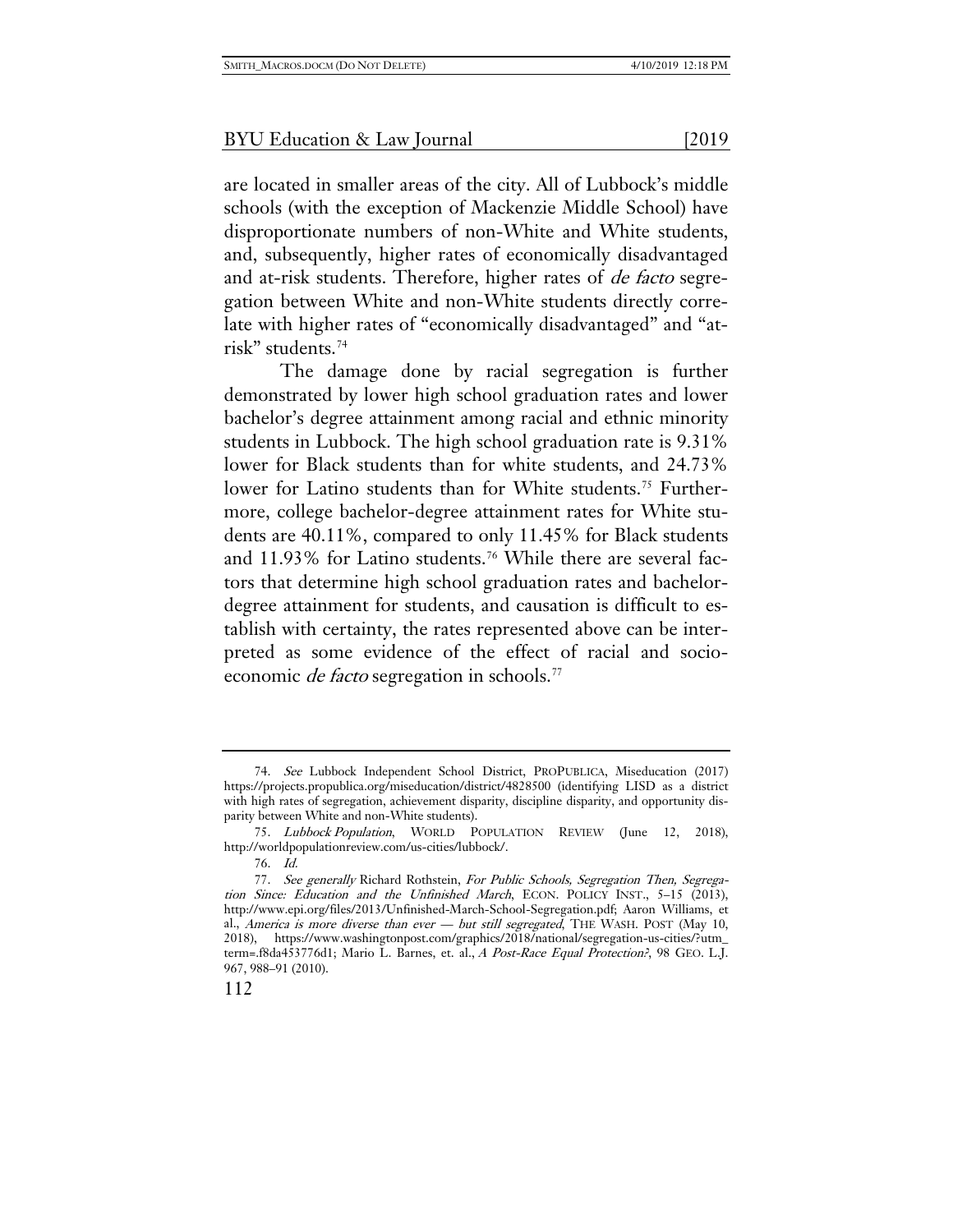With the case study of Lubbock's history as an important contextual preface, the next section of this legal note analyzes how race and the law have grown together and influenced the judicial interpretation of racial issues in the United States.

#### III.RACE AND THE LAW

As the renowned historian Winthrop Jordan so eloquently stated: "It is now clear that mankind is a single biological species; that races are neither discrete nor stable units but rather that they are plastic, changing, integral parts of a whole which is itself changing."<sup>[78](#page-19-0)</sup> Thus, in a sense, race is *not* a scientific truth based in biological evidence (despite past attempts by eugenicists to "prove" race).<sup>[79](#page-19-1)</sup> As one racial historian stated:

> "... race is *not* a scientific fact but a social, cultural, and ideological 'construction'—a set of ideas—through which societies have sought to organize, structure, and understand themselves. . . . [S]ocieties have used ideas about race to reserve wealth and power for those members defined as 'white' and to deny those goods to members defined as 'black' and 'brown.'"[80](#page-19-2)

Despite the fluctuating nature of "race" as social concept, throughout the history of the United States the Supreme

<span id="page-19-0"></span><sup>78.</sup> WINTHROP D. JORDAN, THE WHITE MAN'S BURDEN; HISTORICAL ORIGINS OF RACISM IN THE UNITED STATES, ix-xii (Oxford Univ. Press, 1974).

<span id="page-19-1"></span><sup>79.</sup> Howard Markel, Column: The false, racist theory of eugenics once ruled science. Let's never let that happen again, PBS (Feb. 16, 2018), https://www.pbs.org/newshour/nation/ column-the-false-racist-theory-of-eugenics-once-ruled-science-lets-never-let-that-happenagain.

<span id="page-19-2"></span><sup>80.</sup> GEORGE REID ANDREWS, AFRO-LATIN AMERICA, 1800-2000, 6 (Oxford Univ. Press, 1<sup>st</sup> ed. 2004).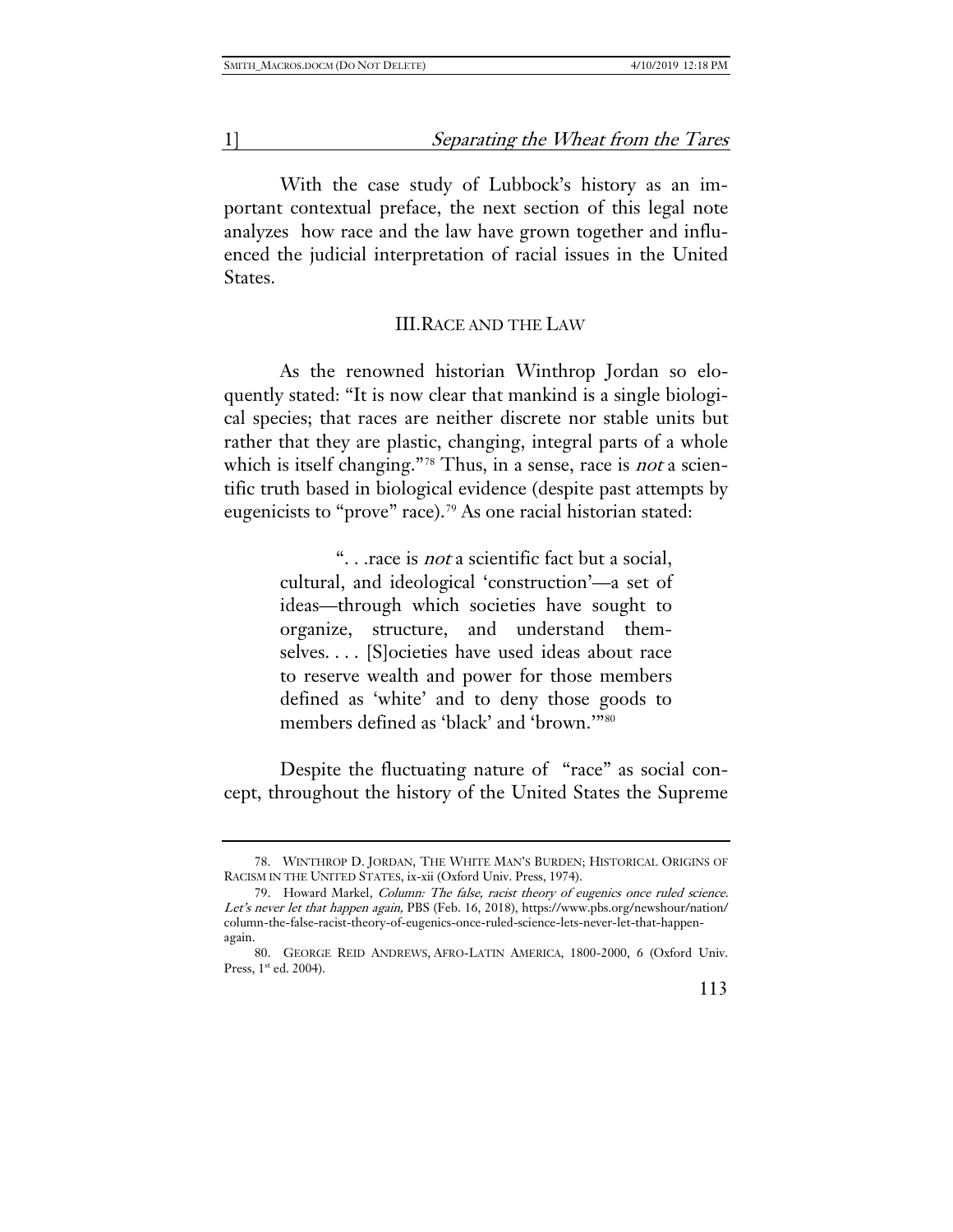Court has employed a "background rule" of race as a biological reality in its race-law jurisprudence.<sup>[81](#page-20-0)</sup> While the background rule has remained intact, the Court has added and modified various "foreground rules" to change its approach to race-law interpretation.[82](#page-20-1) The Court's approach is best categorized as three phases of judicial interpretation: (1) Classic Liberal, (2) Modern Liberal ("Colorblind"), and (3) Neoliberal ("Post-racial").<sup>[83](#page-20-2)</sup>

#### A. Phase 1: Classic Liberal

Race was established as a social, economic, political, and legal reality by imperialist European nations and their colonies, to justify the oppression and colonization of non-Europeans.<sup>[84](#page-20-3)</sup> Thus, the biological construction of race was first developed by European nations and then imported to its colonies as an overarching social construct, or "background rule."[85](#page-20-4) Furthermore, European colonies and their nations developed various local laws to reify the biological concept of race into their respective legal systems.<sup>[86](#page-20-5)</sup> Thus, the overarching background rule of race as a biological concept existed in the North American colonies for centuries before the advent of the United States under a unified constitution.[87](#page-20-6)

<span id="page-20-0"></span><sup>81.</sup> See Justin Desautels-Stein, Race as a Legal Concept, 2 COLUM. J. RACE & L. 1, 4, 42 (2012).

<span id="page-20-1"></span><sup>82.</sup> Id. at 5. (defining foreground rules as "those rules believed to be responsive to a pre-existing activity. . . [which] regulate, manage, and control").

<sup>83.</sup> Id. at 4-5.

<span id="page-20-3"></span><span id="page-20-2"></span><sup>84.</sup> See MARTHA MENCHACA, RECOVERING HISTORY, CONSTRUCTING RACE: THE INDIAN, BLACK, AND WHITE ROOTS OF MEXICAN AMERICANS, 10–20 (Univ. of Tex. Press, 2001); RICHARD KLUGER, SIMPLE JUSTICE; THE HISTORY OF BROWN V. BOARD OF EDUCATION AND BLACK AMERICA'S STRUGGLE FOR EQUALITY, 32 (Alfred A. Knopf, 1st ed. 1994).

<sup>85.</sup> Desautels-Stein, supra note 81, at 3 (citations omitted).

<sup>86.</sup> Id.

<span id="page-20-6"></span><span id="page-20-5"></span><span id="page-20-4"></span><sup>87.</sup> See GEORGE REID ANDREWS, AFRO-LATIN AMERICA, 1800-2000, 6 (Oxford Univ. Press, 1<sup>st</sup> ed. 2004).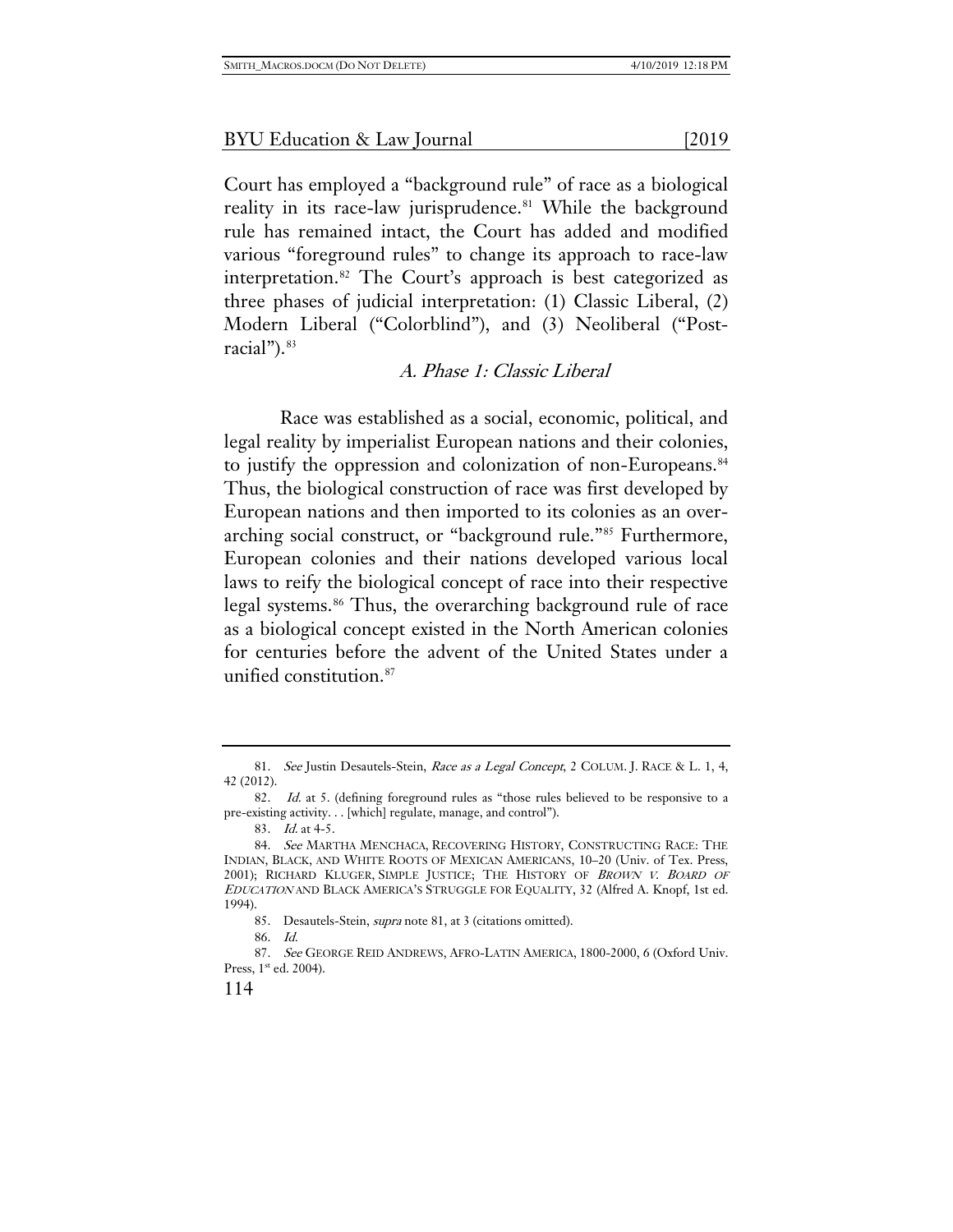The construction of race-law during the United States' first two centuries of existence was primarily a continuation of the overtly racist background rule imported from Europe.<sup>[88](#page-21-0)</sup> Despite the turmoil caused by legalized racism, which culminated in the Civil War, the Court continued its overtly racist approach to judicial interpretation by allowing a system of state laws to develop based on the "separate but equal" legal theory in Plessy v. Ferguson, until the mid-twentieth century.<sup>[89](#page-21-1)</sup> This period of judicial race-law interpretation is referred to as the "Classic Liberal" phase.<sup>90</sup>

In the decades leading up to the Civil War, the nation faced challenges caused by rapid changes in the economic and social structure of the United States. A rapid influx of immigration and territorial expansion into what became the American Southwest forced the American electorate to face the question of slavery in the wake of the Compromise of 1850.[91](#page-21-3) It was during this politically tumultuous time, in 1857, that the background rule of race as a biological construction was formally entrenched in the federal legal system by the U.S. Supreme Court.<sup>[92](#page-21-4)</sup> In its now infamous *Dred Scott* decision, the Court wrote "that neither the class of persons who had been imported as slaves, nor their descendants, whether they had become free or not, were then acknowledged as a part of the people" and "had no rights which the white man was bound to respect."<sup>[93](#page-21-5)</sup>

<sup>88.</sup> See generally Desautels-Stein, supra note 81, at 18-20.

<span id="page-21-1"></span><span id="page-21-0"></span><sup>89.</sup> Kimberly Jenkins Robinson, Resurrecting the Promise of Brown: Understanding and Remedying How the Supreme Court Reconstitutionalized Segregated Schools, 88 N.C. L. REV. 787, 834 (2010).

<sup>90.</sup> Desautels-Stein, *supra* note 81, at 3.

<span id="page-21-3"></span><span id="page-21-2"></span><sup>91.</sup> Dred Scott v. Sandford, 60 U.S. (19 How.) 393, 407 (1857), superseded by constitutional amendment, U.S. CONST. amend. XIV. See also Melvin I. Urofsky, Compromise of 1850, ENCYCLOPEDIA BRITANNICA, (February 4, 2019), https://www.britannica.com/event/ Compromise-of-1850; Desautels-Stein, supra note 81, at 7.

<span id="page-21-5"></span><span id="page-21-4"></span><sup>92.</sup> RICHARD KLUGER, SIMPLE JUSTICE; THE HISTORY OF BROWN V. BOARD OF EDUCATION AND BLACK AMERICA'S STRUGGLE FOR EQUALITY, 32 (Alfred A. Knopf, 1st ed. 1994).

<sup>93.</sup> Dred Scott, 60 U.S. at 407 (emphasis added).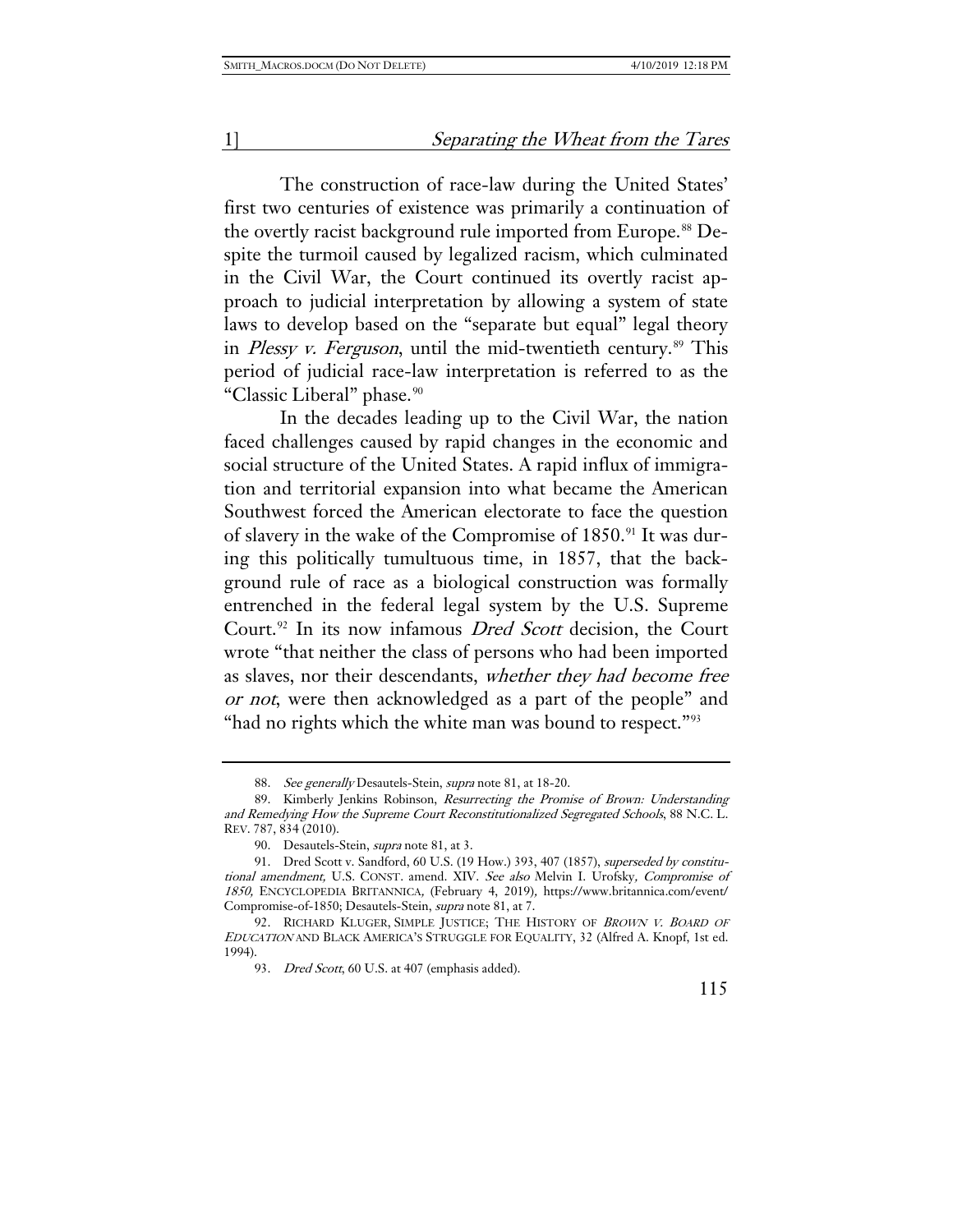Three years after *Dred Scott*, the nation broke out into the Civil War, leading to the end of slavery and the ratification of the Thirteenth, Fourteenth, and Fifteenth Amendments to the Constitution. Despite these inroads, the biological background rule of race remained the foundation of race jurispru-dence in the United States.<sup>[94](#page-22-0)</sup> Despite slavery being outlawed, Southern states immediately established a system of laws to continue its oppression of Blacks, which were quickly sanc-tioned by the Court.<sup>[95](#page-22-1)</sup>

Just eighteen years after the end of the Civil War, in the Civil Rights Cases, and later in Plessy v. Ferguson, the Court began asserting "post-race-like principles," as it "interpret[ed] the scope of the Reconstruction Amendments."[96](#page-22-2) In fact, constitutional legal experts have noted that while the Court could hardly discount the importance of race in the decades after the Civil War, "the language and the reasoning that the Court employed in its opinions to justify both racial segregation and the limited use of the law as an affirmative mechanism for change were decidedly post-racial in that the Court's analysis denied the continuing significance of past racial oppression and the ongoing presence of racism."[97](#page-22-3) Thus, the Court "attempted to negate the importance of race, alternatively finding it to be either of no moment or a legitimate basis to segregate."[98](#page-22-4)

## B. The Modern Liberal "Colorblind" Phase

The Modern Liberal phase is essential in understanding that the legal concept of race was not only reinforced by the

<sup>94.</sup> Desautels-Stein, *supra* note 81, at 4.

<sup>95.</sup> KLUGER, *supra* note 92, at 31-42.

<span id="page-22-4"></span><span id="page-22-3"></span><span id="page-22-2"></span><span id="page-22-1"></span><span id="page-22-0"></span><sup>96.</sup> Mario L. Barnes, et. al., A Post-Race Equal Protection?, 98 GEO. L.J. 967, 969 (2010).

<sup>97.</sup> Id. at 969–70.

<sup>98.</sup> Id. at 969.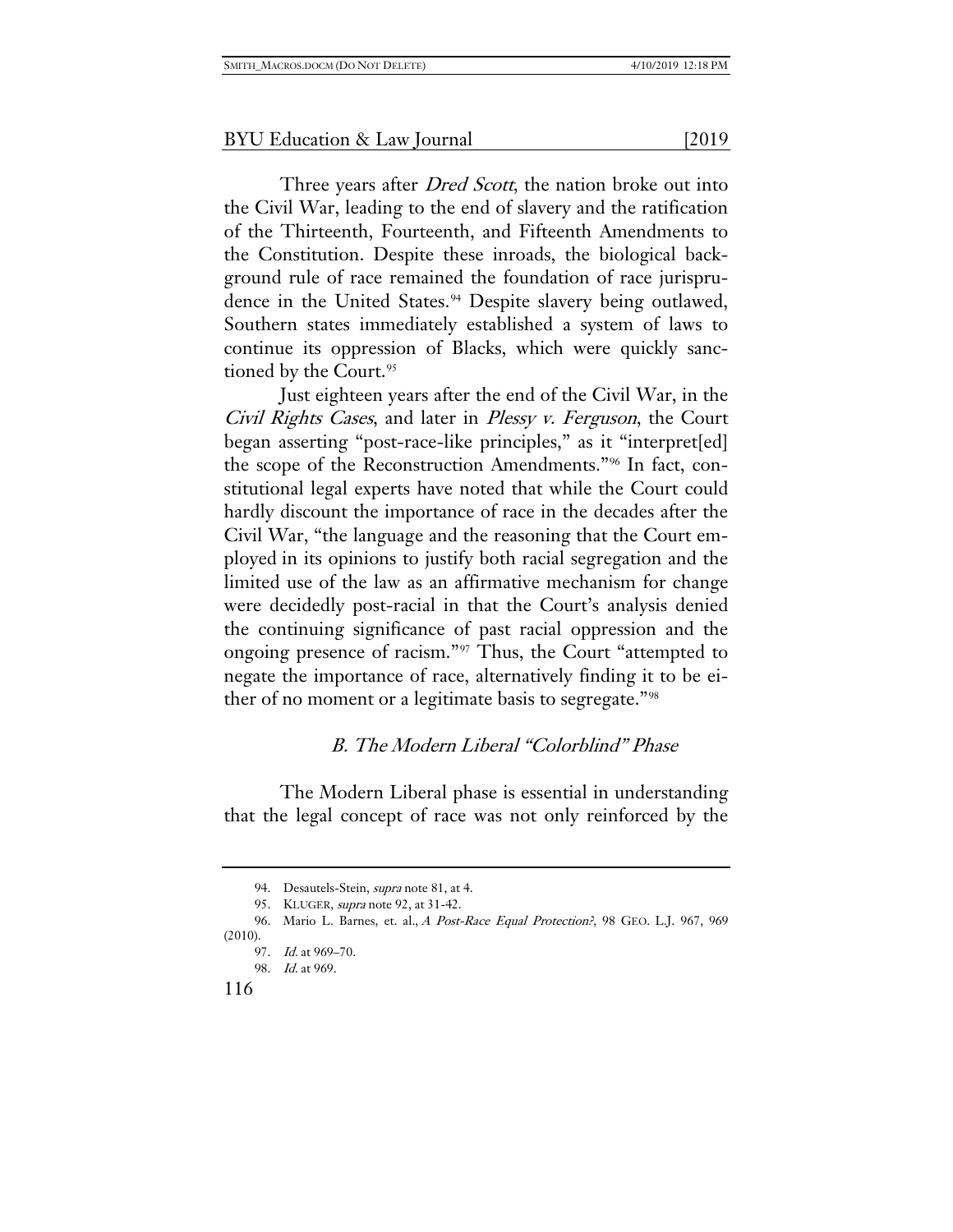Supreme Court's use of race to justify harmful laws (e.g. Plessy), but also by its attempt to undo the damage of those laws (e.g. *Brown*).<sup>99</sup> Thus, instead of eliminating the background rule of race as a biological reality, the Court added foreground rules to address the damage that was caused by racial categorization.[100](#page-23-1) Even the so-called "colorblind" approach by the Court jurists was rooted in the idea of race as a biologi-cal concept.<sup>[101](#page-23-2)</sup> The difference was that the modern liberal approach was to establish foreground rules (e.g. the civil rights statutes established in the second half of the twentieth century) based on race in order to regulate the old background rules.

Some researchers have identified "race" not as something built into a person's DNA, but is instead a social categori-zation.<sup>[102](#page-23-3)</sup> The Court identified racism as "prejudice against *dis*crete and insular minorities" and as a "special condition, which tends seriously to curtail the operation of those political processes ordinarily to be relied upon to protect minorities, and which may call for a correspondingly more searching judicial inquiry."[103](#page-23-4) Thus, by the Supreme Court's use of "discrete," "insular," to reinforce the biological construct of race, the Supreme Court reified the biological concept of race, which laid the foundation for the foreground rule of "strict scrutiny" de-cidedly established in Adarand Constructors, Inc. v. Pena.<sup>[104](#page-23-5)</sup>

The springboard of the Modern Liberal phase of judicial interpretation was *Brown v. Board of Education*, decided in

<sup>99.</sup> Desautels-Stein, *supra* note 81, at 5-6.

<sup>100.</sup> *Id.* at 5-6.

<sup>101.</sup> *Id.* at 5-7.

<span id="page-23-3"></span><span id="page-23-2"></span><span id="page-23-1"></span><span id="page-23-0"></span><sup>102.</sup> See WINTHROP D. JORDAN, THE WHITE MAN'S BURDEN; HISTORICAL ORIGINS OF RACISM IN THE UNITED STATES, ix-xii (Oxford Univ. Press, 1974); GEORGE REID ANDREWS, AFRO-LATIN AMERICA, 1800-2000, 6 (Oxford Univ. Press, 1st ed. 2004).

<span id="page-23-4"></span><sup>103.</sup> United States v. Carolene Prod. Co., 304 U.S. 144, 152, n. 4 (1938) (emphasis added); See also Desautels-Stein, supra note 81, at 40-41.

<span id="page-23-5"></span><sup>104.</sup> See Desautels-Stein, supra note 81, at 43; See also Adarand Constructors, Inc. v. Pena, 515 U.S. 200, 237 (1995).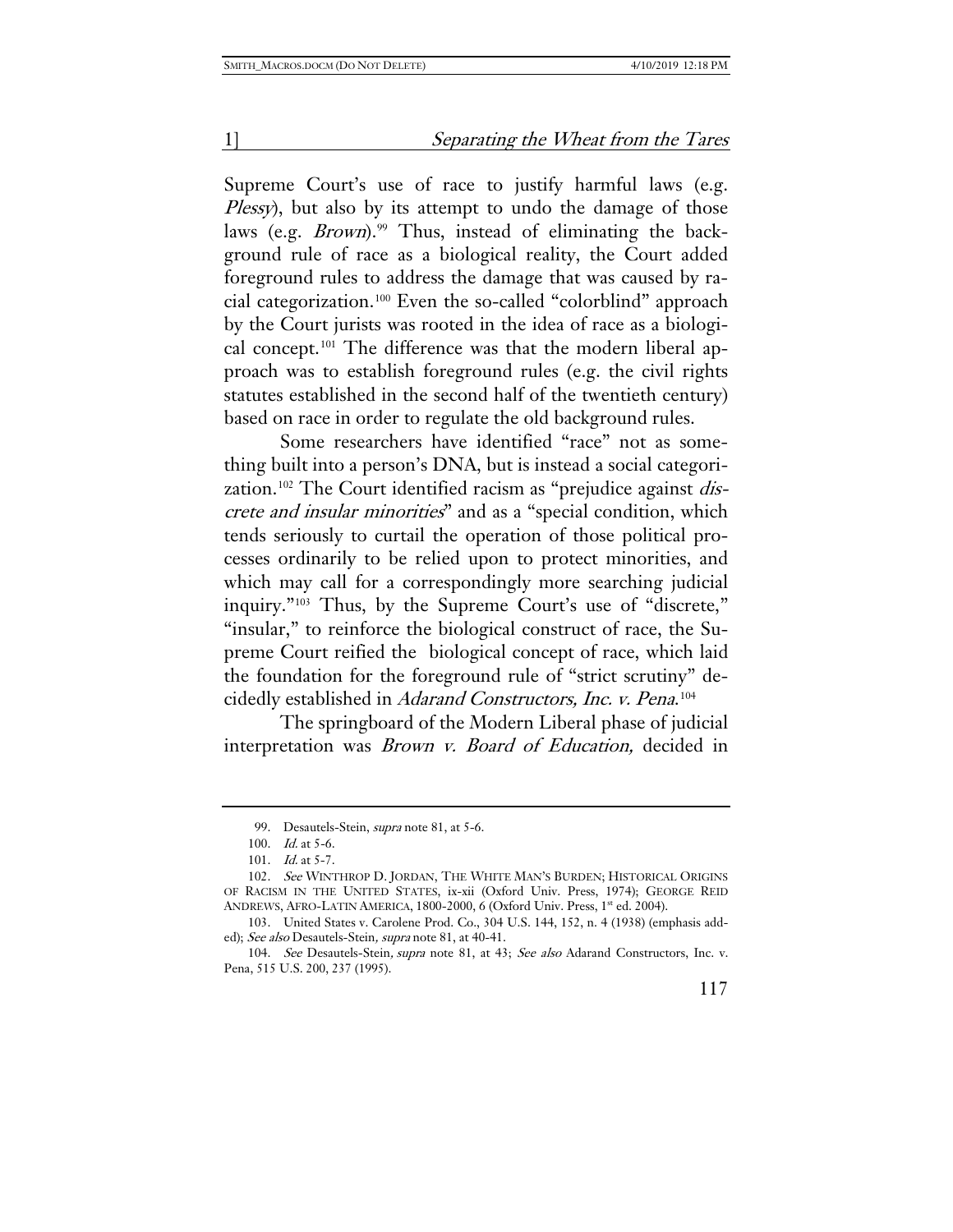1954.[105](#page-24-0) This case explicitly recognized the damage done by a system of separate public schools for children of White and Black children, and that this per se disadvantaged Black students. Later, the Civil Rights Amendment of 1964 and the Voting Rights Act of 1965 solidified federal protections for Blacks, and the Court began enforcing desegregation efforts.<sup>[106](#page-24-1)</sup>

These civil protections, however, were not extended to Latino students until the Court's decision in Keyes v. Denver School District decision in 1971.<sup>[107](#page-24-2)</sup> This delay in extending civil rights protections to Latinos was due to the complex history of Latinos attempting to "pass" as legally "White" for several decades, but being discriminated against as a "White" underclass nonetheless.[108](#page-24-3) Historian Brian Behnken describes this phenomenon as follows:

> Mexican Americans throughout the twentieth century had done a great deal to convince Anglos that they were white. In many cases, Anglos resisted. In the Chicano movement, Mexican Americans had to go to great lengths to convince whites of their brownness. Interestingly, Anglos resisted reclassifying Chicanos, preferring instead to categorize them as white so they could use them as integration's 'pawns, puppets, and scapegoats.' In the 1940s and 1950s whiteness had offered Latinos the best chance for ending racism. In the 1960s and 1970s, brownness became the best hope for doing so.[109](#page-24-4)

<sup>105.</sup> See Desautels-Stein, supra note 81, at 4.

<sup>106.</sup> See generally Desautels-Stein, supra note 81, at 40-41.

<sup>107.</sup> See Keyes v. Sch. Dist. No. 1, Denver, Colo., 413 U.S. 189, 197 (1973).

<sup>108.</sup> BEHNKEN, FIGHTING THEIR OWN BATTLES: MEXICAN AMERICANS, BLACKS,

<span id="page-24-4"></span><span id="page-24-3"></span><span id="page-24-2"></span><span id="page-24-1"></span><span id="page-24-0"></span>AND THE STRUGGLE FOR CIVIL RIGHTS IN TEXAS, 4 (2011).

<sup>109.</sup> Id. at 206.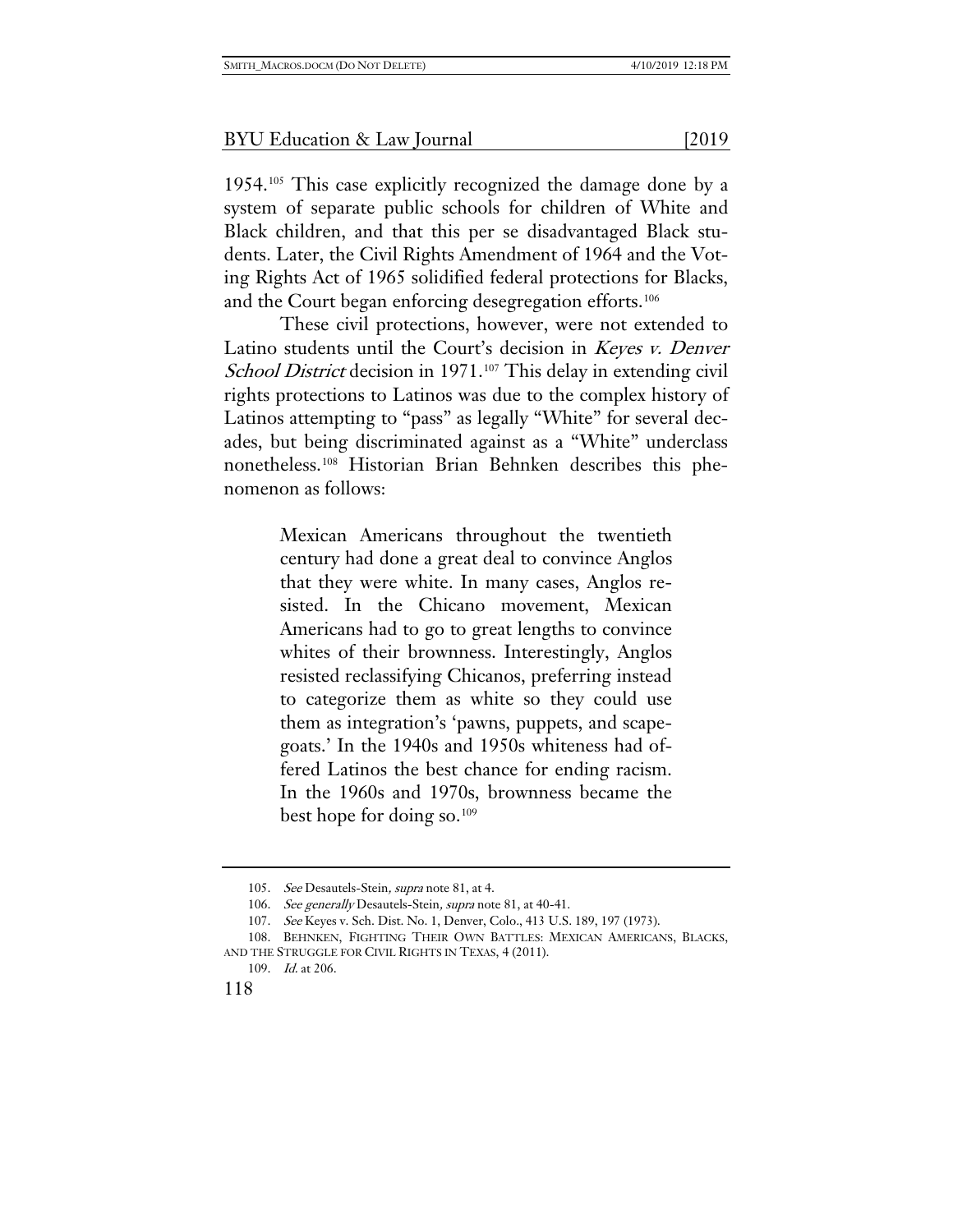Thus, the school districts involved in *Keyes* in Denver attempted to comply with court-ordered desegregation by defining Latino students as "White" and putting all the Black and Latino students in the same schools, while leaving White students in their own schools.[110](#page-25-0) Thus, the Court utilized the same Modern Liberal (Colorblind) approach to Latinos.

While the Court's Modern Liberal (Colorblind) approach allowed the Court to identify and protect the constitutional rights of racial minorities by adding foreground rules to judicial interpretation, the approach still relied upon the background rule of race as a biological reality. By retaining the background rule, the Court allowed the future argument to be undercut by post-racialist rhetoric.<sup>[111](#page-25-1)</sup>

#### C. Phase Three: Neoliberal Post-racialism

In contrast to modern liberalism, neo liberalism is hos-tile to the foreground rules of race.<sup>[112](#page-25-2)</sup> Neoliberal proponents are "notoriously hostile to the use of foreground rules, claiming that racial dynamics in the United States have progressed to the point where much of equal protection jurisprudence is actually fostering racial discrimination instead of remedying it. It is in this sense that this most recent phase is *post-racial*.<sup>[113](#page-25-3)</sup> Neoliberal proponents have also turned the principle of "colorblindness" on its head in the context of equal protection interpretation.<sup>[114](#page-25-4)</sup> Because the Neoliberal ideology takes racial classifications to be

<span id="page-25-0"></span><sup>110.</sup> Id. at 198. See also Keyes v. Sch. Dist. No. 1, Denver, Colo., 413 U.S. 189, 197 (1973).

<span id="page-25-1"></span><sup>111.</sup> Mario L. Barnes, et. al., A Post-Race Equal Protection?, 98 GEO. L.J. 967, 972 (2010).

<span id="page-25-4"></span><span id="page-25-3"></span><span id="page-25-2"></span><sup>112.</sup> Justin Desautels-Stein, Race as a Legal Concept, 2 COLUM. J. RACE & L. 1, 5–6 (2012).

<sup>113.</sup> Id. (citations omitted).

<sup>114.</sup> Id.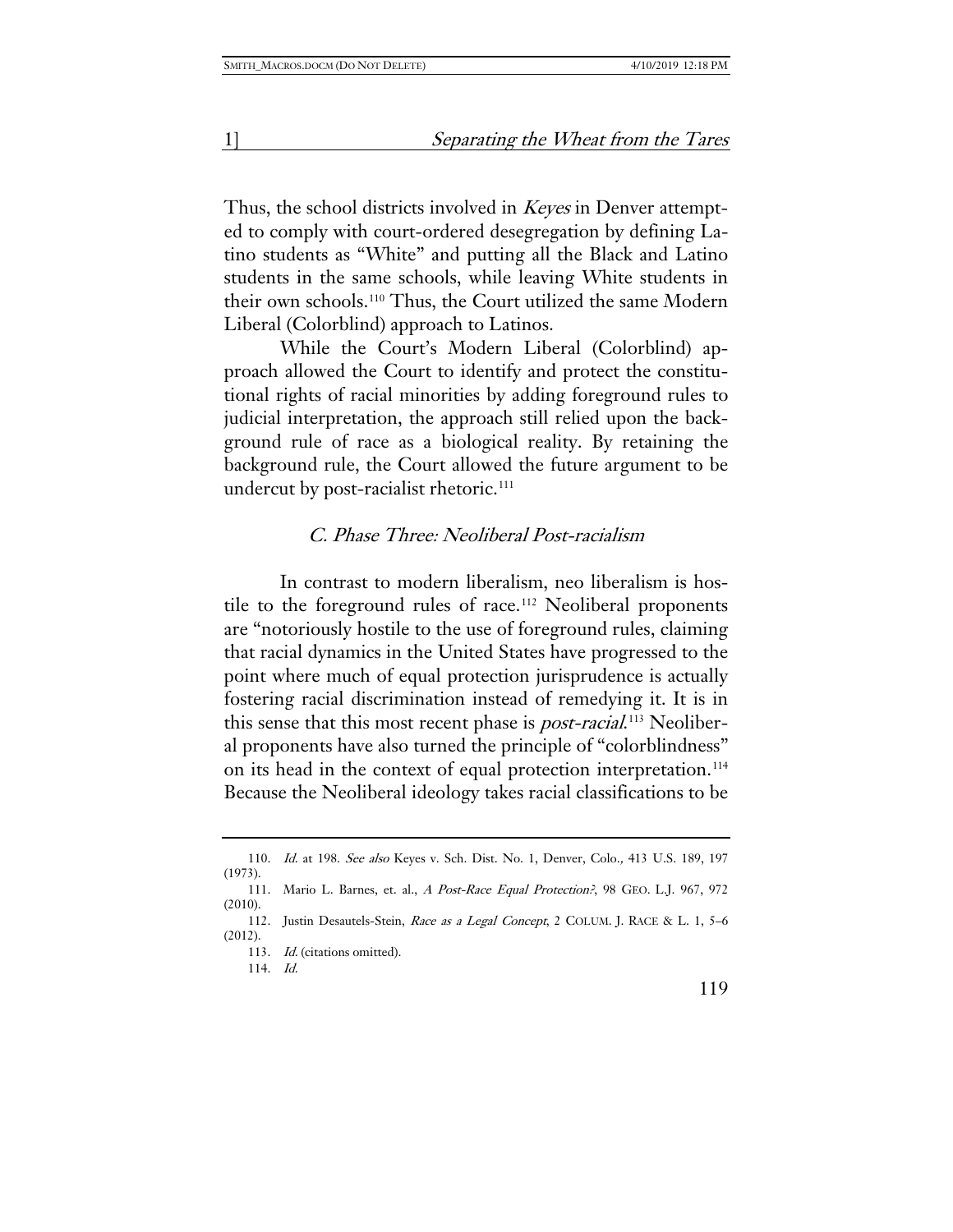a biological reality instead of a man-made construct, "the postracial view of colorblindness makes the claim that because race is a natural, pre-political sphere of human identity, it is wrong for the state to make regulations on the basis of racial identi-ty."[115](#page-26-0)

Those who assert the myth of post-racialism essentially state that in society, "overt individual discrimination has waned" sufficiently so that judicial intervention is no longer necessary; yet, the reality is that "institutional and structural barriers still result in disparate life outcomes along racial lines."[116](#page-26-1) The problem with post-racialism is that it ignores the continued issues caused by the United States' racist past.[117](#page-26-2) It also perpetuates ignorance of current issues of racism by creating a "revised understanding of equality, one that will result in a significant change in constitutional race jurisprudence."<sup>[118](#page-26-3)</sup>

Indeed, the very reactionary rhetoric used by the Supreme Court in the last three decades is similar to the language perpetuated by the Court during the Reconstruction Era in the decades after the Civil War—the time when overt legalized rac-ism became entrenched in U.S. law apart from slavery.<sup>[119](#page-26-4)</sup> It is this Neoliberal myth of post-racialism that led to the demise of school desegregation litigation, and which has allowed the resurgence of *de facto* school segregation in urban centers.<sup>[120](#page-26-5)</sup>

There were two primary cases that relied on the myth of post-racialism and which marked the end of court-mandated desegregation: *Board of Education v. Dowell* (1991) and *Free-*

120

<sup>115.</sup> Id. at 6.

<sup>116.</sup> Barnes, supra note 111, at 972.

<sup>117.</sup> *Id.* at 967–68.

<sup>118.</sup> Id. at 969.

<sup>119.</sup> Id.

<span id="page-26-5"></span><span id="page-26-4"></span><span id="page-26-3"></span><span id="page-26-2"></span><span id="page-26-1"></span><span id="page-26-0"></span><sup>120.</sup> See generally Erwin Chemerinsky, The Segregation and Resegregation of American Public Education: The Courts' Role, 81 N.C. L. REV. 1597 (2003); Gary Orfield, Schools More Separate: Consequences of a Decade of Resegregation, (The Civil Rights Project: Harvard Univ., 2001) https://files.eric.ed.gov/fulltext/ED459217.pdf. See Justin Desautels-Stein, Race As A Legal Concept, 2 COLUM. J. RACE & L., 42–50 (2012).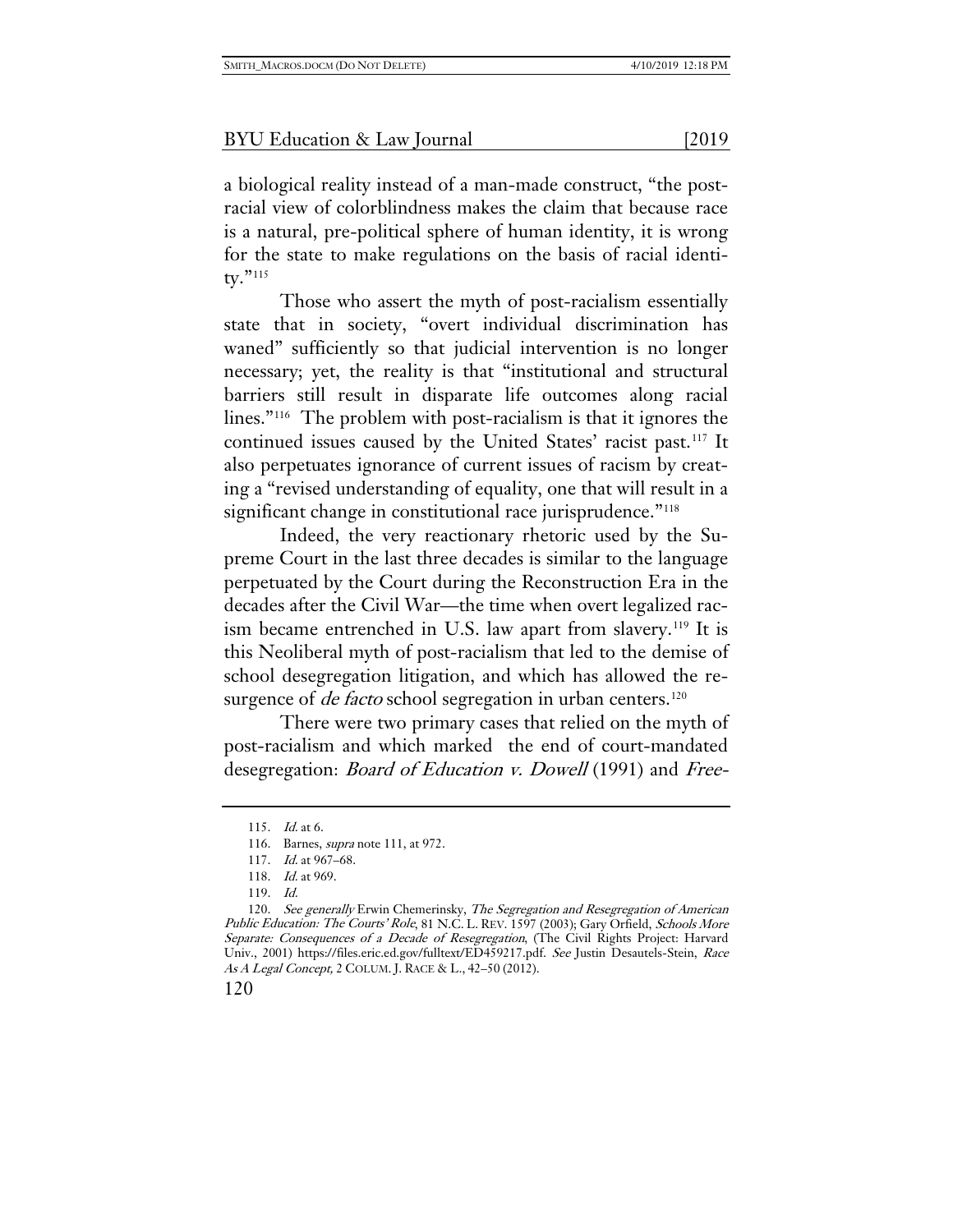man v. Pitts (1992). These two cases established three ambiguous requirements before a school district could be relinquished from court-mandated segregation: (1) the school district must have complied with all aspects of the court's desegregation order; (2) the school district had to be able to maintain desegregation without additional judicial intervention; and (3) the school district had to prove to the previously disfavored race its "good faith" commitment that it had complied with the court desegregation order.[121](#page-27-0) Ultimately, the desegregation came to an end with Missouri v. Jenkins 1995.<sup>[122](#page-27-1)</sup> In that case, the U.S. Supreme Court struck down "desegregation attractiveness," or magnet, programs, which had previously been an essential pre-scription of court orders.<sup>[123](#page-27-2)</sup> Even worse was the court's decision to reduce the standard of desegregation compliance from Green's prescription of eliminating racial discrimination both "root and branch," to merely requiring school districts to eliminate "the vestiges of past discrimination . . . to the extent practicable" demonstrated by a vague "good-faith commitment to the whole of the court's decree and to those provisions of the law . . . that were the predicate for judicial intervention in the first instance."[124](#page-27-3)

## 1. The Neoliberal myth of post-racialism has led to the demise of school segregation litigation despite continued discrimination

The federal judiciary was not the only government branch to succumb to the myth of post-racialism. The 1964

<span id="page-27-0"></span><sup>121.</sup> See Charles T. Clotfelter, Public School Segregation in Metropolitan Areas, NATIONAL BUREAU OF ECONOMIC RESEARCH (1998), http://www.nber.org/papers/ w6779.pdf; Barnes, *supra* note 111, at 989.

<sup>122.</sup> Missouri v. Jenkins, 515 U.S. 70, 150 (1995).

<sup>123.</sup> Id.

<span id="page-27-3"></span><span id="page-27-2"></span><span id="page-27-1"></span><sup>124.</sup> Board of Ed. of Oklahoma City Public Schools v. Dowell, 498 U.S. 237, 249–250 (1991).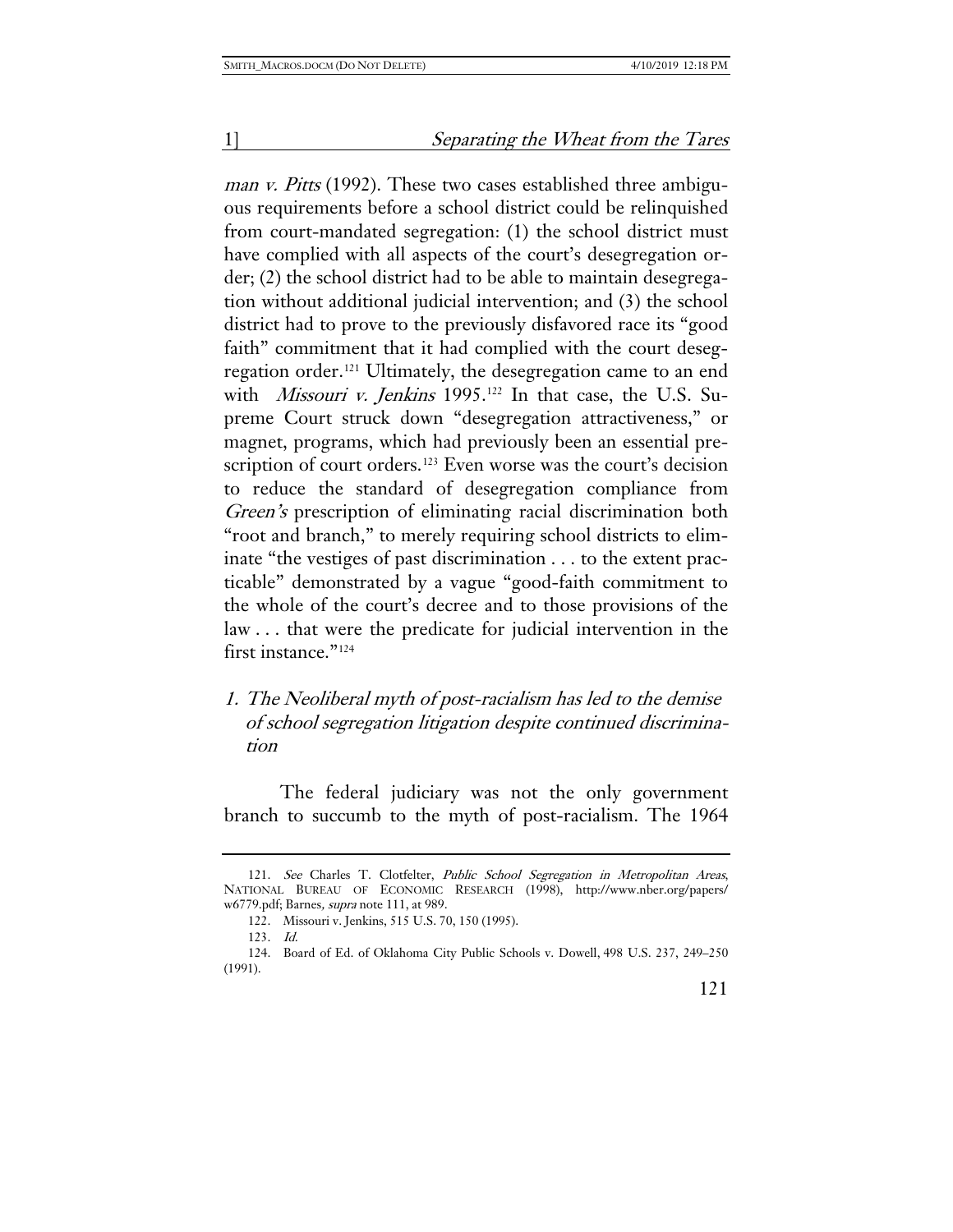Civil Rights Act is an important starting point in understanding how integration policy failed to meet the needs of people of color. The initial Civil Rights Act "required the Office of Education to investigate school districts that failed to integrate."[125](#page-28-0) In order to prevent Southern members of Congress from striking the act down, the Johnson administration diluted this part of the policy. Instead, the plan was for the Office of Education to ask regional attorneys in highly segregated areas to report any instances of resistance to integration.<sup>[126](#page-28-1)</sup>

In 1964, the Office of Education commissioned a leading sociologist, James Coleman, to conduct the survey. Cole-man analyzed—based on a 600,000 student sample survey<sup>[127](#page-28-2)</sup> student and family attitudes as well as their social and economic circumstances. The survey also included a math and reading test for the students. The result of the survey was that there was not a large correlation gap between resource disparities and racial achievement.[128](#page-28-3) Rather, economic disparity and the level of education of parents had a greater effect upon the success of students.[129](#page-28-4) As such, the survey found that the fact that Blacks were economically marginalized was the primary damaging fac-tor in poor student success.<sup>[130](#page-28-5)</sup> Therefore, integration policies only benefited Black students if they were integrated into schools with middle class families. Thus, it became clear that in order to improve student achievement, both the racial and the socioeconomic situation of Blacks had to be addressed.

<span id="page-28-0"></span><sup>125.</sup> Richard Rothstein, For Public Schools, Segregation Then, Segregation Since: Education and the Unfinished March, ECON. POLICY INST., 3 (2013), http://www.epi.org/files/ 2013/Unfinished-March-School-Segregation.pdf.

<sup>126.</sup> Id.

<sup>127.</sup> Id.

<span id="page-28-5"></span><span id="page-28-4"></span><span id="page-28-3"></span><span id="page-28-2"></span><span id="page-28-1"></span><sup>128.</sup> See Charles T. Clotfelter, Public School Segregation in Metropolitan Areas, NATIONAL BUREAU OF ECONOMIC RESEARCH (1998), http://www.nber.org/papers/ w6779.pdf.

<sup>129.</sup> See id.

<sup>130.</sup> See id.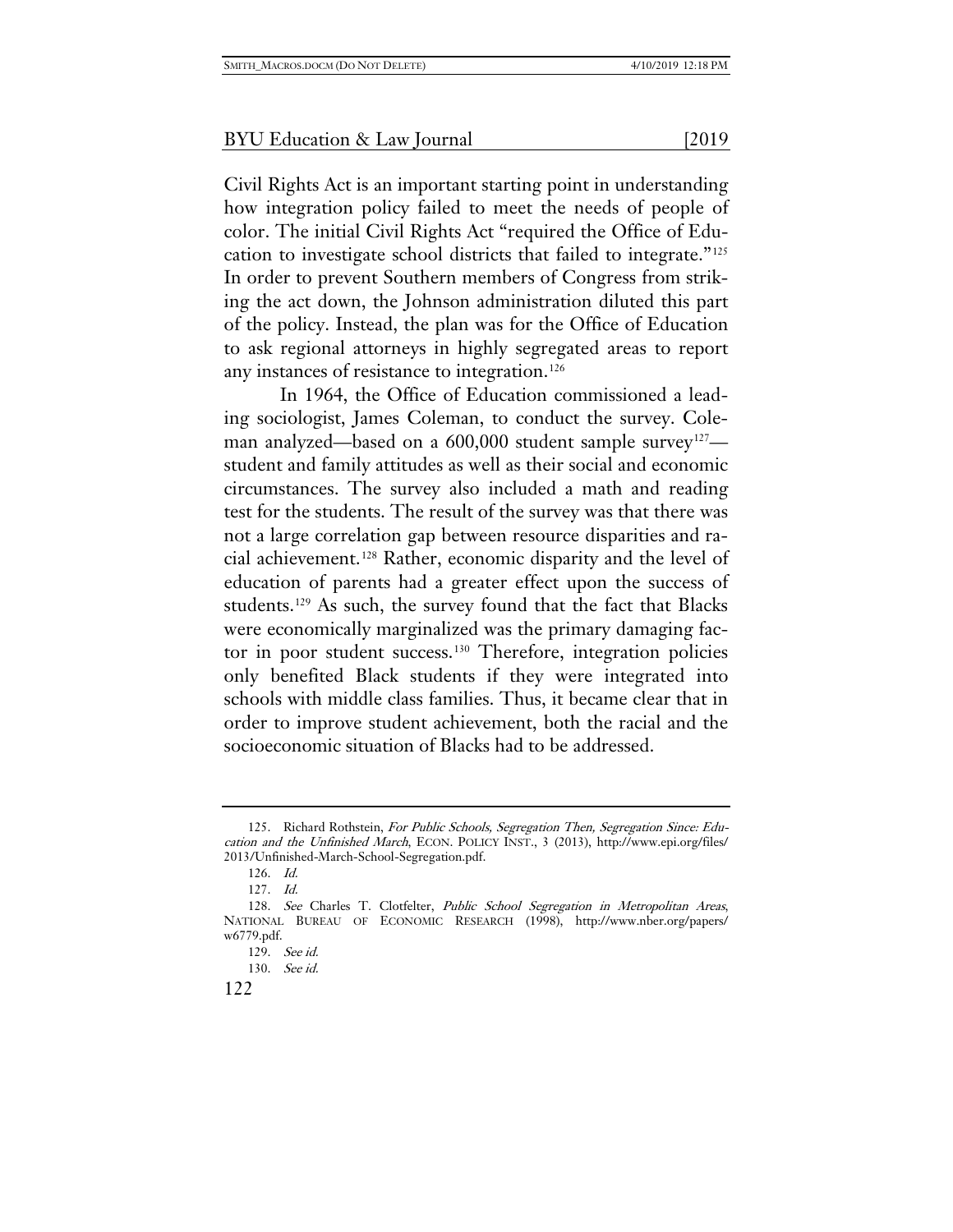Unfortunately, the Johnson Administration succumbed to political pressures and downplayed the Coleman report to ensure that they could move their agenda forward in the Ele-mentary and Secondary Education Act.<sup>[131](#page-29-0)</sup> As a result, instead of emphasizing economic and class integration of neighborhoods through federal subsidies, the Johnson Administration focused on putting money into fruitless efforts to improve central city neighborhoods. A similar failure occurred with the Nixon Administration. Initially, the Department of Housing and Urban Development, led by George Romney, agreed to withhold funds from White suburbs who refused to subsidize lowermiddle-income and low-income public housing for Black families.[132](#page-29-1) This policy, however, caused a rift in the Nixon Admin-istration.<sup>[133](#page-29-2)</sup> The opponents to housing integration eventually won out on the argument that Nixon would lose too many con-servative supporters.<sup>[134](#page-29-3)</sup> Nixon denounced federal interference in local housing authority disputes, and his selection of federal court judges essentially eradicated the last major push for economic integration in bettering the lives of marginalized racial minorities.<sup>[135](#page-29-4)</sup>

Furthermore, in the early 1970s the National Assessment of Educational Progress (NAEP) was established to provide an overall indication of how students were doing both intellectually and emotionally.[136](#page-29-5) The assessment was very comprehensive at the outset, but with funding cuts it was re-duced to a basic in-school written reading and math test.<sup>[137](#page-29-6)</sup> As

132. Id.

<span id="page-29-4"></span><span id="page-29-3"></span><span id="page-29-2"></span><span id="page-29-1"></span><span id="page-29-0"></span><sup>131.</sup> Richard Rothstein, For Public Schools, Segregation Then, Segregation Since: Education and the Unfinished March, ECON. POLICY INST., 4 (2013), http://www.epi.org/files/ 2013/Unfinished-March-School-Segregation.pdf.

<sup>133.</sup> Id.

<sup>134.</sup> Id. at 5.

<sup>135.</sup> Id.

<span id="page-29-5"></span><sup>136.</sup> See id. at 5.

<span id="page-29-6"></span><sup>137.</sup> See id. at 5-6.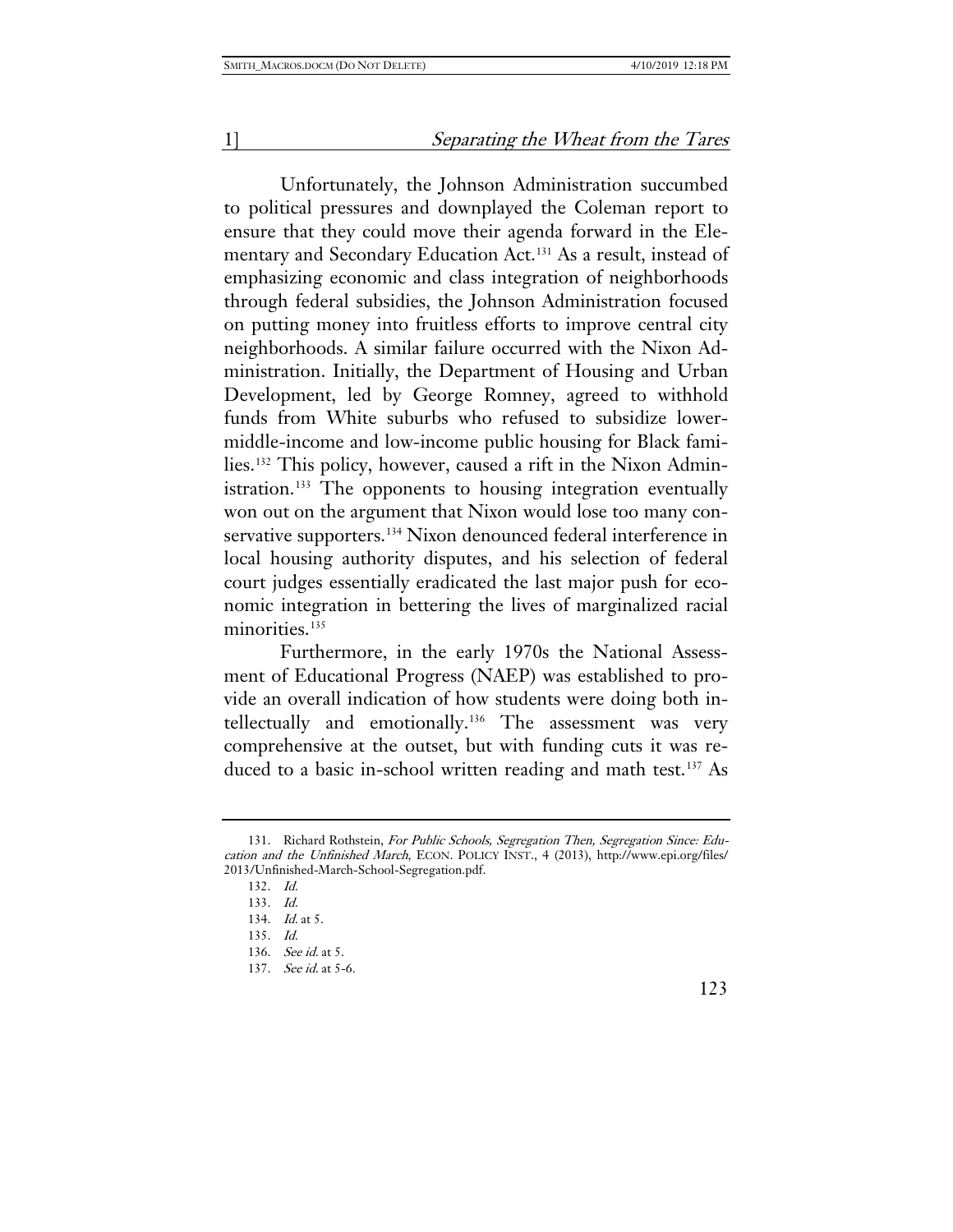such, policy was overwhelmingly focused on the numbers that students produce, and was based on the premise that increasing school resources would boost test scores rather than addressing the actual needs of students.[138](#page-30-0) This misuse of benchmarks to achieve greater funding instead of helping students has continued to the present day, as many educational policy-makers and high-level administrators continue to use a backwards theory of cognitive development in creating educational policy.[139](#page-30-1) Many post-racialists argue that if children merely get the education that they need, then they will escape poverty.<sup>[140](#page-30-2)</sup> Thus, many educational reformers focus only upon improving school resources and teachers, claiming that this alone will solve the problem of the student achievement gap and racial isolation.<sup>[141](#page-30-3)</sup> This ignores the pattern of intergenerational poverty and the external economic climate.[142](#page-30-4) Former New York City Mayor Michael Bloomberg summarized the all too familiar post-racial argument of today when he said, "a lot of what Dr. King wanted to accomplish in our society will take care of itself" if schools improve.[143](#page-30-5) This echoes the apathy of post-racialists, who have allowed "racial fatigue"[144](#page-30-6) to blind—and sometimes willfully so—leaders who convince themselves and their constituents of the great post-racial myth: that "[r]acism is not the norm, and

<sup>138.</sup> See id. at 17.

<span id="page-30-1"></span><span id="page-30-0"></span><sup>139.</sup> See id.; See Mario L. Barnes, et. al., A Post-Race Equal Protection?, 98 GEO. L.J. 967, 980-992 (2010).

<sup>140.</sup> See Barnes, supra note 139.

<span id="page-30-3"></span><span id="page-30-2"></span><sup>141.</sup> See MARGUERITE L. SPENCER, ET AL, THE BENEFITS OF RACIAL AND ECONOMIC INTEGRATION IN OUR EDUCATION SYSTEM: WHY THIS MATTERS FOR OUR DEMOCRACY, 9-11 (Kirwan Inst. for the Study of Race and Ethnicity: Ohio State Univ. 2009); Barnes, supra note 139.

<span id="page-30-4"></span><sup>142.</sup> See Richard Kahlenberg, The Return of Separate but Equal, in INEQUALITY MATTERS: THE GROWING ECONOMIC DIVIDE IN AMERICA AND ITS POISONOUS CONSEQUENCES, 55-64 (James Lardner & David A. Smith eds., 2005).

<span id="page-30-6"></span><span id="page-30-5"></span><sup>143.</sup> Richard Rothstein, For Public Schools, Segregation Then, Segregation Since: Education and the Unfinished March, ECON. POLICY INST., 16 (2013), http://www.epi.org/files/ 2013/Unfinished-March-School-Segregation.pdf.

<sup>144.</sup> Barnes, supra note 139, at 976, 979.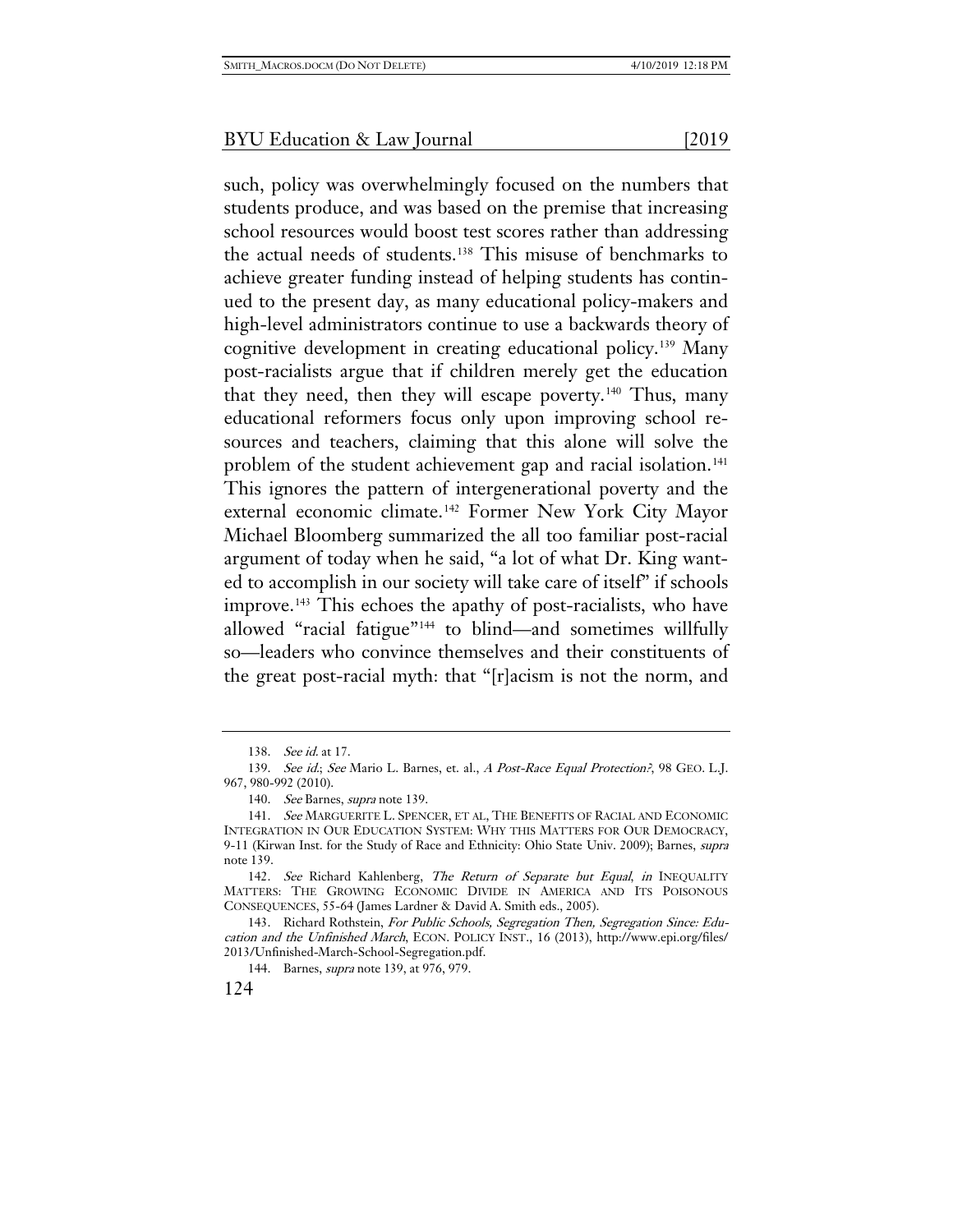that which remains is limited to the random, isolated acts of bigots."[145](#page-31-0) This is not so.

While the United States, as a whole, has become more racially integrated since 1990, many of the nation's major urban areas have experienced an increase in de facto residential, and subsequently school segregation. In fact, in large metropolitan areas, minority students are often more concentrated in schools with peers of the same race than they were during the active integration movement of the 1970's.[146](#page-31-1) Researcher Richard Rothstein points to economic disparity between White and racial minority families as the primary culprit for concentrations of minorities in low-income neighborhoods, and subsequently in the schools to which those neighborhoods are assigned.<sup>[147](#page-31-2)</sup>

Moreover, as education funding is often tied to the local tax base of the families within school districts, and Latino and Black students are disproportionately concentrated in neighborhoods with lower incomes, these students attend schools that are increasingly segregated in the sense that they consist-ently have less educational funds.<sup>[148](#page-31-3)</sup> To make matters more complicated, the Court refuses to recognize education as a fundamental right, and only reviews claims of discrimination based on socioeconomic status under the lower standard of "rational basis" review.[149](#page-31-4) Thus, many Latino and Black families become trapped in the vicious cycle of intergenerational poverty, lower high school and college graduation rates, and lower rates of income accumulation.[150](#page-31-5)

<sup>145.</sup> Barnes, supra note 139, at 998.

<span id="page-31-1"></span><span id="page-31-0"></span><sup>146.</sup> Rothstein, supra note 143, at 13; See also Aaron Williams, et al., America is more diverse than ever — but still segregated, THE WASH. POST (May 10, 2018), https://www.washingtonpost.com/graphics/2018/national/segregation-uscities/?utm\_term=. 2f43738ba56f.

<sup>147.</sup> Rothstein, supra note 143, at 16-17.

<sup>148.</sup> Barnes, supra note 139, at 989. See generally Kahlenberg, supra note 135.

<span id="page-31-5"></span><span id="page-31-4"></span><span id="page-31-3"></span><span id="page-31-2"></span><sup>149.</sup> Barnes, supra note 139, at 993-94 (citing San Antonio Indep. Sch. Dist. v. Rodriguez, 411 U.S. 1, 33-35 (1972)).

<sup>150.</sup> Barnes, supra note 139, at 989 (citations omitted).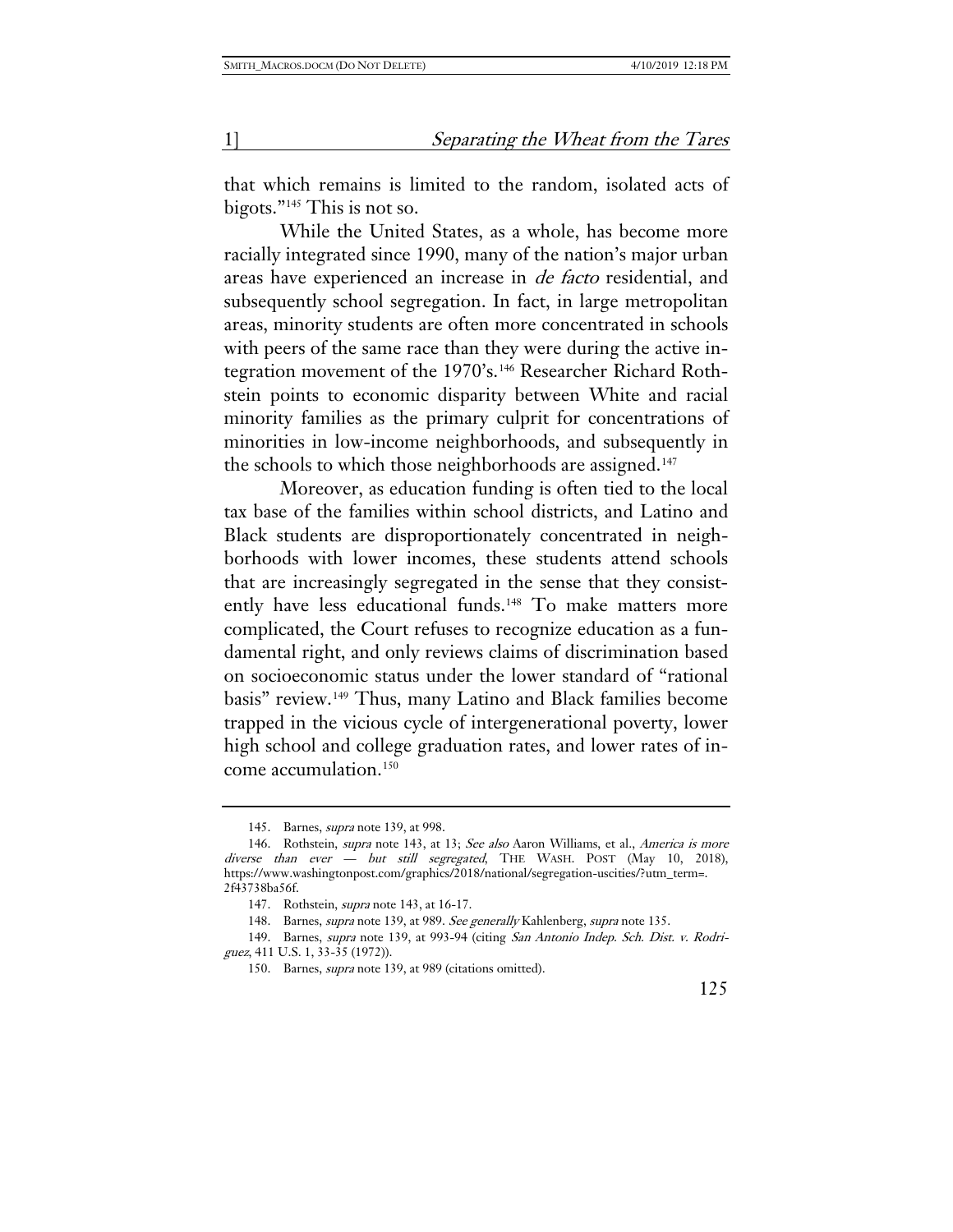Effective education today cannot come from meeting the bare minimum requirements and only teaching students the state-sanctioned curriculum to meet a threshold for test scores. Rather, students need material that they can connect with. For some students, this most effectively comes through bilingual or dual immersion programs. For others, they desire material that applies to their specific culture that is so often minimized in the White-centric literature that is most commonly used in primary and secondary education. Professor Emdin recently discussed the importance of teaching to the needs of students.<sup>[151](#page-32-0)</sup> He discussed education and equity, asserting that equity is not achieved merely by providing students with what administrators and state school board members recommend.<sup>[152](#page-32-1)</sup> Instead, equitable education involves counseling with parents and teachers in order to give students the educational experience that they truly need to be successful.[153](#page-32-2)

Residential and school segregation continue to hinder United States social and economic progress.[154](#page-32-3) As will be discussed in the next section, the law will continue to be an ineffective remedy to prevent individual discrimination in the United States until the Court allows local schools to remedy the effects of past race-based discrimination.

## 2. Parents Involved: The Epitome of Neoliberal Post-racialism

Parents Involved in Community Schools v. Seattle provides the quintessential example of Neoliberal post-racial rhetoric in the twenty-first century: "Writing for the majority,

<span id="page-32-0"></span><sup>151.</sup> Reality Pedagogy: Christopher Emdin at TEDx Teachers College, YOUTUBE (Aug 23, 2012), http://www.youtube.com/watch?v=2Y9tVf\_8fqo (accessed September 3, 2018).

<sup>152.</sup> Id.

<sup>153.</sup> Id.

<span id="page-32-3"></span><span id="page-32-2"></span><span id="page-32-1"></span><sup>154.</sup> See MARGUERITE L. SPENCER, ET AL, THE BENEFITS OF RACIAL AND ECONOMIC INTEGRATION IN OUR EDUCATION SYSTEM: WHY THIS MATTERS FOR OUR DEMOCRACY, 4-11 (Kirwan Inst. for the Study of Race and Ethnicity: Ohio State Univ. 2009).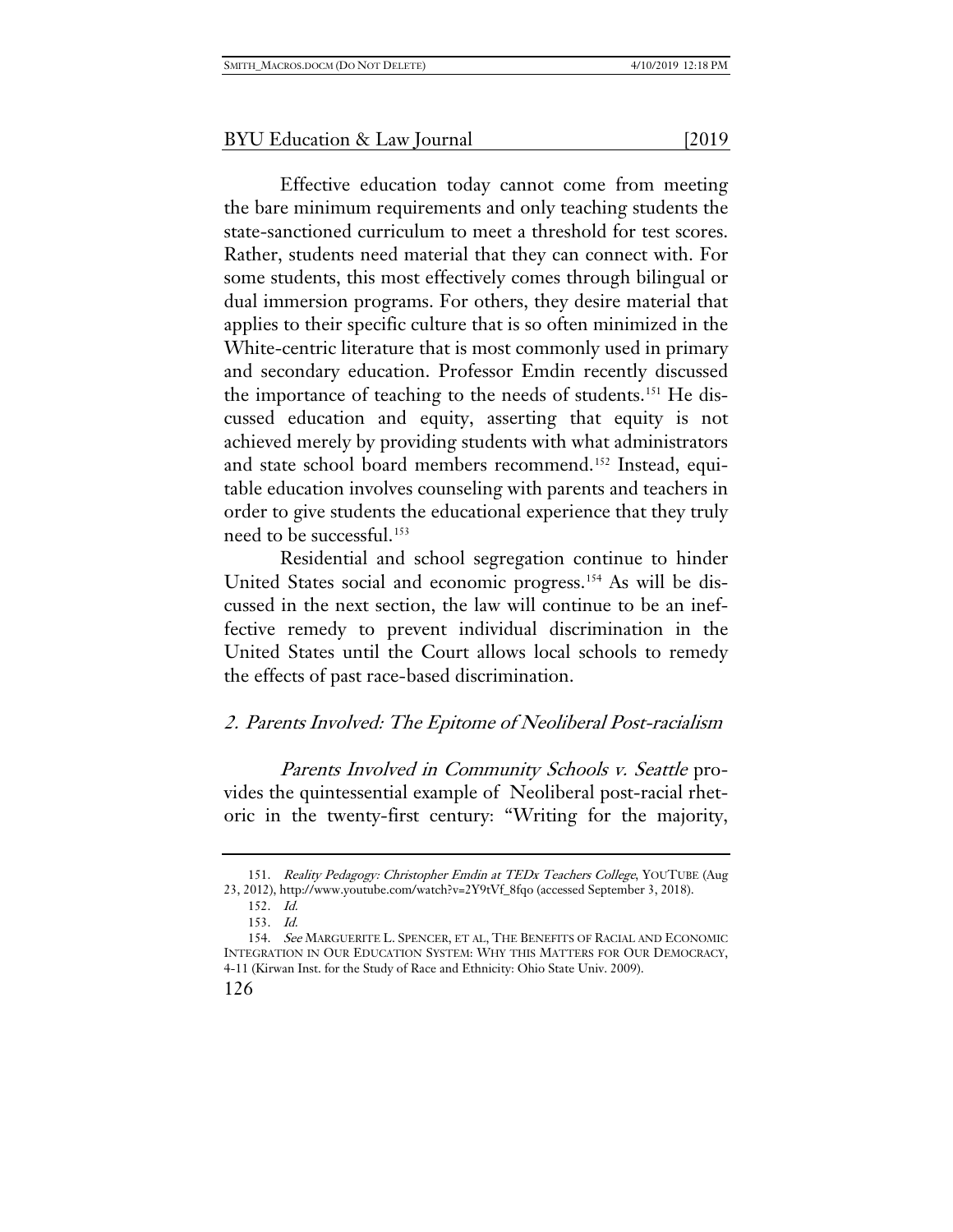Chief Justice Roberts repeated the constitutional mantra: whenever a public actor administers a racial classification, it will be viewed with strict scrutiny. . ."<sup>[155](#page-33-0)</sup> Strict scrutiny is the highest standard in civil litigation and cases only survive constitutional review "when it serves a strong social need and it has been articulated in the narrowest of ways."[156](#page-33-1) Thus, even though the Seattle school districts were seeking to promote racial integration, diversity, and provide more opportunities for students of each racial background to benefit from shared experiences, the Court struck the school district's remedial integra-tion plan down because it was not "narrowly" tailored.<sup>[157](#page-33-2)</sup>

The Court's majority opinion in *Parents Involved* is an instructive example of how the Supreme Court continues to hide behind pretended neutrality by taking a hard "colorblind" approach—even to important state and local programs which remedy the damage of past legalized racism. Chief Justice Roberts' statement is the quintessential post-racial argument of "false universalism," which asserts that every person is born on equal ground and "requires no state-provided advantage."[158](#page-33-3) This allows the Court to avoid remedying past damage in the name of interpreting the "original" intention of the Constitution to limit the judiciary's powers. But, as has already been discussed at length in this paper, the original intention of the Constitution and the power granted to the judicial branch was distorted by the background rule employed in the Dred Scott decisions.[159](#page-33-4)

<span id="page-33-0"></span><sup>155.</sup> Justin Desautels-Stein, Race as a Legal Concept, 2 COLUM. J. RACE & L. 1, 46 (2012).

<sup>156.</sup> Id. at 47.

<span id="page-33-2"></span><span id="page-33-1"></span><sup>157.</sup> Parents Involved in Cmty. Sch. v. Seattle Sch. Dist. No. 1, 551 U.S. 701, 726 (2007).

<span id="page-33-3"></span><sup>158.</sup> Mario L. Barnes, et. al., A Post-Race Equal Protection?, 98 GEO. L.J. 967, 972 (2010) (citations and quotation marks omitted).

<span id="page-33-4"></span><sup>159.</sup> Dred Scott v. Sandford, 60 U.S. (19 How.) 393, 407 (1857), superseded by constitutional amendment, U.S. CONST. amend. XIV.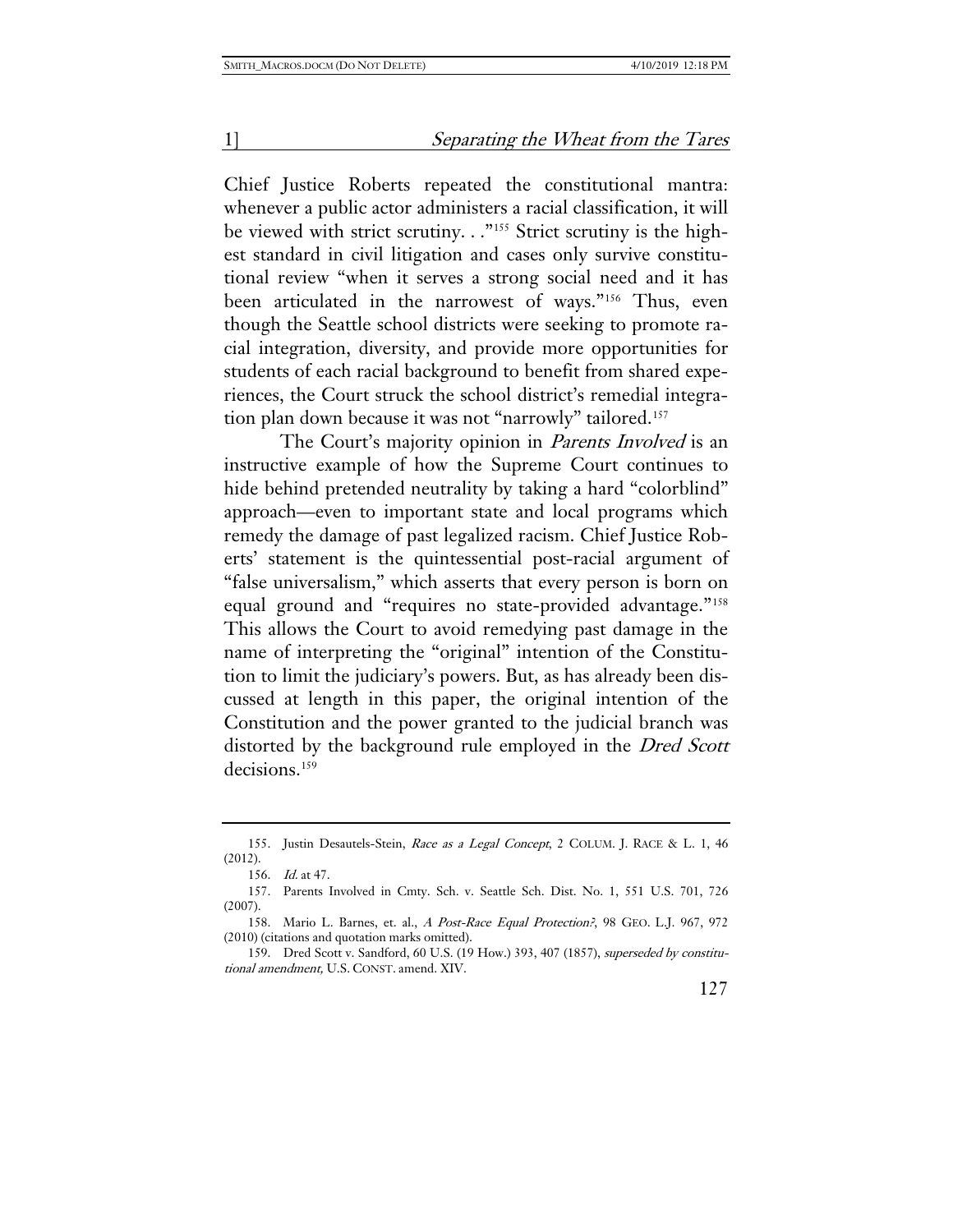To continue to take a hard "colorblind" approach to remedial programs in the context of false universalism is a poor justification for avoiding judicial remedies in promoting civil rights. In fact, the Court contradicts itself: while the Court purports to hold fast to "colorblind" decisions, the court never once questioned the concept of race itself.[160](#page-34-0) Instead, the Court held on to the fundamental background rule that has existed since the nation's founding: that race is a biological reality.

If the Court had truly relied upon a "race-neutral" decision, the Court should not have merely relied upon its Grutter decision and continued the façade of "colorblindness."[161](#page-34-1) This is especially true as Grutter dealt with a public institution of higher education (and a selective law school at that), whereas Parents Involved dealt with public primary and secondary schools. Furthermore, Professor Desautels-Stein explains how questions, which are essential in utilizing true race-neutral judicial interpretation, were never addressed by the Court in Grutter: "[i]f the law school had decided to challenge [the claimant's] standing" and "argue that she had not been injured by the policy because she had failed to prove she was 'White,' what forms of proof would have satisfied the Court? 'Cultural performance'? As long as these sorts of standing questions are left in abeyance, decisions like Grutter and Parents Involved are able to proceed."[162](#page-34-2) Desautels-Stein further notes the "dramatic shift in the jurisprudence away from a focus on racism and towards a focus on ethnic or cultural diversity" that "was picked up and hammered home in Grutter and Parents Involved."[163](#page-34-3) This shift in race jurisprudence has caused a difficult problem "where we still have urgent needs in repairing the social effects of neo-racism," but "courts have taught themselves to gaze

<span id="page-34-0"></span><sup>160.</sup> See Desautels-Stein, *supra* note 155, at 48-49.

<sup>161.</sup> See Desautels-Stein, supra note 155, at 48.

<sup>162.</sup> Id. at 44.

<span id="page-34-3"></span><span id="page-34-2"></span><span id="page-34-1"></span><sup>163.</sup> Id. at 53-54.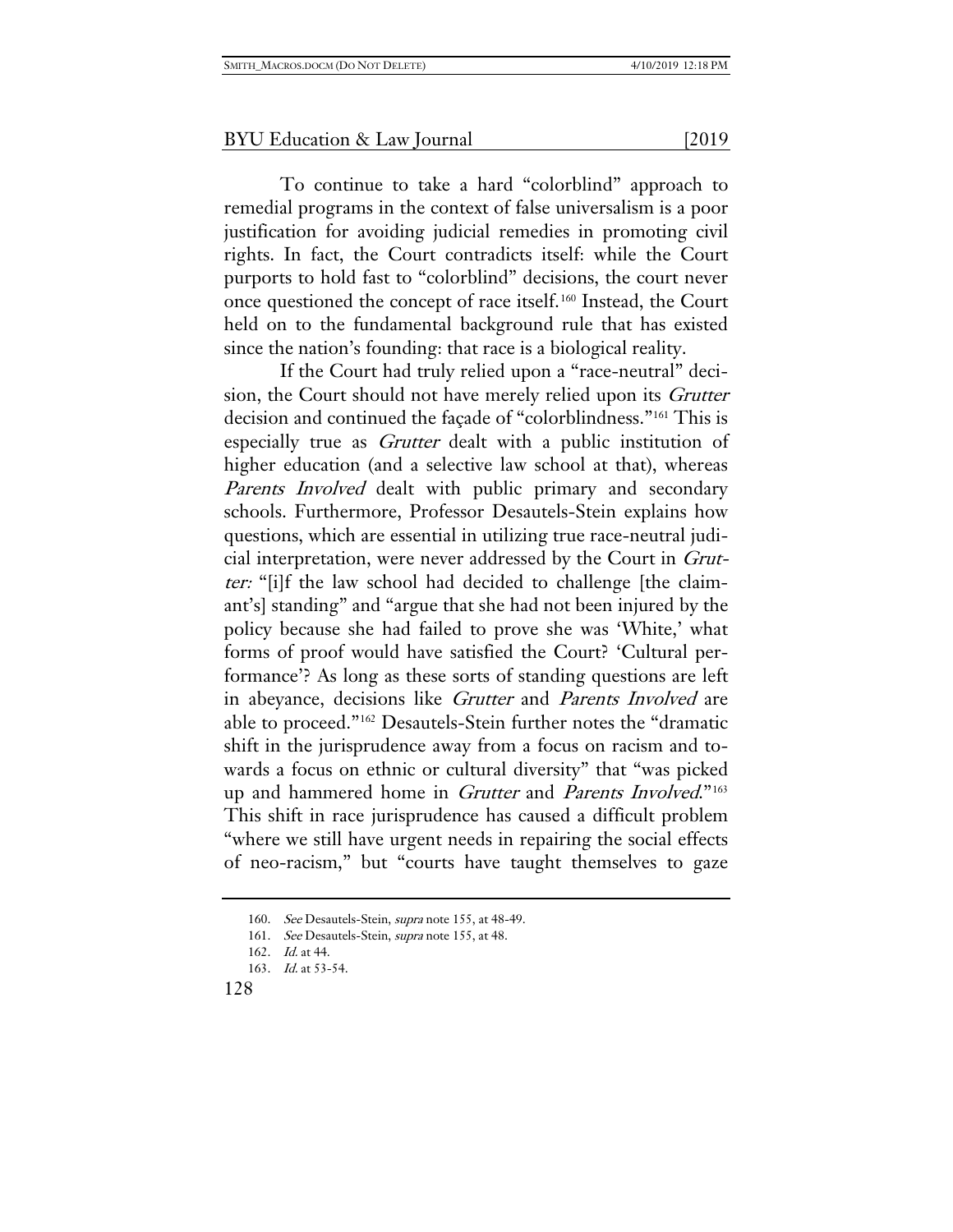elsewhere: into the hazy shade of a diverse and politically safe multicultural landscape."[164](#page-35-0) Consequently, the Court's shift from acknowledging race at all does not function to address contemporary racism; rather, it ignores reality and deflects the court's attention from addressing discrimination in the United States today.<sup>[165](#page-35-1)</sup> Thus, "the jurist needs to understand how calls for racial diversity have persistently obscured calls for racial justice."[166](#page-35-2)

Instead of following the conflicted opinion expressed in Grutter, the Court in Parents Involved could have utilized a caveat like that expressed by the district court in Ortiz v. Bank of America:

> I begin with the fact most widely agreed upon by modern biologists, anthropologists, and other students of human diversity. The notion of race is a taxonomic device and, as with all such constructs, it exists in the human mind not as a divi-sion in the objective universe.<sup>[167](#page-35-3)</sup>

Thus, if the Court in *Parents Involved* had undertaken true race-neutral judicial interpretation, the Court would have challenged the very concept of race to be defined by local school district. Even more disturbing than the majority's determination to hold onto a false sense of constitutional originalism is Chief Justice Robert's criticism of the notion that racial diversity and integration actually have benefits. In spite of the fact that there exist many benefits of diversity in education,<sup>[168](#page-35-4)</sup> Roberts

<sup>164.</sup> Id.

<sup>165.</sup> Id.

<sup>166.</sup> Id.

<span id="page-35-3"></span><span id="page-35-2"></span><span id="page-35-1"></span><span id="page-35-0"></span><sup>167.</sup> Id. at 49 (quoting Ortiz v. Bank of America[, 547 F. Supp. 550, 565, \(E. D. Cal.](https://advance.lexis.com/api/document/collection/cases/id/3S4N-9Y30-0039-S3V6-00000-00?page=565&reporter=1103&cite=547%20F.%20Supp.%20550&context=1000516)  [1982\)\).](https://advance.lexis.com/api/document/collection/cases/id/3S4N-9Y30-0039-S3V6-00000-00?page=565&reporter=1103&cite=547%20F.%20Supp.%20550&context=1000516) 

<span id="page-35-4"></span><sup>168.</sup> See generally, Daryl G. Smith & Natalie B. Schonfeld, The Benefits of Diversity: What the Research Tells Us, 5 ABOUT CAMPUS, no. 5, 16 (2000).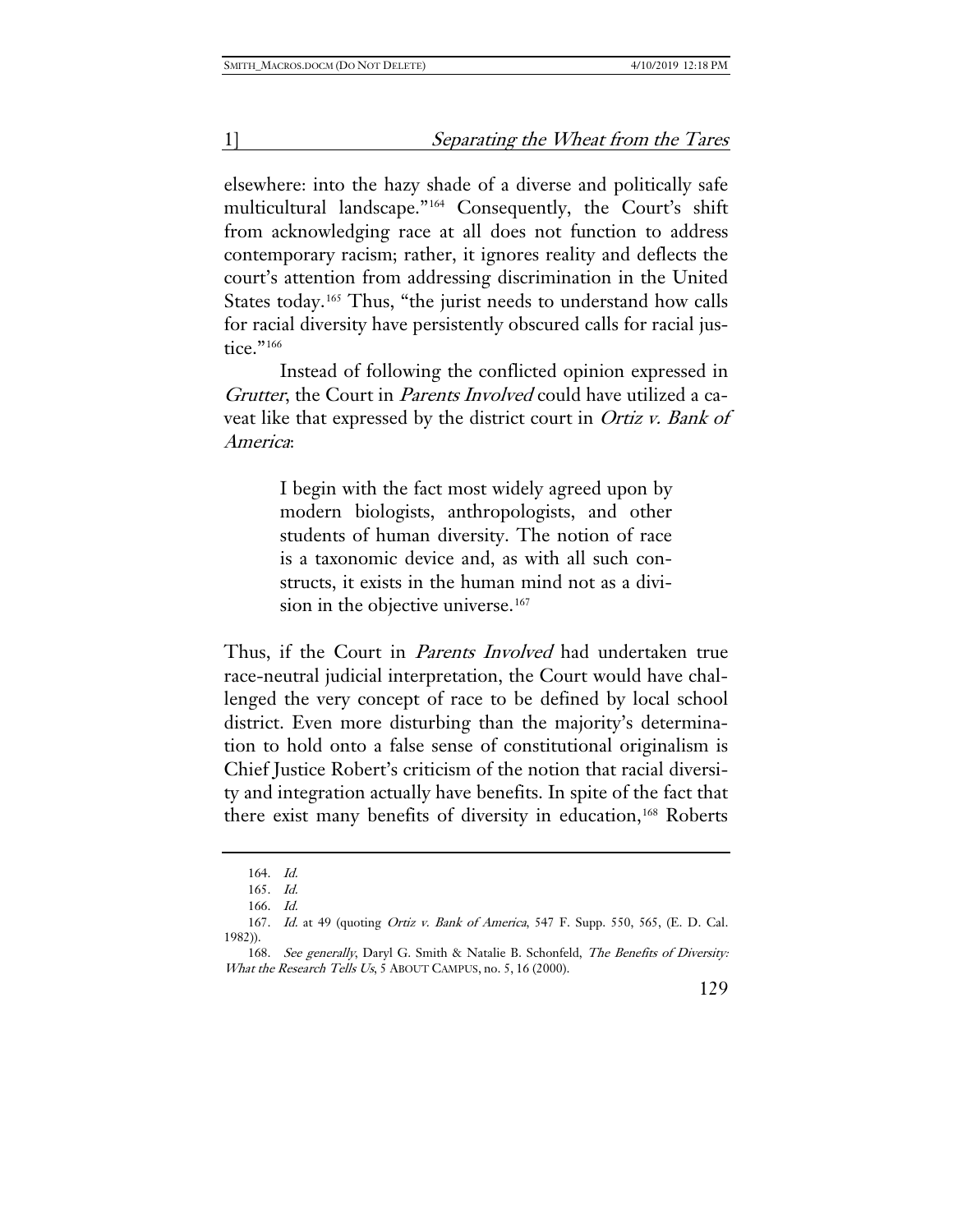glosses over the amicus briefs supporting such diversity measures.[169](#page-36-0) In sum, Professor Desautels-Stein explains the Court's neoliberal approach expressed in Parents Involved as follows:

> Though Roberts hardly is explicit about the racial question (as very few court decisions are), the Parents analytical framework clearly presumes that the kind of thinking about race in Ortiz was wrong-headed. School boards in Seattle and Louisville sought to better integrate certain high schools, presumably on the belief that there is something valuable about the idea of racially integrated schools. That value might consist in all sorts of things, ranging from anti-racist attacks on the Racial Contract, to utilitarian arguments in favor of everyone being better off when more kinds of people are in contact with one another, to the desires to do justice with regard to a social system that systematically privileges certain people at the expense of others, to the desire of more powerful actors to neutralize potential threats through the use of relatively benign political strategies. Whatever value might have been in the minds of the regulators, however, Roberts very clearly believed that "racial balance" had nothing to do with power and domination, but was instead a question about the

<span id="page-36-0"></span><sup>169.</sup> See Parents Involved in Cmty. Sch. v. Seattle Sch. Dist. No. 1, 551 U.S. 701, 731– 32 (2007). With regard to the benefits of diversity, see generally Christine Chambers Goodman, A Modest Proposal in Deference to Diversity, 23 NAT'L BLACK L.J. 1, 5 (2010); Gary Orfield, Schools More Separate: Consequences of a Decade of Resegregation, (The Civil Rights Project: Harvard Univ., 2001) https://files.eric.ed.gov/fulltext/ED459217.pdf.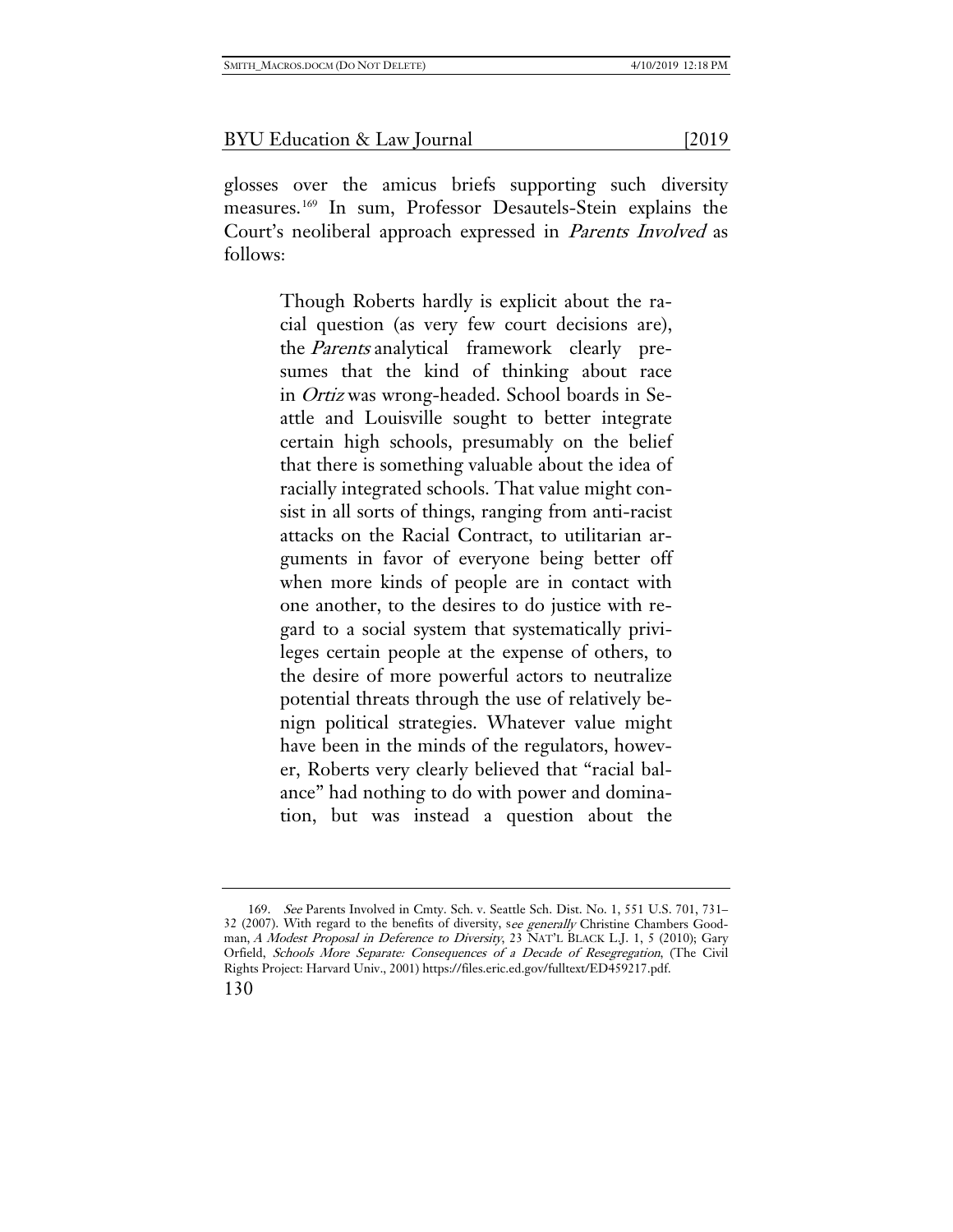allocation of seats based on ancestry and hereditv. $170$ 

Researchers have demonstrated that between 1996- 2006, rates doubled of nearly all-minority schools (defined as less than 5% of students as White), and that, on average, White students attended schools in which 77% of the population was White.[171](#page-37-1) Furthermore, between 2005-2006, approximately two-thirds of minority-majority schools were in areas with "very high levels of segregation."[172](#page-37-2) Thus, minority students become "trap[ped] in an inescapable, generational cycle" of "racialized poverty," which "decreases life opportunities . . . limits educational attainment, constrains future earning potential, and negatively impacts health and safety."[173](#page-37-3) In contrast, decades of scholarship has established that "racially and economically integrated education can promote individual lifelong success, stabilize communities, and secure the economic viability of the nation."[174](#page-37-4)

Despite these very real barriers for impoverished minority students, the Court concluded that "remedying past societal discrimination does not justify race-conscious government action."[175](#page-37-5) In other words, the Court does not consider remedying the effects of societal discrimination as its responsibility; and yet the Court has not provided a viable avenue for state or federal legislatures to allow for programs to remedy the continued

174. See id. at 4.

<sup>170.</sup> Desautels-Stein, *supra* note 155, at 49.

<span id="page-37-2"></span><span id="page-37-1"></span><span id="page-37-0"></span><sup>171.</sup> See MARGUERITE L. SPENCER, ET AL, THE BENEFITS OF RACIAL AND ECONOMIC INTEGRATION IN OUR EDUCATION SYSTEM: WHY THIS MATTERS FOR OUR DEMOCRACY, 4-5 (Kirwan Inst. for the Study of Race and Ethnicity: Ohio State Univ. 2009).

<sup>172.</sup> See id. at 4.

<sup>173.</sup> Id. at 1.

<span id="page-37-5"></span><span id="page-37-4"></span><span id="page-37-3"></span><sup>175.</sup> See e.g., Parents Involved in Cmty. Sch. v. Seattle Sch. Dist. No. 1, 551 U.S. 701, 731 (2007).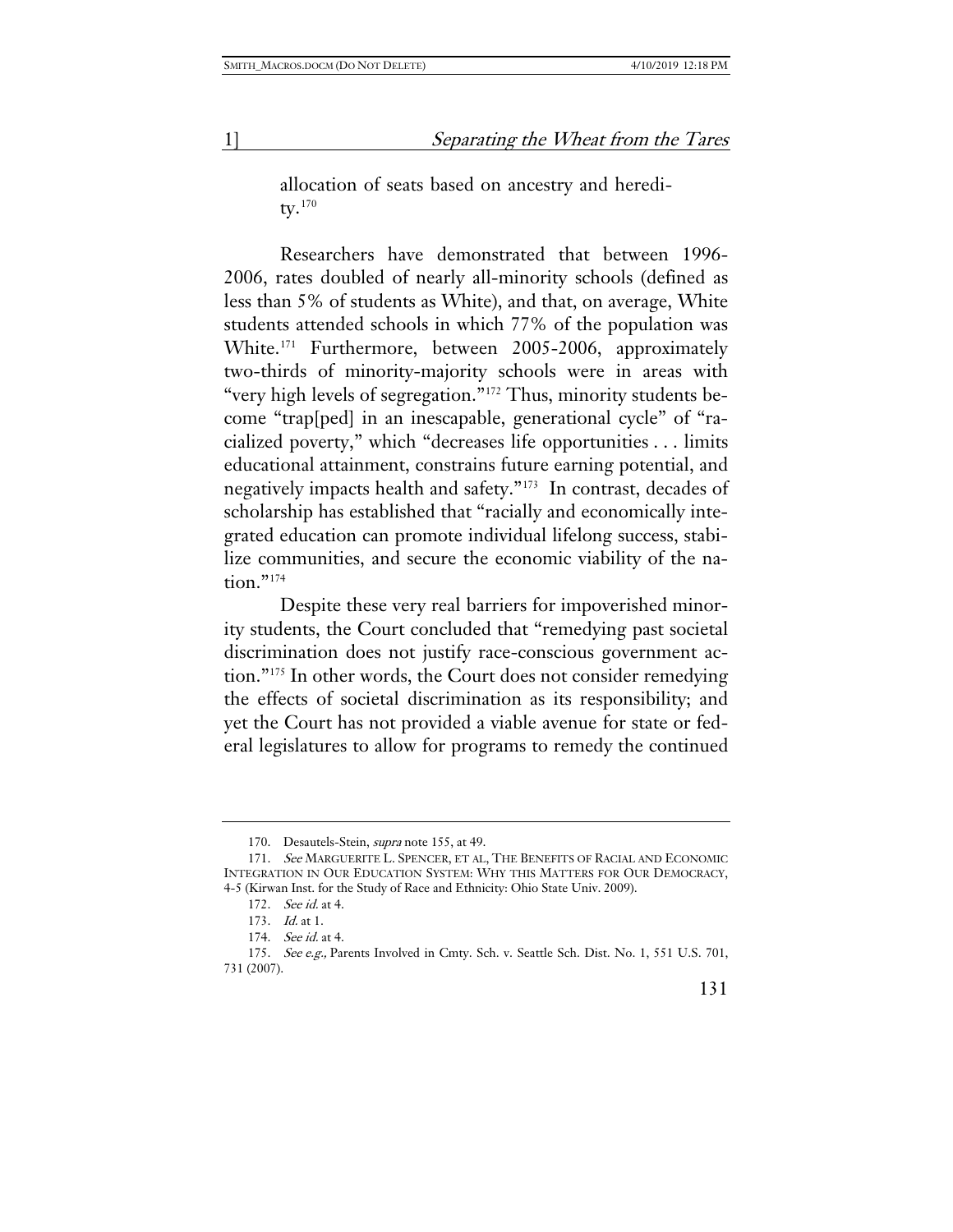social and economic issues caused by past legalized racism.<sup>[176](#page-38-0)</sup> So, what can be done?

IV.WHAT AFFIRMATIVE ACTION RESEARCH TELLS US

Despite all of its flaws, *Parents Involved* does lay "promising legal groundwork for addressing racial isolation across and within opportunity structures, including housing, public health, economic development and transportation."[177](#page-38-1) Attempts by universities to implement affirmative action have produced the most extensive research and analysis regarding the benefits of diversity in education. Some of the primary educational benefits of diversity include: "a positive impact on attitudes toward racial issues, . . .enhance[d] cognitive development, and . . . [an increase in] overall satisfaction and involvement by students with their educational institution."<sup>[178](#page-38-2)</sup> Furthermore, students who engage in a more diverse educational environment experience "increased commitment to civic engagement, democratic outcomes, community participation during and after college," and increases the likelihood of students "living in less segregated communities after college."[179](#page-38-3)

Despite its demonstrated benefits, affirmative action has been an increasingly controversial topic of discussion for the last two decades since William Bowen and Derek Bok published their book *The Shape of the River*.<sup>[180](#page-38-4)</sup> While affirmative action has often been celebrated for its alleged benefit of increasing diversity in higher education institutions, in 2004 Pro-

<span id="page-38-0"></span><sup>176.</sup> See generally Parents Involved in Cmty. Sch. v. Seattle Sch. Dist. No. 1, 551 U.S. 701 (2007).

<sup>177.</sup> SPENCER, *supra* note 162, at 2.

<span id="page-38-2"></span><span id="page-38-1"></span><sup>178.</sup> Daryl G. Smith & Natalie B. Schonfeld, The Benefits of Diversity: What the Research Tells Us, 5 ABOUT CAMPUS, no. 5, 19 (2000).

<sup>179.</sup> Id. at 19-20.

<span id="page-38-4"></span><span id="page-38-3"></span><sup>180.</sup> Elizabeth Anderson, From Normative to Empirical Sociology in the Affirmative Action Debate: Bowen and Bok's "the Shape of the River," 50 J. LEGAL EDUC. 284 (2000).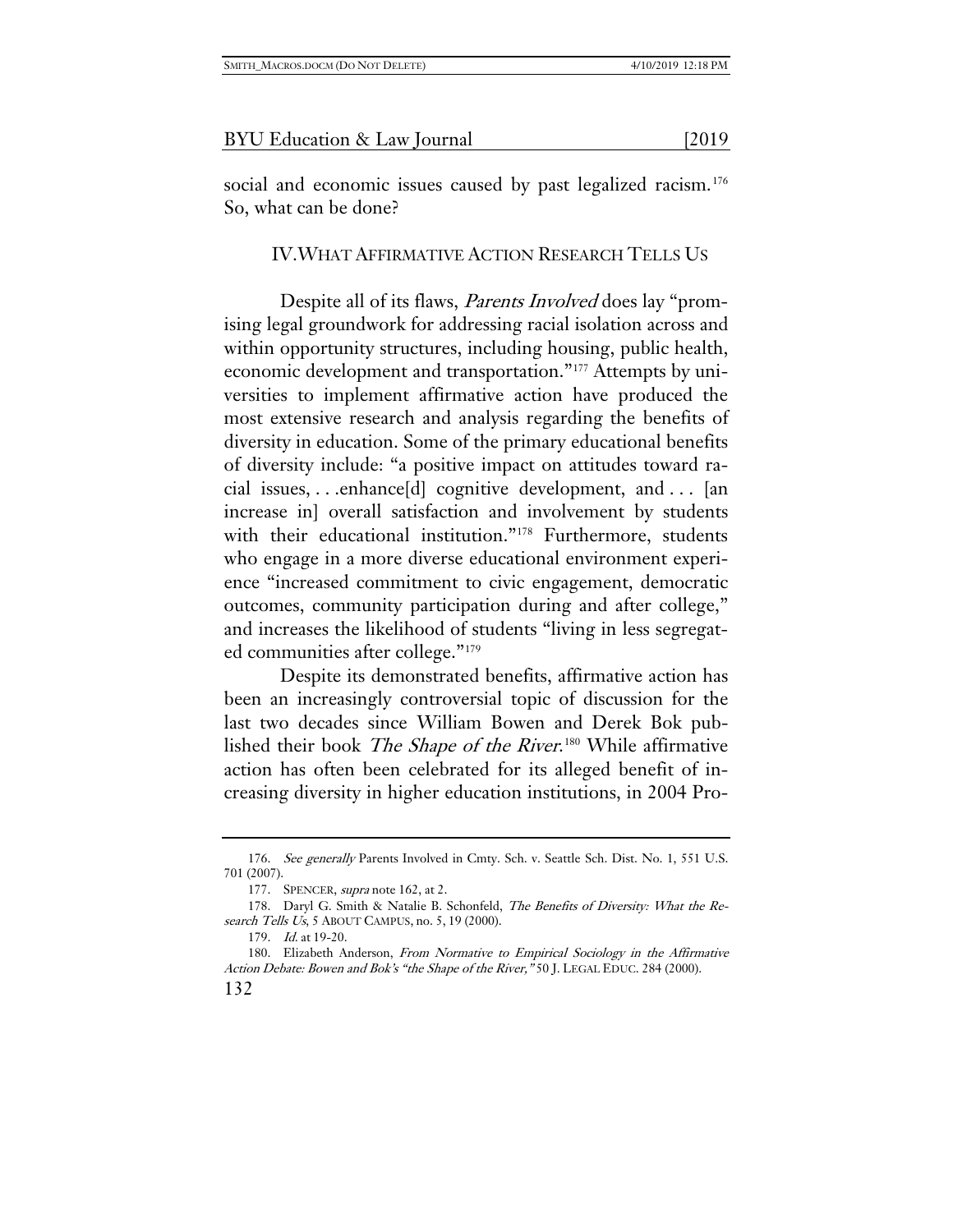fessor Richard Sander, a legal scholar and economist, published an infamous criticism of affirmative action and the allegedly negative effect of affirmative action on black law students.[181](#page-39-0) In fact, Sander asserted that he had conclusive evidence negative impact on the numbers of qualified Black law students and Black attorneys.[182](#page-39-1) Sander's statistical methodologies and subse-quent conclusions, however, were later deemed to be flawed.<sup>[183](#page-39-2)</sup> Part of this statistical analysis problem was exacerbated by his paper being published in a law review, which is a publication forum in which papers are edited by students instead of undergoing the same rigorous, peer-reviewed evaluation that academic journals undergo in other fields. Despite the many flaws of Sander's work, his paper has forced the academic community to take a hard look at the use of affirmative action policies, which has led to important information about the continued value of these policies in the process of universities attracting diverse student bodies.<sup>[184](#page-39-3)</sup>

It is important to note that while affirmative action can help promote diversity, "[i]f all we do over the [next] twentyfive years is affirmative action, then we will still need affirmative action."[185](#page-39-4) In other words, the current state of affirmative action policies will never be sufficient to achieve a fully equal United States, due to its limited focus on education and employment. However, in spite of such weaknesses, affirmative action policies appear to be one of the only legal options left in

<span id="page-39-0"></span><sup>181.</sup> See Michele Landis Dauber, The Big Muddy, 57 STAN. L. REV. 1899, 1903 (2005); See Ian Ayres & Richard Brooks, Does Affirmative Action Reduce the Number of Black Lawyers?, 57 STAN. L. REV. 1807, 1809 (2005).

<sup>182.</sup> See Dauber, supra note 181; See Ayres & Brooks, supra note 181.

<sup>183.</sup> See Dauber, supra note 181; See Ayres & Brooks, supra note 181.

<span id="page-39-3"></span><span id="page-39-2"></span><span id="page-39-1"></span><sup>184.</sup> See Ayres & Brooks, supra note 181; David L. Chambers et. al., The Real Impact of Eliminating Affirmative Action in American Law Schools: An Empirical Critique of Richard Sander's Study, 57 STAN. L. REV. 1855, 1857 (2005).

<span id="page-39-4"></span><sup>185.</sup> Kevin R. Johnson, The Las[t Twenty Five Years of Affirmative Action?](https://1.next.westlaw.com/Link/Document/FullText?findType=Y&serNum=0303013701&pubNum=100699&originatingDoc=I42fcd2e1a44811df9b8c850332338889&refType=LR&fi=co_pp_sp_100699_188&originationContext=document&transitionType=DocumentItem&contextData=(sc.History*oc.Keycite)#co_pp_sp_100699_188), 21 CONST. [COMMENT. 171, 188, n.82 \(2004\)](https://1.next.westlaw.com/Link/Document/FullText?findType=Y&serNum=0303013701&pubNum=100699&originatingDoc=I42fcd2e1a44811df9b8c850332338889&refType=LR&fi=co_pp_sp_100699_188&originationContext=document&transitionType=DocumentItem&contextData=(sc.History*oc.Keycite)#co_pp_sp_100699_188) (quoting Nat Hentoff, Sandra Day O'Connor's Elitist Decision, VILLAGE VOICE (July 29, 2003), at 30 (quoting Lisa Naverette)).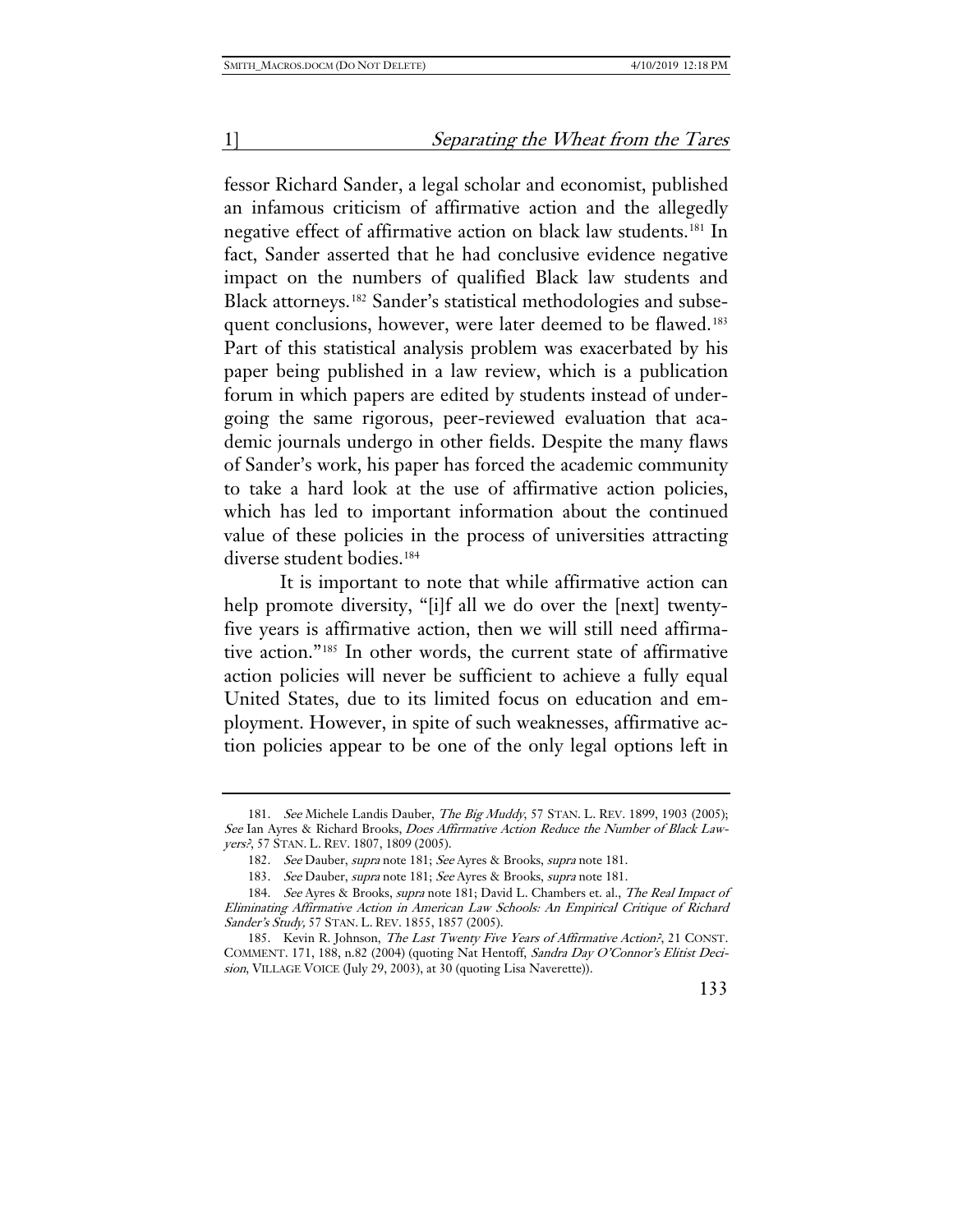this era of neoliberal strict scrutiny of race-based remedial programs, thus suggesting the need to improve our current affirmative action policies.

Improving affirmative action will require new perspectives about the purpose of remedial programs (created to increase the academic success of racial minorities) and about new approaches to diversity. "At a bare minimum, the crisis in the public schools must be addressed before true integration of colleges and universities is a possibility."[186](#page-40-0) This "crisis" in public schools seems especially concerning regarding the correlation between socioeconomic status and race.<sup>[187](#page-40-1)</sup>

One compelling approach to improving affirmative action policies to promote diversity is that of Christine Goodman's "True Diversity Experience" based on: Access, Environ-ment, and Self-Interest.<sup>[188](#page-40-2)</sup> Goodman defines these three elements as follows:

> [S]chools at each level will provide greater Access, and more consistently attract diverse students and students who appreciate and value diversity. Participating schools will also learn how to retain more of their diverse students, as they create and foster an Environment conducive to maintaining diversity. The participating schools will be motivated to succeed in this experiment through their own Self-Interest, which will include providing access and opportunities for un-

<sup>186.</sup> Id. at 188.

<span id="page-40-1"></span><span id="page-40-0"></span><sup>187.</sup> MARGUERITE L. SPENCER, ET AL, THE BENEFITS OF RACIAL AND ECONOMIC INTEGRATION IN OUR EDUCATION SYSTEM: WHY THIS MATTERS FOR OUR DEMOCRACY, 6-9 (Kirwan Inst. for the Study of Race and Ethnicity: Ohio State Univ. 2009).

<span id="page-40-2"></span><sup>188.</sup> Christine Chambers Goodman, A Modest Proposal in Deference to Diversity, 23 NAT'L BLACK L.J. 1, 69 (2010).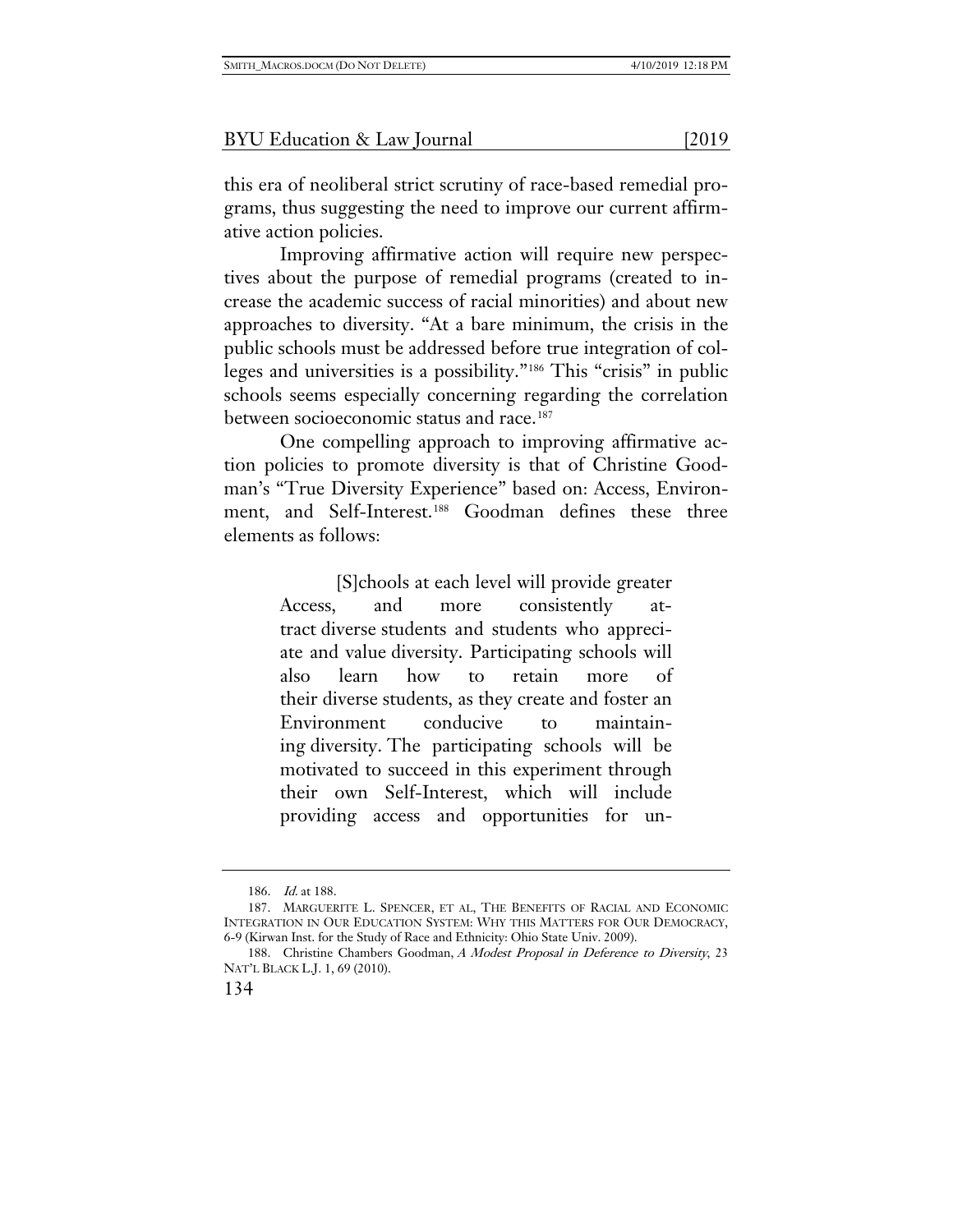derrepresented groups, cultivating a diverse learning environment, and increasing their attractiveness to the kinds of diverse students that they want to enroll.<sup>[189](#page-41-0)</sup>

This push for a more holistic approach to diversity is supported by other research regarding the need for "true" integration, as one researcher found that "simple desegregation efforts often fail" and instead result in "assimilation, segregation within schools, ability grouping and tracking."<sup>[190](#page-41-1)</sup> Instead, comprehensive racial and socioeconomic approaches to integration and diversity will give American "students the knowledge and skills necessary to become full members of our democratic society, and to strengthen and legitimize our democracy."[191](#page-41-2) Ultimately, a move toward diversity is a move toward a more democratic society.

## V.CONCLUSION: THE WAY FORWARD

Like a sliver embedded deep in a person's skin with layers of skin having grown over the top, race has been embedded in American Jurisprudence since the *Dred Scott* decision. Although it may be tempting to try to simply pluck out race (the sliver) from the law (the skin), this is impossible to do at this point in our history, as layers of law have grown around the foreign object of race (e.g. the Supreme Court's Parents Involved decision). And just as an embedded sliver causes a lingering pain in the flesh, the ongoing spectre of race (with all the attendant individual and collective pain it has caused) must prompt the Court to continue to consciously consider race in

<span id="page-41-0"></span><sup>189.</sup> Id.

<sup>190.</sup> SPENCER, supra note 187, at 2.

<span id="page-41-2"></span><span id="page-41-1"></span><sup>191.</sup> Id. at 3.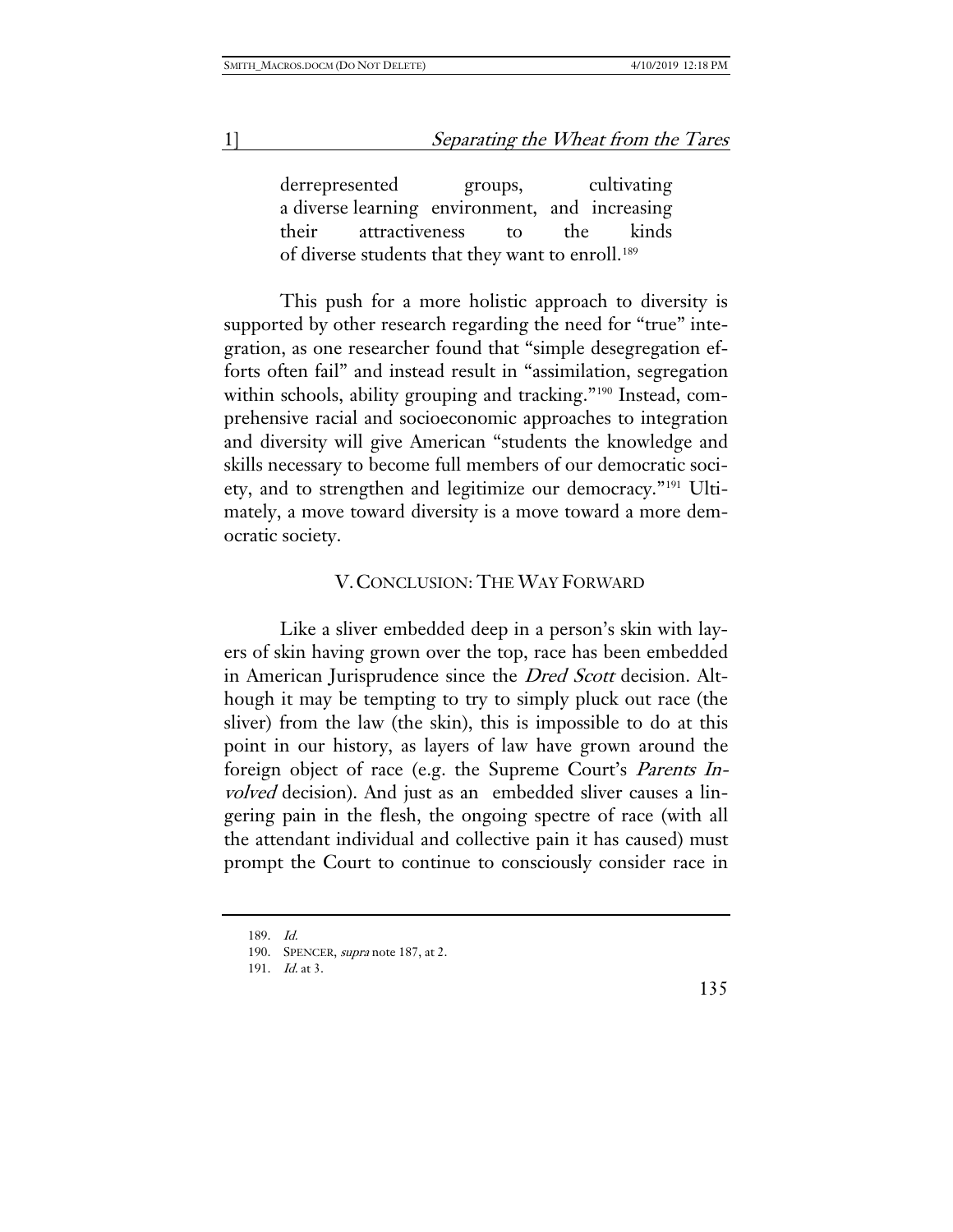its decisions if educational institutions are to fix the damage caused by the past two and a half centuries of legalized racism in the U.S. I believe much of this damage can be remedied by focusing efforts on racial and socioeconomic "true" integration efforts, through the use of the "True Diversity Experience" proposed by Christine Goodwin.[192](#page-42-0)

It appears that the current state of American law is like that of the biblical parable of the wheat and the tares.[193](#page-42-1) The work of our collective "enemy" of the highest ideals of American democracy—the effect of past bigoted jurisprudence—has sown the "tares" of racism in the laws of the United States.<sup>[194](#page-42-2)</sup> Those Supreme Court justices who supported Chief Justice Roberts' opinion in Parents Involved appear to be making the argument of the servants in the parable: "The servants said unto him, Wilt thou then that we go and gather [the tares] up?"[195](#page-42-3) Chief Justice Roberts' decision reflects a narrow reading of past precedent that prematurely "roots up" both the "tares" (the use of race in the law) as well as the "wheat" (the goal of raceneutral school policies). While it is noble for the Court to seek to end of the use of race in education at all, that is separation must come at a time when there is no longer a need for racebased remedial measures under the law—when the proverbial "harvest" comes and the "tares" of race-based policies can be properly separated from the "wheat" of race-neutral school pol-icies, due to greater equality in public education.<sup>[196](#page-42-4)</sup>

<sup>192.</sup> Goodman, supra note 188, at 69.

<sup>193.</sup> Matthew 13:24-30 (King James).

<sup>194.</sup> Id.

<sup>195.</sup> Matthew 13:28 (King James).

<span id="page-42-4"></span><span id="page-42-3"></span><span id="page-42-2"></span><span id="page-42-1"></span><span id="page-42-0"></span><sup>196.</sup> See generally Erwin Chemerinsky, The Segregation and Resegregation of American Public Education: The Courts' Role, 81 N.C. L. REV. 1597 (2003); Gary Orfield, Schools More Separate: Consequences of a Decade of Resegregation, (The Civil Rights Project: Harvard Univ., 2001) https://files.eric.ed.gov/fulltext/ED459217.pdf. See Justin Desautels-Stein, Race as a Legal Concept, 2 COLUM. J. RACE & L., 42–50 (2012); MARGUERITE L. SPENCER, ET AL, THE BENEFITS OF RACIAL AND ECONOMIC INTEGRATION IN OUR EDUCATION SYSTEM: WHY THIS MATTERS FOR OUR DEMOCRACY, 6-9 (Kirwan Inst. for the Study of Race and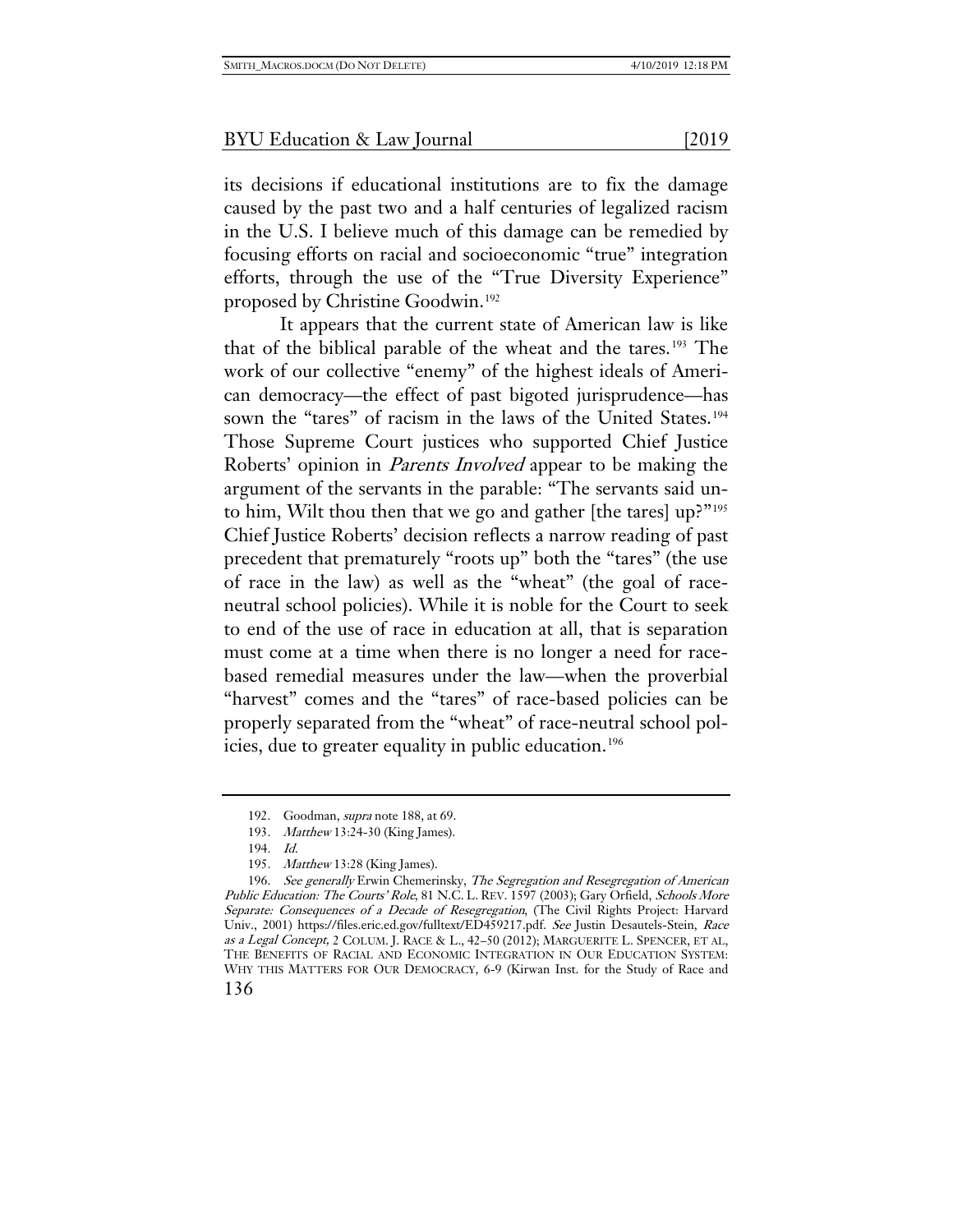Bigotry is an enemy to American democracy, for it blinds the minds of those who have a duty to protect our nation's most cherished ideals: "Life, Liberty and the pursuit of Happiness."[197](#page-43-0) While we as a nation are not accountable for the sins of our ancestors, we are responsible to correct the legacy those sins have left us  $-$  a legacy that is still alive and well in the form of past de jure segregation, and continued de jure segregation in the present. As American law is iterative, and is therefore built on layers of precedent, the jurists of today have a duty to promote our democracy by, first, healing the damage done by past jurists' abuse of the law; and, second, restoring the integrity of American law as the backbone of American democracy.

As I have demonstrated in this article, race and the law have grown together in a complex knot throughout the history of the United States. This knot will only be disentangled when jurists admit that the damage caused by past centuries of racist laws continues to exist, and when so-called "colorblind" neoliberal jurisprudence no longer ties the hands of any legislative and local political leaders from instituting policies which effectively remedy past discrimination.[198](#page-43-1) The Supreme Court should not now wash its hands of legal precedent by claiming that race must be ignored in developing solutions to this problem, as significant legal damage was caused by judges function-ing in legally racist paradigms for centuries.<sup>[199](#page-43-2)</sup> As one scholar put it, it is "unconscionable to imagine our equal protection doctrine as ultimately having no power to cure the lingering effects of this nation's horribly racist past."[200](#page-43-3)

<span id="page-43-0"></span>Ethnicity: Ohio State Univ. 2009).

<sup>197.</sup> THE DECLARATION OF INDEPENDENCE para. 2 (U.S. 1776).

<span id="page-43-1"></span><sup>198.</sup> See generally Mario L. Barnes, et. al., A Post-Race Equal Protection?, 98 GEO. L.J. 967, 980-91 (2010).

<span id="page-43-3"></span><span id="page-43-2"></span><sup>199.</sup> Justin Desautels-Stein, Race as a Legal Concept, 2 COLUM. J. RACE & L. 1, 4 (2012).

<sup>200.</sup> Barnes, supra note 198, at 1004 (citation omitted).